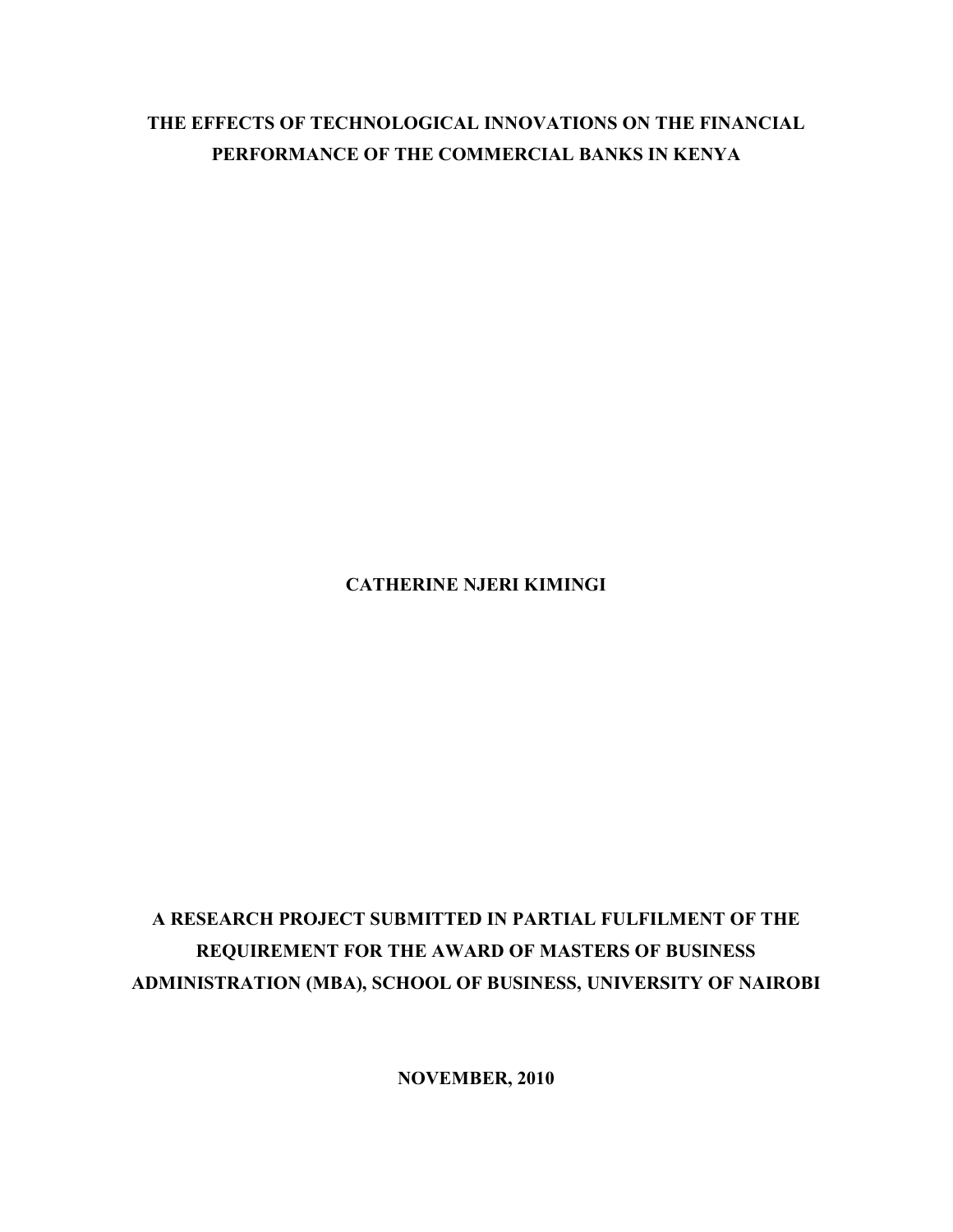# **DECLARATION**

This research project is my original work and has not been presented for a degree in any other university.

Signed ……………………………………… Date ……………………..

<span id="page-1-0"></span>

**Catherine Njeri Kimingi**

**REG. NO: D61/71365/2008**

This research project has been submitted for examination with my approval as the University Supervisor.

Supervisor Signed í í í í í í í matei í í í í í í í í í í í .

**Angela Kithinji**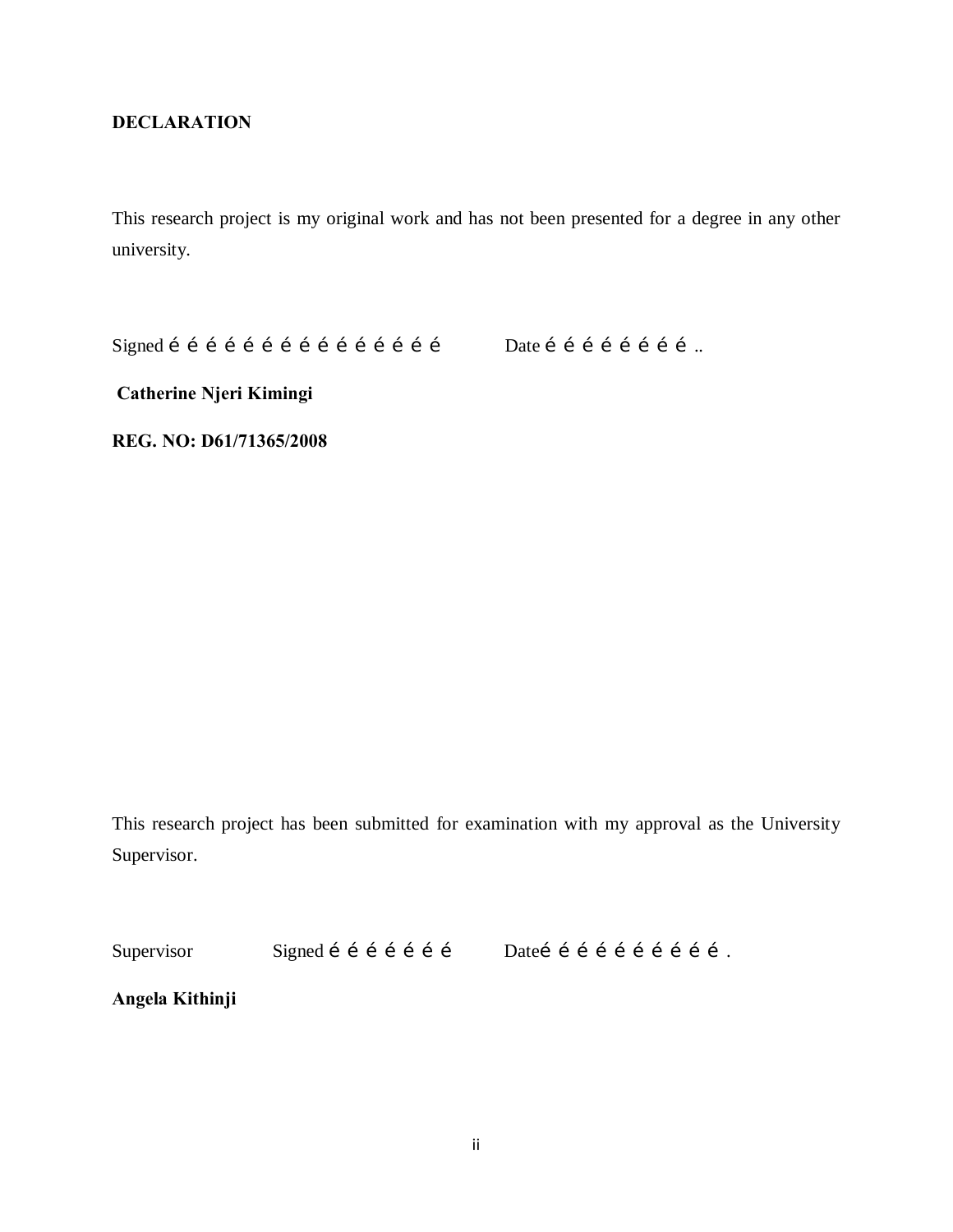# **DEDICATION**

My study is dedicated to the following: My loving family for support and patience during the entire period of my study. For their encouragement and continued prayers towards the successful completion of this course.

Finally I pay tribute and gratitude to my employer and colleagues for their understanding during the entire period of the study.

<span id="page-2-0"></span>Thank you and God bless you.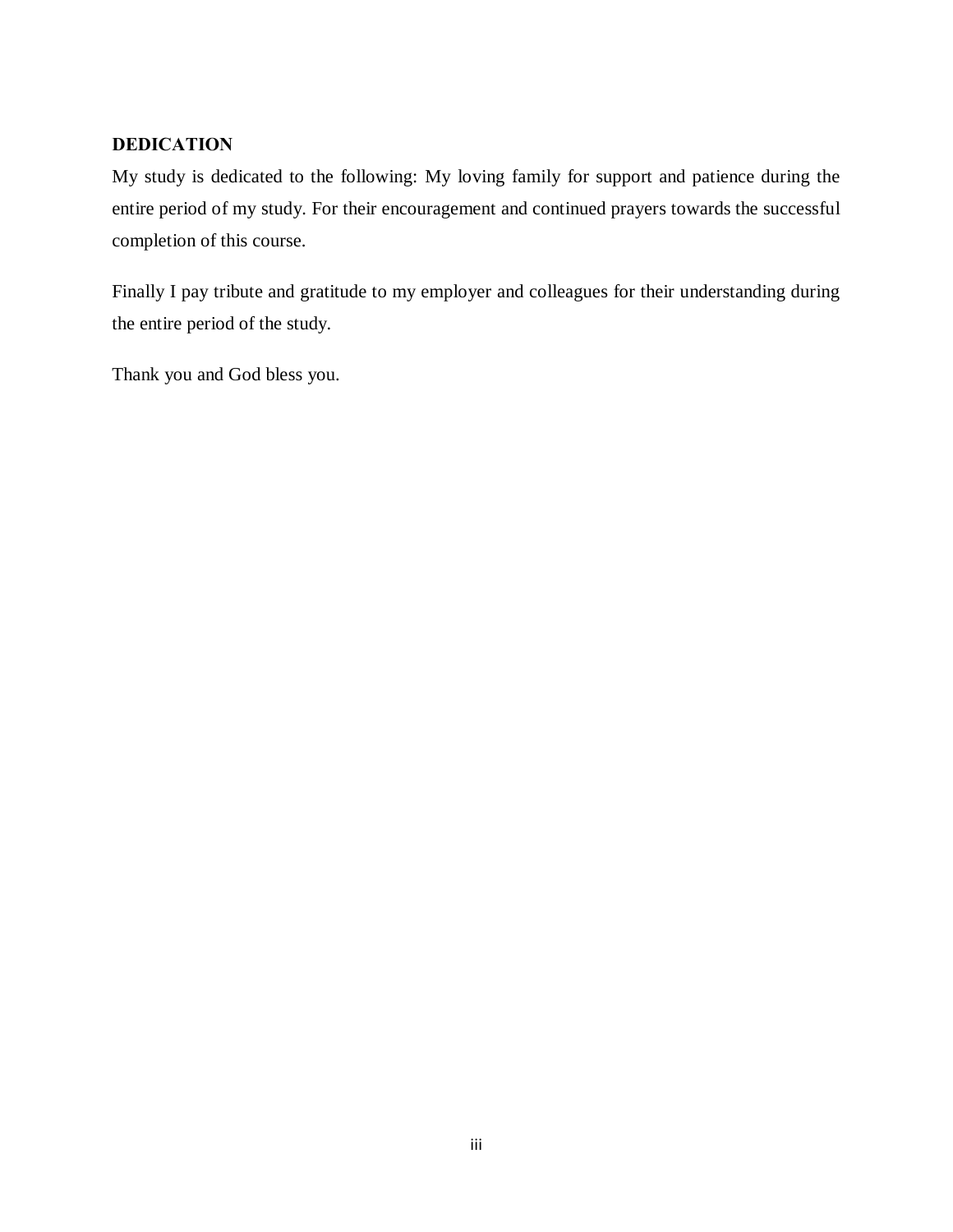# **ACKNOWLEDGEMENT**

I would like to express my sincere gratitude to the Supervisor Angela Kithinji, University of Nairobi, School of Business for agreeing to supervise this research paper. I am grateful to my family for giving me the invaluable support to concentrate on this research.

<span id="page-3-0"></span>Lastly, I thank Almighty God as my source of all inspiration in allowing me to undertake this project that is too involving in terms of time and resources.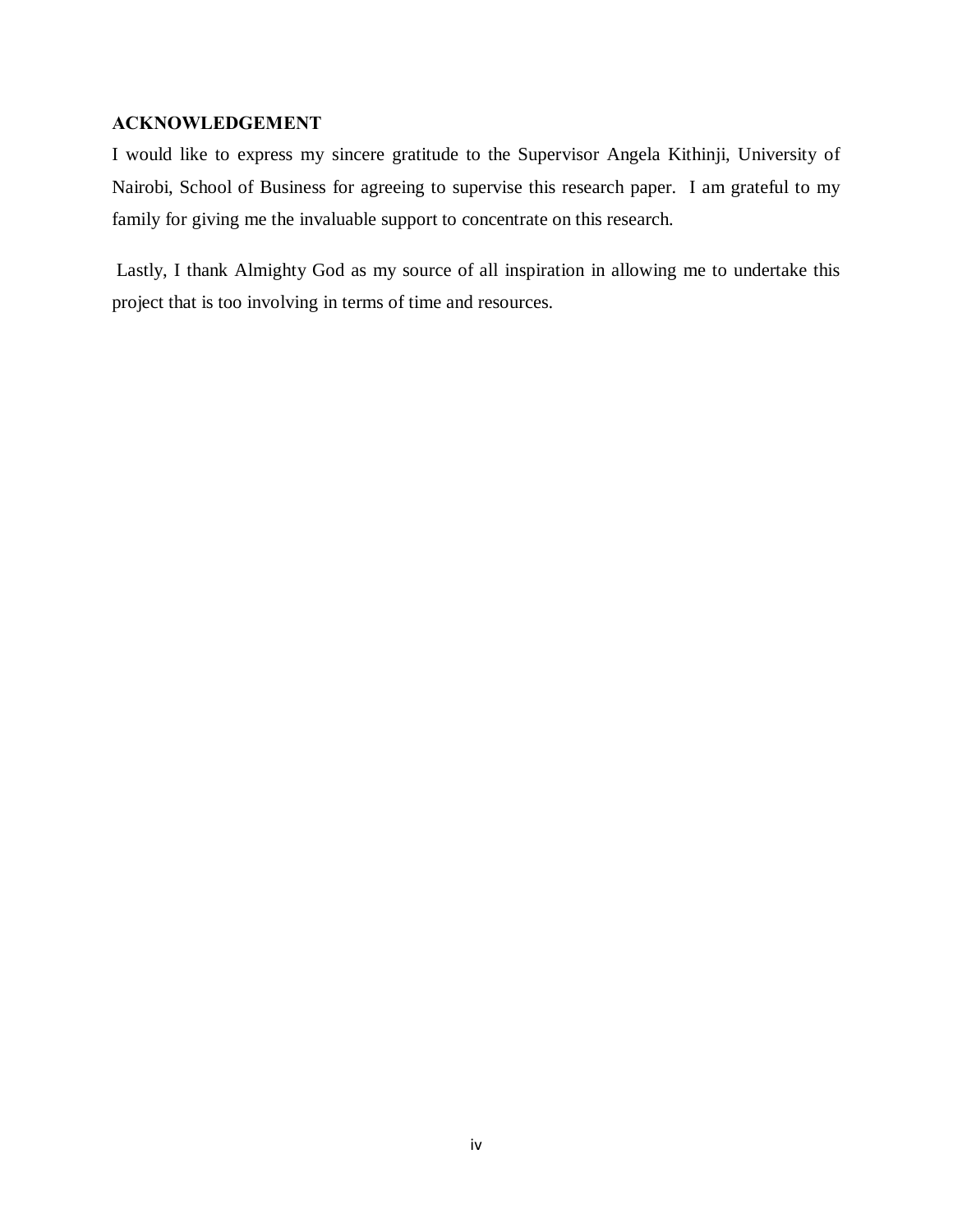## **ABSTRACT**

A fundamental assumption of much recent research in operations improvement and operations learning has been that technological innovation has a direct bearing on performance improvements (Upton and Kim, 1999). This study therefore sought to investigate the effects of technological innovation on the performance of commercial banks in Kenya.

This study used a descriptive survey. The population of interest in this study comprised commercial banks in Kenya. The study conducted a census survey owing to the small number of commercial banks in Kenya. Primary data was collected using a questionnaire with close ended and open ended questions administered to the management staff of the commercial banks. The respondents were senior, middle and low management staff in the respective banks. Secondary data on financial data were obtained from annual reports of commercial banks which were obtained from the central bank and from individual commercial banks. Data for this study was both quantitative and qualitative hence both descriptive and content analysis techniques were employed. Content analysis was used to analyse the qualitative data collected while descriptive methods were used to analyse quantitative data. Tables were used to summarize responses for further analysis and facilitate comparison. This generated quantitative reports through tabulations, percentages, and measure of central tendency.

<span id="page-4-0"></span>The study concludes that the banks had employed various technological innovations. These included ATM services, mobile phone transactions and internet based banking services. The study further concludes that technological innovations had lead to improved financial performance of commercial banks in Kenya. This was through increased bank sales, profits increment and return on equity. The study recommends that for banks to be highly competitive, they need to employ modern technological innovations such as internet based banking services.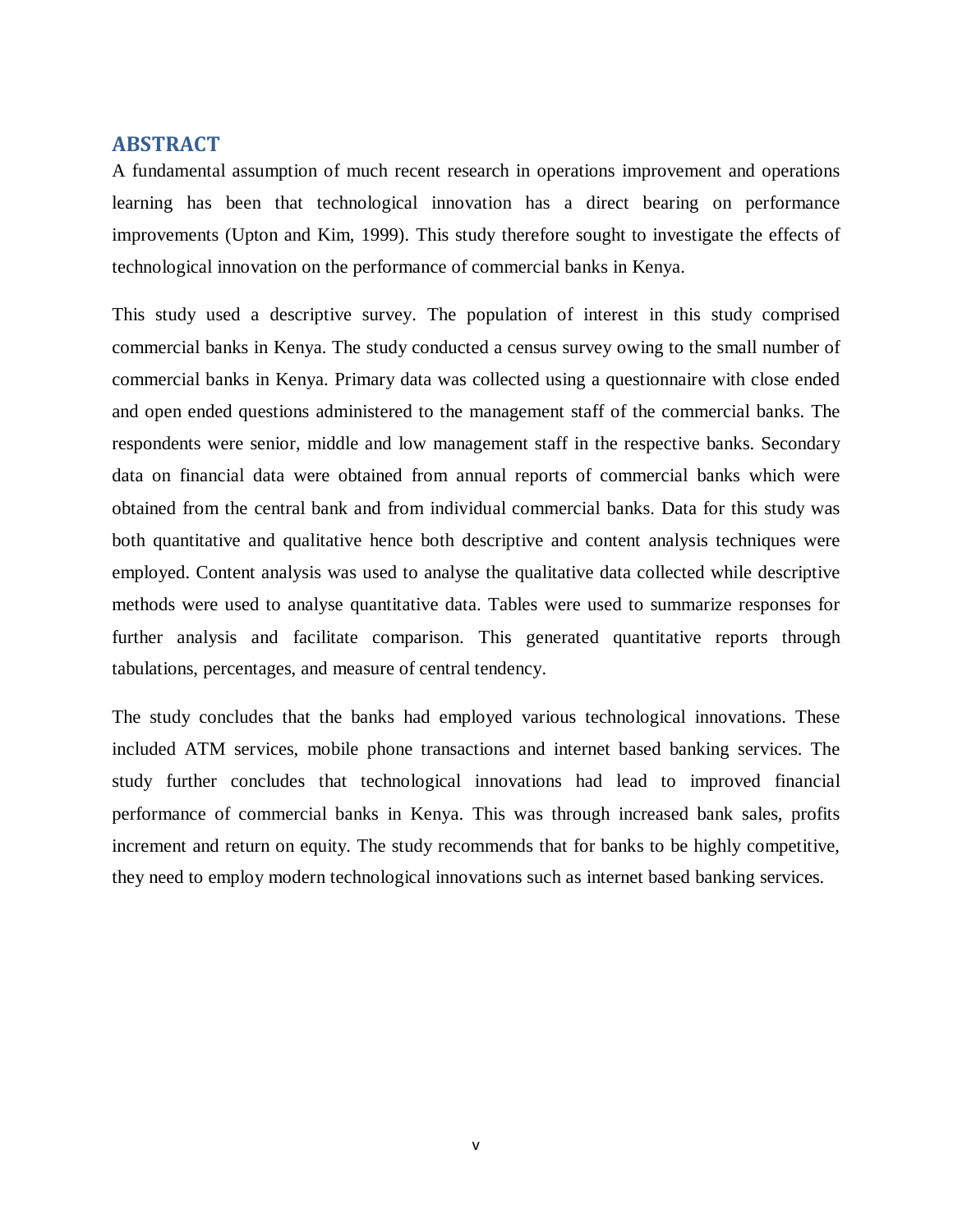# **TABLE OF CONTENTS**

<span id="page-5-0"></span>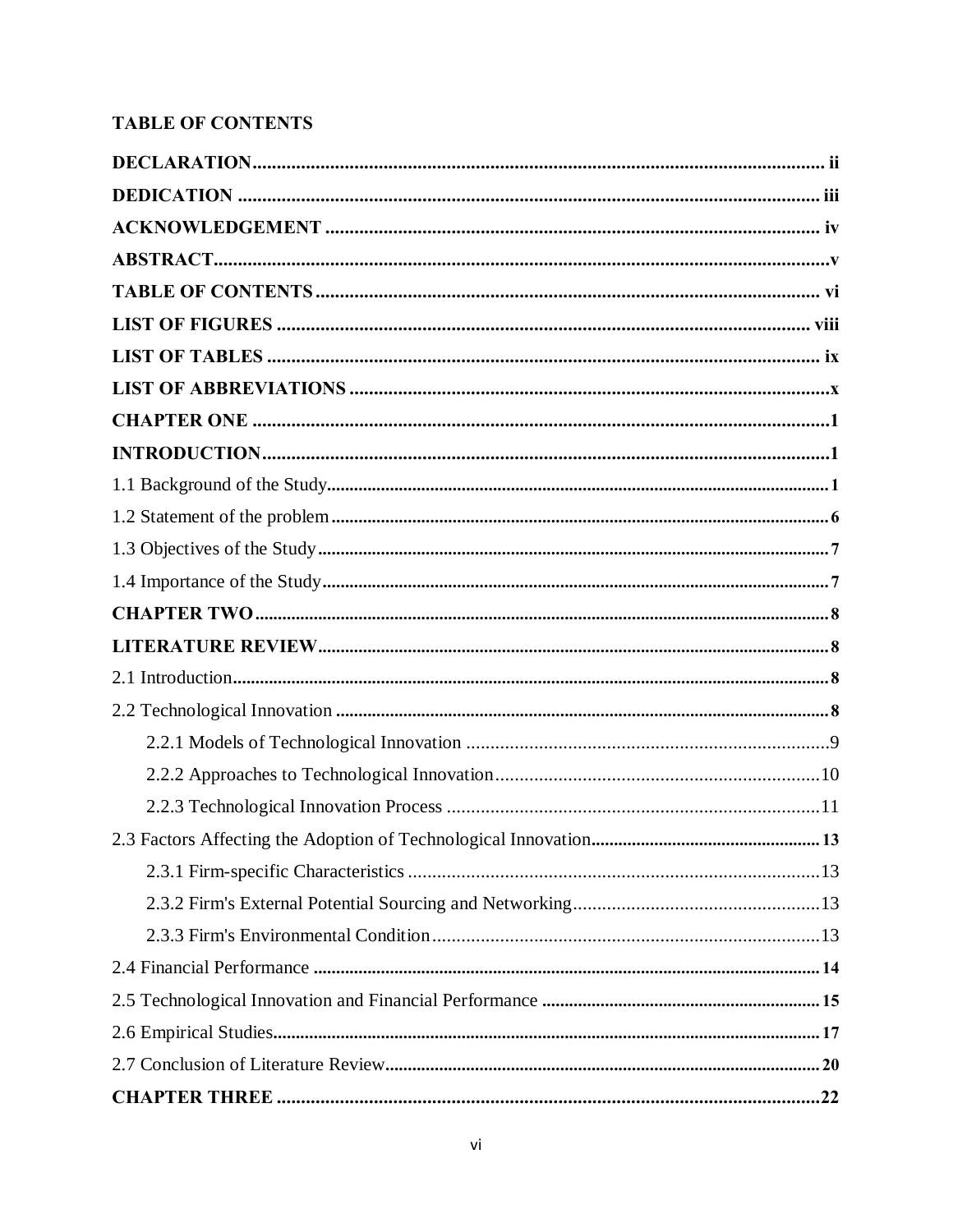| DATA ANALYSIS AND INTERPRETETION OF THE RESULTS 25     |  |
|--------------------------------------------------------|--|
|                                                        |  |
|                                                        |  |
|                                                        |  |
| SUMMARY OF FINDINGS, CONCLUSION AND RECCOMENDATIONS 34 |  |
|                                                        |  |
| 5.2                                                    |  |
|                                                        |  |
|                                                        |  |
|                                                        |  |
|                                                        |  |
|                                                        |  |
|                                                        |  |
|                                                        |  |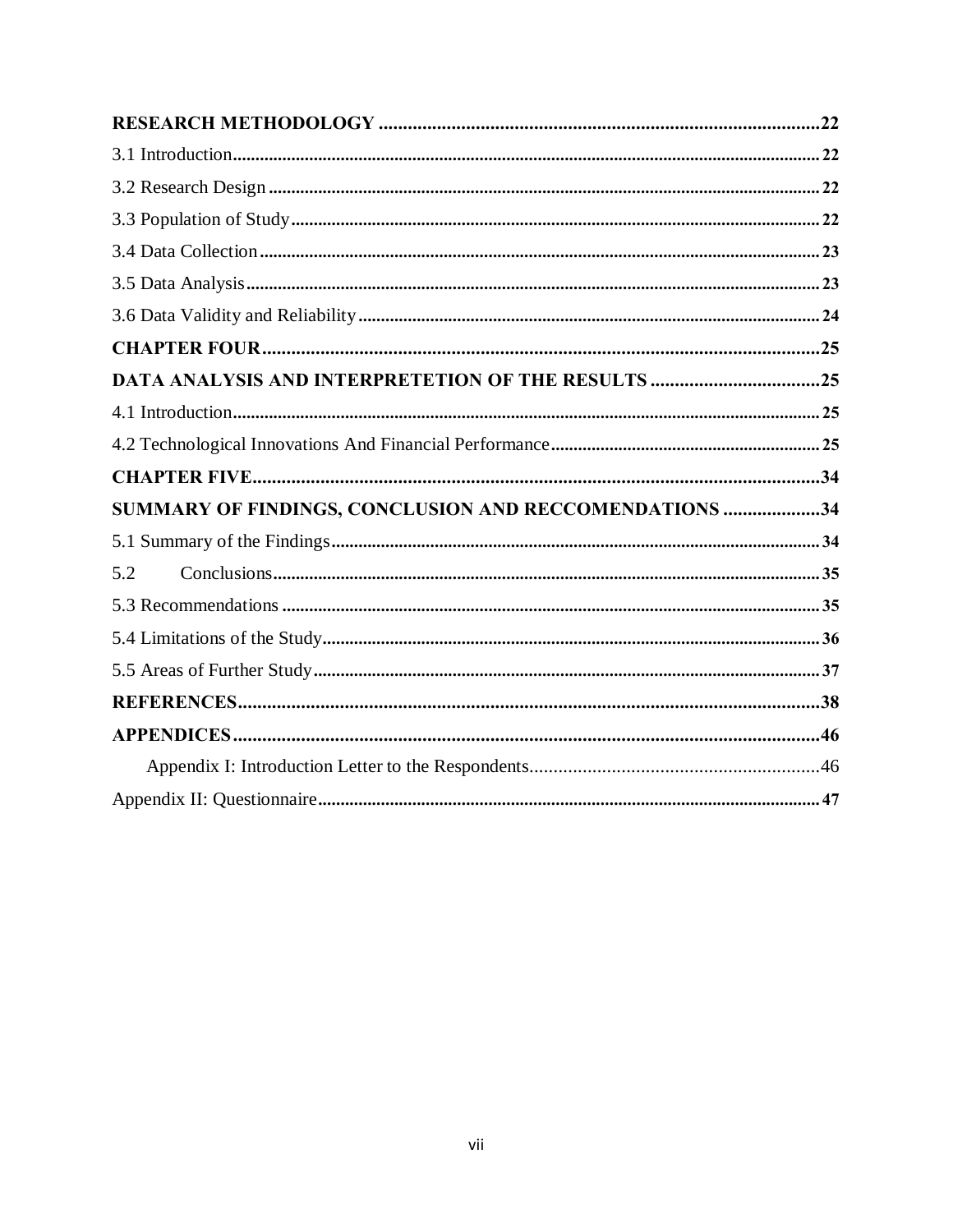# **LIST OF FIGURES**

<span id="page-7-0"></span>[Figure 4.1 Extent competitive positioning affects the financial performance of the bank](#page-38-0) **...........29**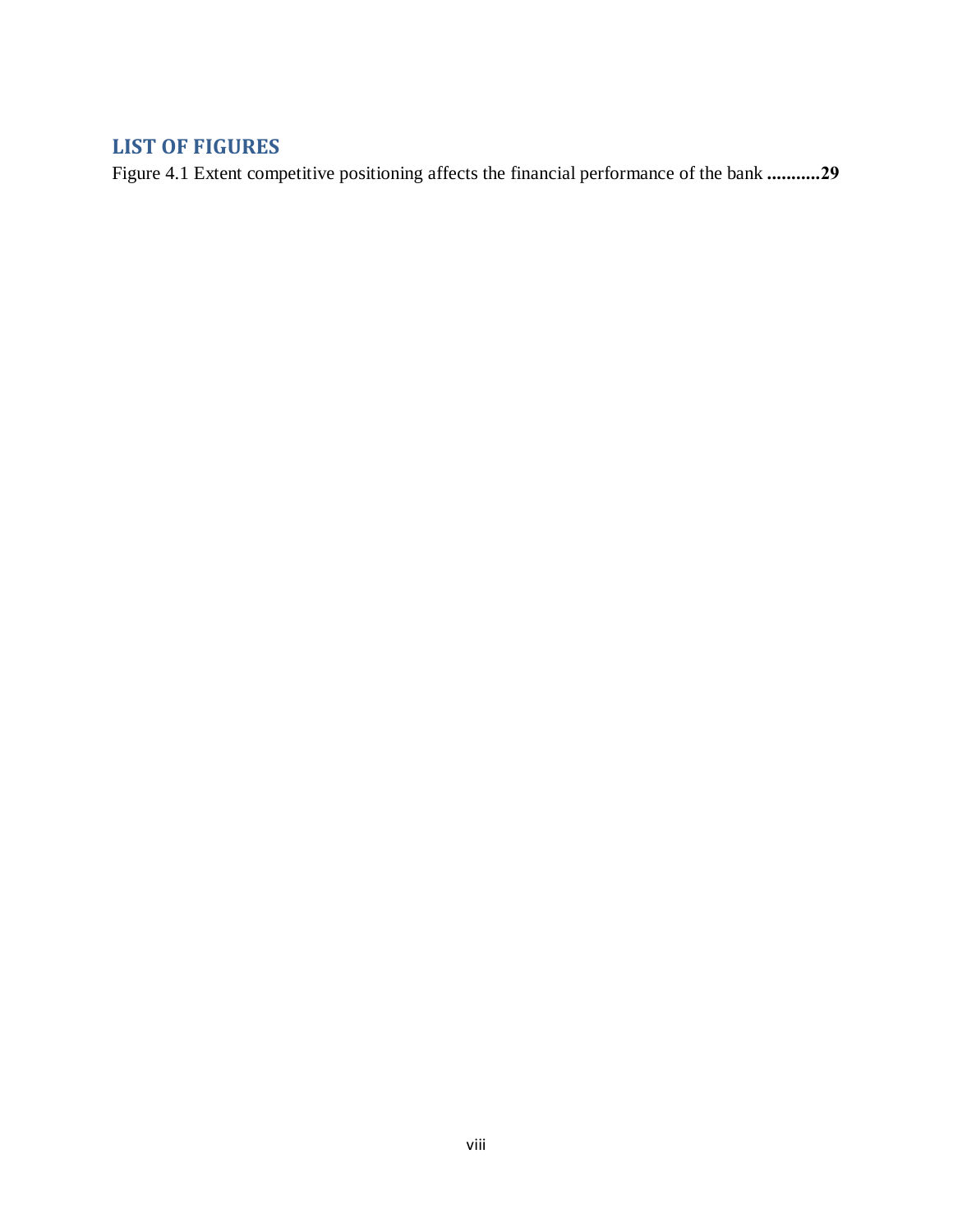# **LIST OF TABLES**

<span id="page-8-0"></span>

| Table 4.2 Level of agreement on how various factors of technological innovations form the        |
|--------------------------------------------------------------------------------------------------|
|                                                                                                  |
| Table 4.3 Level of agreement on various statements about technological innovations and the       |
|                                                                                                  |
| Table 4.4 Extent to which various factors affected adoption of various technological innovations |
|                                                                                                  |
| Table 4.5 Extent in which various technological innovations affected the financial performance   |
|                                                                                                  |
| Table 4.6 Level of agreement on the extent various technological innovations affect the market   |
|                                                                                                  |
| Table 4.7 Extent to which various factors affected financial performance of the bank30           |
| Table 4.8 Extent to which financial performance of the bank influence various factors30          |
| Table 4.9 Extent technological innovations affected the performance of the bank in the various   |
|                                                                                                  |
|                                                                                                  |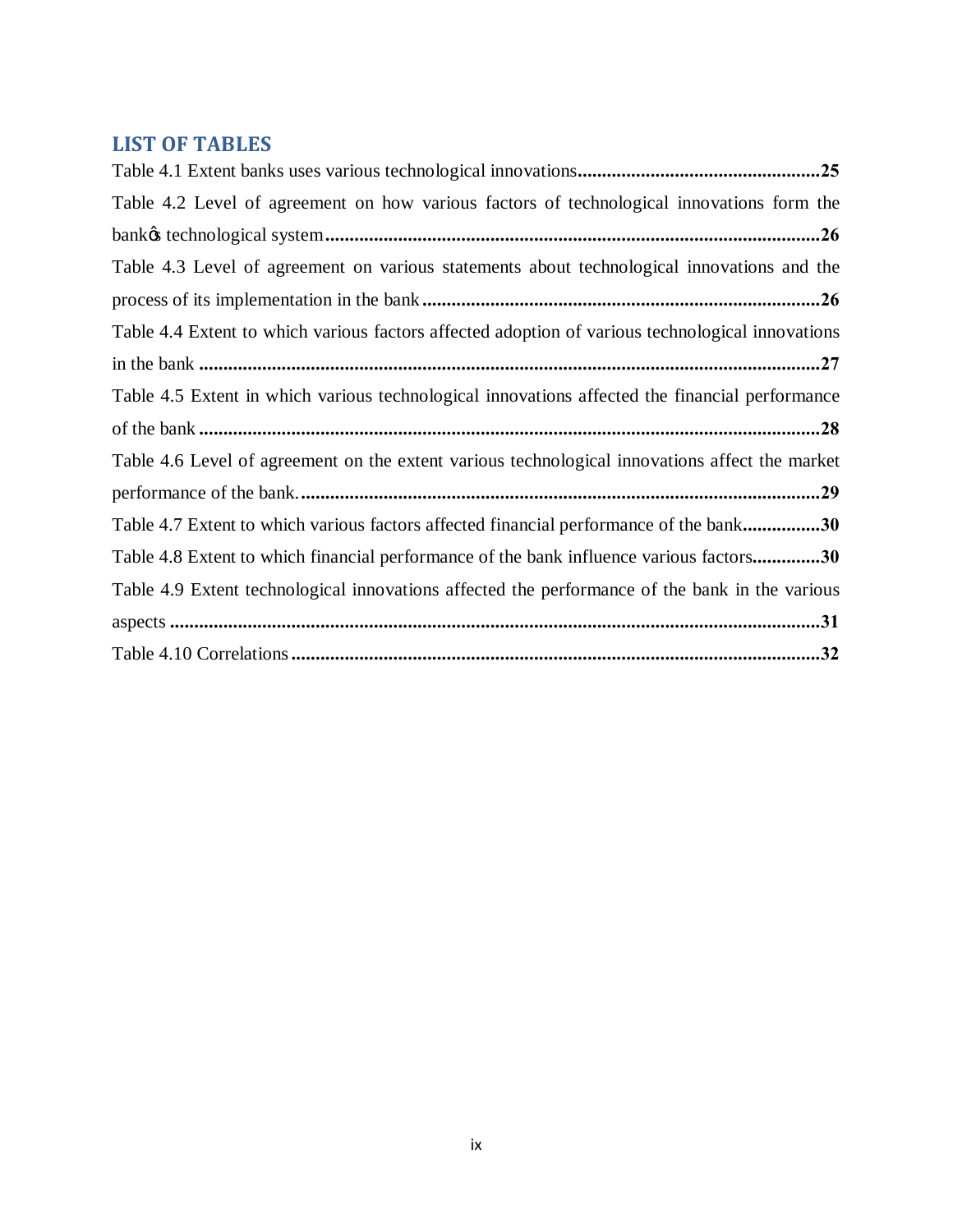# **LIST OF ABBREVIATIONS**

<span id="page-9-0"></span>

| <b>ATM</b> | <b>Automated Teller Machine</b>                |
|------------|------------------------------------------------|
| <b>CBK</b> | Central Bank of Kenya                          |
| <b>CEO</b> | Chief Executive Officer                        |
| <b>DCs</b> | Developing Countries                           |
| R & D      | <b>Research and Development</b>                |
| <b>SIN</b> | <b>Systems Integration and Networking</b>      |
| SME        | <b>Small and Medium Enterprises</b>            |
| SPSS       | <b>Statistical Package for Social Sciences</b> |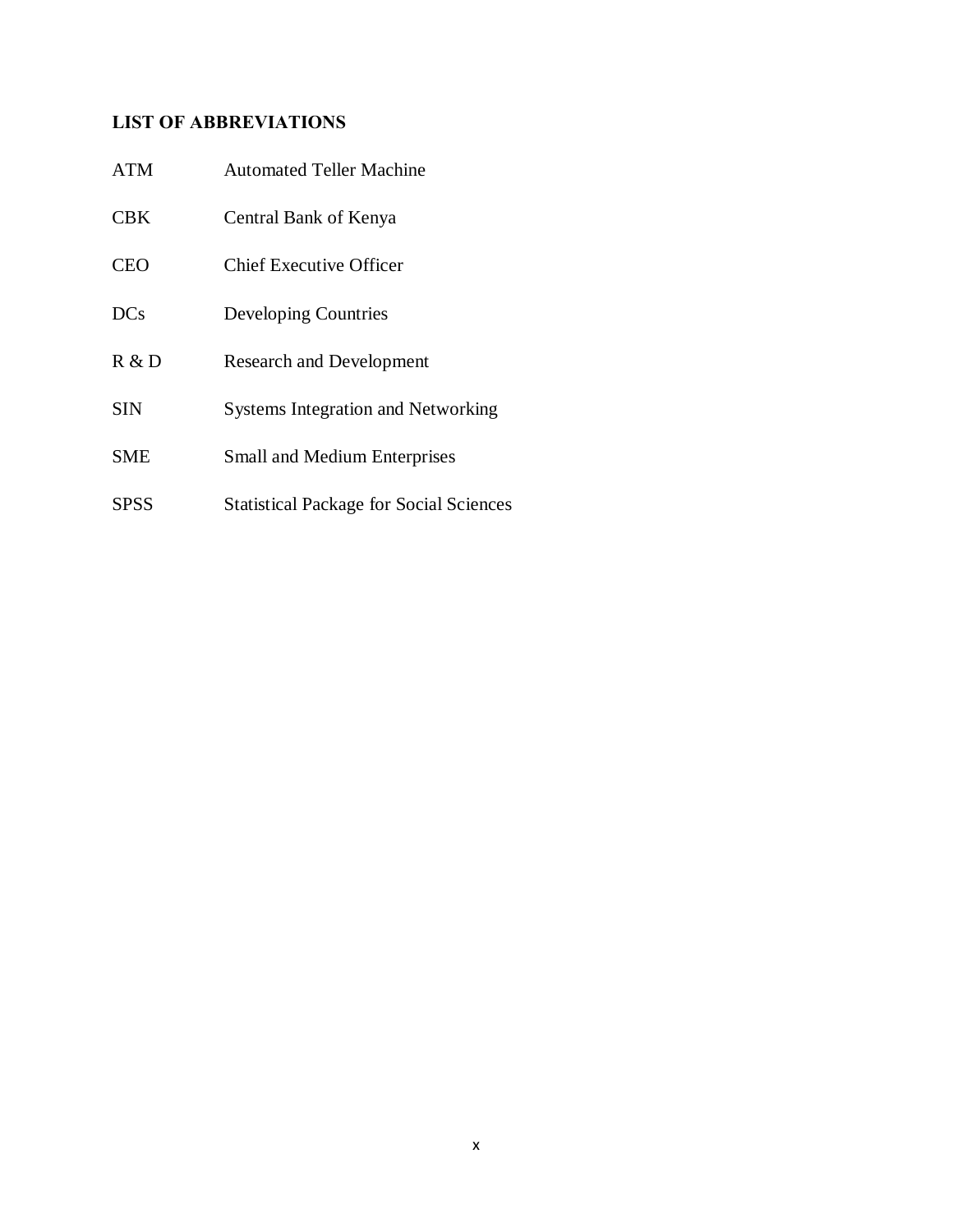#### **CHAPTER ONE**

#### <span id="page-10-1"></span><span id="page-10-0"></span>**INTRODUCTION**

#### **1.1 Background of the Study**

An organisation which is competing in fast changing markets with fast changing technology must make things happen, it must innovate. If it does not innovate it risks being overtaken by competitors. Sometimes a business underestimates the competitive challenges it faces. The risk of this happening is high when competitors react to potential challenges in much the same way (Abernathy and Utterback, 2005).

In today's global and dynamic competitive environment, product innovation is becoming more and more relevant, mainly as a result of three major trends: intense international competition, fragmented and demanding markets, and diverse and rapidly changing technologies ([Wheelwright and Clark, 1992\)](http://www.emeraldinsight.com/Insight/ViewContentServlet?contentType=Article&Filename=Published/EmeraldFullTextArticle/Articles/2200090401.html). Firms that offer products that are adapted to the needs and wants of target customers and that market them faster and more efficiently than their competitors are in a better position to create a sustainable competitive advantage ([Calantone, 1995\)](http://www.emeraldinsight.com/Insight/ViewContentServlet?contentType=Article&Filename=Published/EmeraldFullTextArticle/Articles/2200090401.html). Competitive advantage is increasingly derived from knowledge and technological skills and experience in the creation of new products [\(Teece, 2003](http://www.emeraldinsight.com/Insight/ViewContentServlet?contentType=Article&Filename=Published/EmeraldFullTextArticle/Articles/2200090401.html); [Tidd , 2001\)](http://www.emeraldinsight.com/Insight/ViewContentServlet?contentType=Article&Filename=Published/EmeraldFullTextArticle/Articles/2200090401.html).

Banking institutions must play a catalytic function to develop technological innovation-driven economy. The experience of developed countries has evidently demonstrated that a shift of government's industrial policy-making towards a technological innovation-driven economic strategy is absolutely critical. Allegedly successful industrial policy performs an important function in fostering firms to inculcate a culture-based spirit of innovation and addresses firmsø concerns in the realm of innovation pursuits [\(Goh, 2002\)](http://www.emeraldinsight.com/journals.htm?issn=0951-3558&volume=18&issue=3&articleid=1463613&show=html).

<span id="page-10-2"></span>Technological innovation is used to refer to the process through which technological advances are produced (Goh, 2002). The innovation process includes a set of activities that contribute to increase in the capacity to produce new goods and services (product innovations) or to implement new forms of production (process innovations). Therefore, the concept of technological innovation is associated with the idea of a flow 6 generation, application, dissemination 6 of technologies.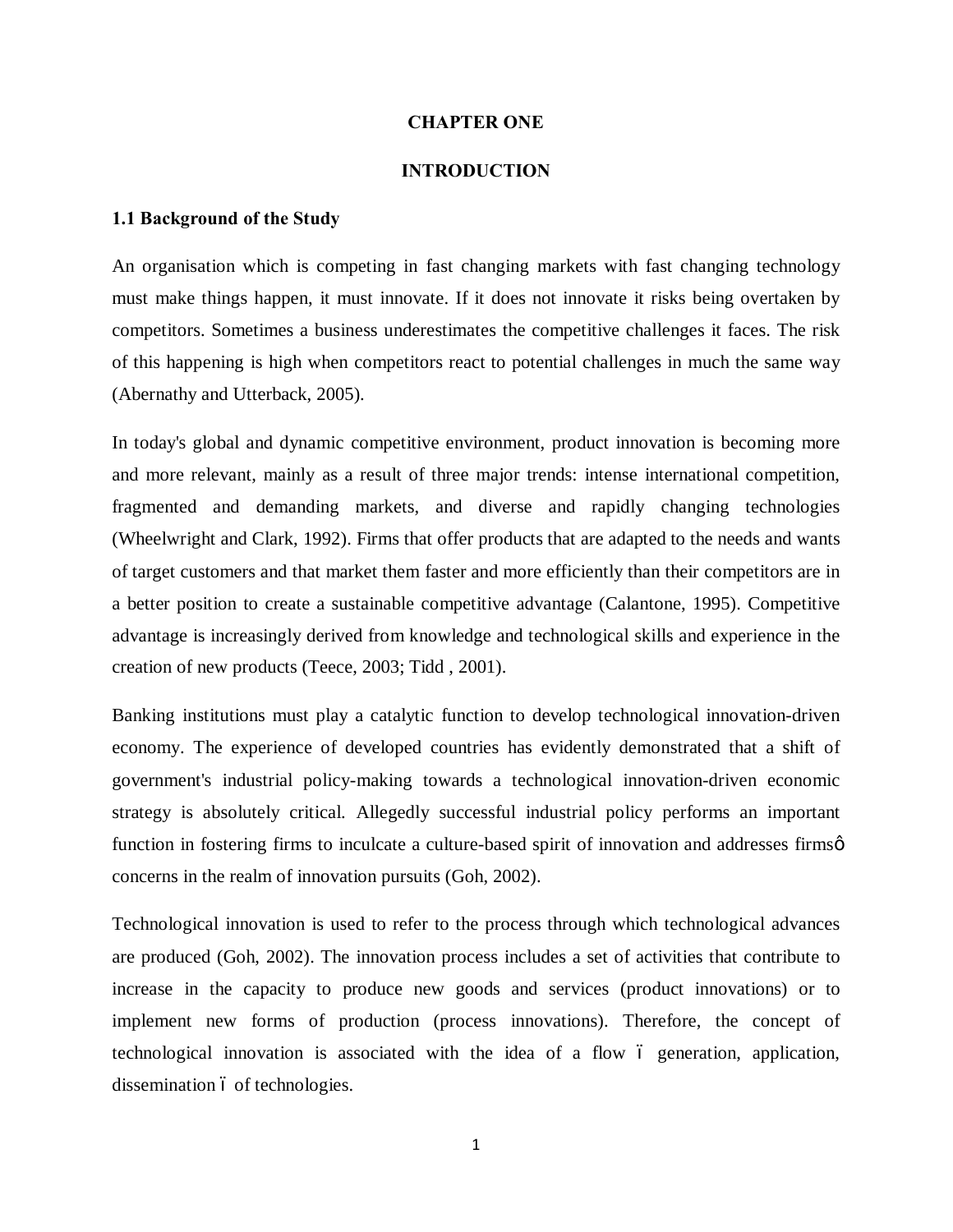The words  $\pm$ echnological innovations  $\phi$  are usually used interchangeably in innovation process, such as: technological change, technical progress, technological development or simply innovation. Traditionally, industrial economists break down the process of technological innovation into a sequence consisting of three phases: invention, innovation and diffusion. Furthermore, in a great deal of research, due to the availability of statistical data on research and development (R&D) spending, technological innovation is identified with research (pure and applied) and technological development (Roehm and Sternthal, 2001).

The same terms have been used in management literature, when dealing with the technological innovation process. Recently, however, a change in orientation has taken palace and other concepts are beginning to be used such as:  $\tilde{c}$ organizational learning $\ddot{o}$  [\(Argyris and Schön, 1996\)](http://www.emeraldinsight.com/journals.htm?issn=1460-1060&volume=7&issue=4&articleid=872574&show=html), õknowledge creationö [\(Nonaka and Takeuchi, 1995\)](http://www.emeraldinsight.com/journals.htm?issn=1460-1060&volume=7&issue=4&articleid=872574&show=html), õroutine creationö (Nelson and Winter, [1982](http://www.emeraldinsight.com/journals.htm?issn=1460-1060&volume=7&issue=4&articleid=872574&show=html)), õasset accumulationo, õcore competency developmento and õdynamic capability developmentö [\(Teece](http://www.emeraldinsight.com/journals.htm?issn=1460-1060&volume=7&issue=4&articleid=872574&show=html) *et al.*, 1997). All of these terms describe the flow of the generation of new knowledge within organizations, and therefore refer to phenomena that are analogous to the technological innovation process.

The concepts of learning and knowledge creation are often used to describe the innovation process: "Companies innovate through a constant learning process through which they generate new technological knowledgeö [\(Nonaka and Takeuchi, 1995\)](http://www.emeraldinsight.com/journals.htm?issn=1460-1060&volume=7&issue=4&articleid=872574&show=html). Furthermore, it has been recognized that the innovation process in companies basically consists of the development of new routines, since  $\tilde{o}$ the conversion of an organization's activity into a routine constitutes the main form of storage of that organization's specific operational knowledgeö (Nelson and Winter, [1982](http://www.emeraldinsight.com/journals.htm?issn=1460-1060&volume=7&issue=4&articleid=872574&show=html)). The innovation process has also been associated with the creation of core competencies and with the development of dynamic capabilities.

Technological innovations have re-cultivated researcher interest towards the field of consumer innovation adoption (Danaher *et al.*, 2001). Robertson (1971) classifies innovations based on their impact on behavior and social structure into continuous, dynamically continuous, and discontinuous. Technological innovations are most likely to fall into the discontinuous innovation category (Moore, 1999) and can thus be regarded as knowledge intensive innovations. The knowledge needed for technological innovation comprehension is likely to be contingent upon the aspects of technology. According to Rogers (1995), technology consists both of a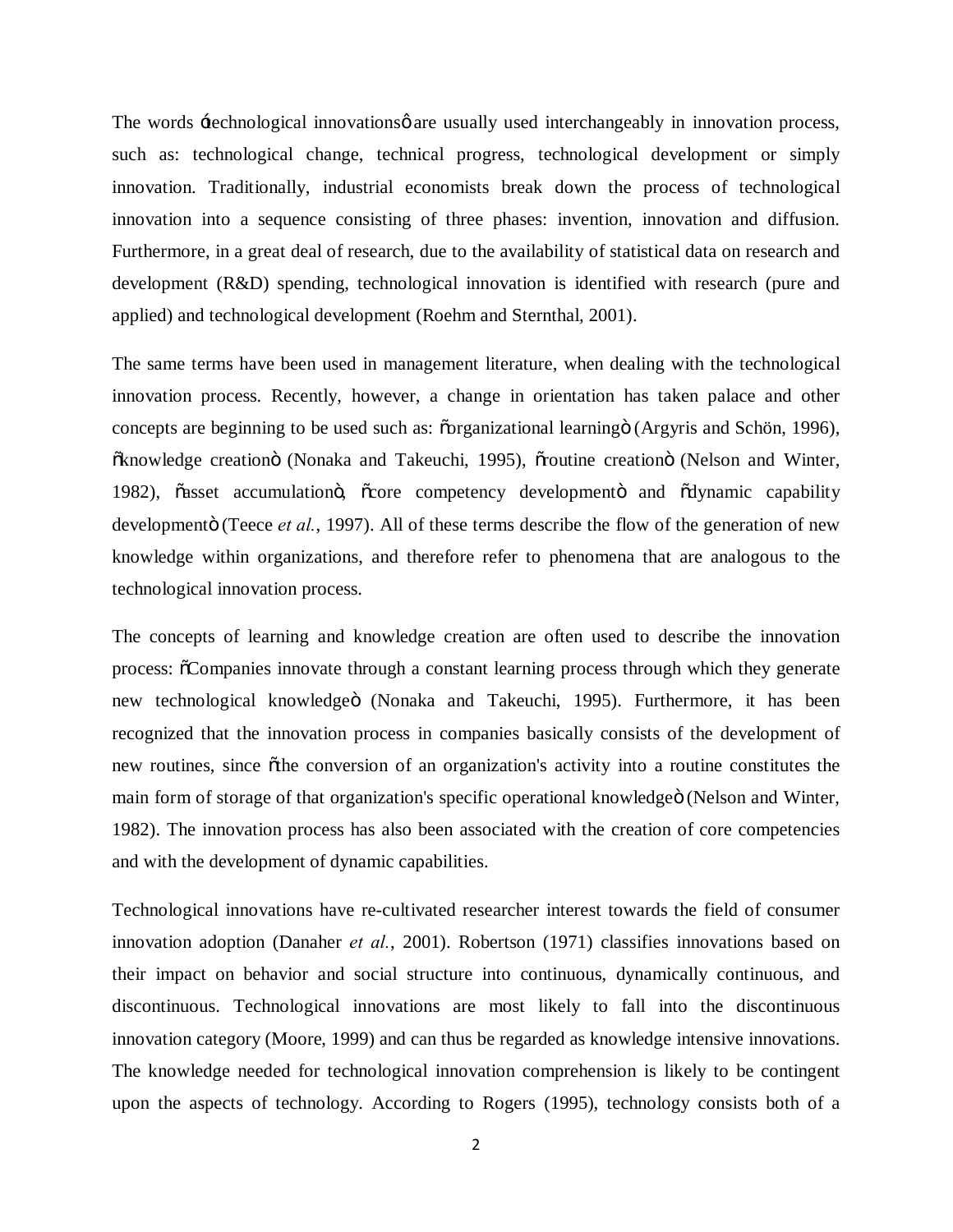software and a hardware component; the hardware aspect embodies the technology as a material or physical object (e.g. computers have hardware such as semiconductors and electric cables) and software is the information base used (e.g. coded commands and instructions and other information aspects). In many instances the software part of technology is less observable than the hardware part, but should nevertheless be taken into consideration when researching technology (Rogers, 1995). The hardware-software mixture present in technological innovations implies that consumers might need to combine their knowledge from several domains for complete innovation comprehension; i.e. according to Rogers o distinction both hardware and software knowledge would be needed.

Technological change has been described by technology push ([Schumpeter, 1939\)](http://www.emeraldinsight.com/journals.htm?issn=1460-1060&volume=7&issue=3&articleid=872568&show=html) and demand pull or their interaction as triggers of innovation. More recently (1990s), the theoretical analysis has moved towards the theory of technological innovation as an interaction within a network of companies identified in the systems integration and networking (SIN) model [\(Rothwell, 1992b\)](http://www.emeraldinsight.com/journals.htm?issn=1460-1060&volume=7&issue=3&articleid=872568&show=html).

Commercial banks in Kenya have developed new technological innovations that have influenced their financial performance. This includes mobile banking technologies, electronic money transfer, internet banking transactions, ATM deposits and withdrawals, online account opening among others. All these technological innovations contribute heavily in building customer base, capital base as well as enhancing their profitability which results to influence on their financial performance.

[Rothwell, \(1992b\)](http://www.emeraldinsight.com/journals.htm?issn=1460-1060&volume=7&issue=3&articleid=872568&show=html) argue that technology push is not enough because it can be constrained by the power of technological change in shaping the competitive dynamics of an industry. In other words, technology push is not stable because rapid technological changes create many alternatives from which firms choose their technology strategy. Nor does demand pull provide a complete explanation in circumstances where customers lack the necessary foresight of possibilities in a world with radically new products or systems. To say it the other way round, [Hamel and Prahalad \(1994\)](http://www.emeraldinsight.com/journals.htm?issn=1460-1060&volume=7&issue=3&articleid=872568&show=html) suggest that innovations come to be seen as a result of collaboration for integration of skills and capabilities when competing for the future market.

One important driver of organizational learning is experience with process technology. Organizational learning might be said to occur as an organization and its members build a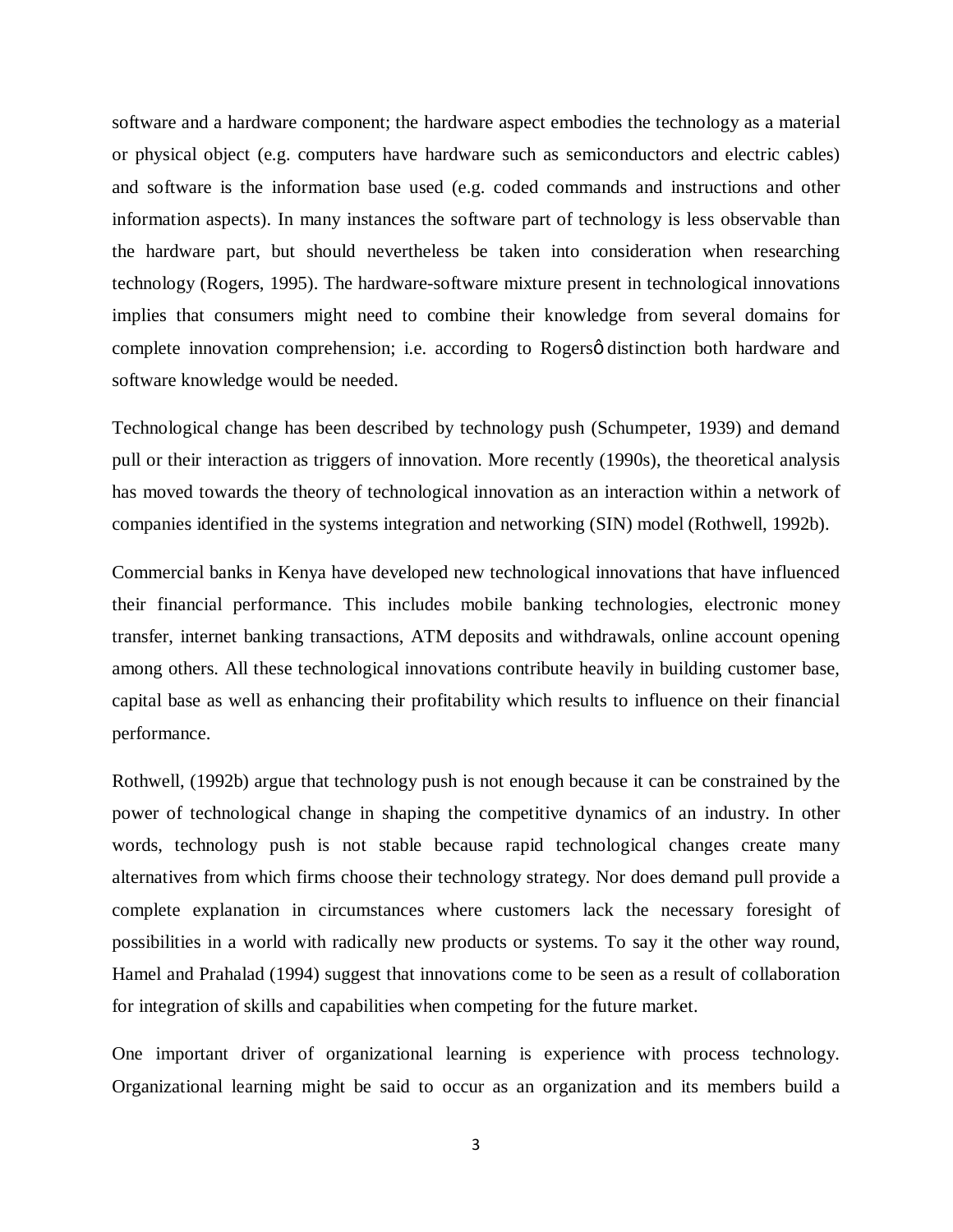knowledge base of action-outcome relationships relevant to its tasks and technologies (Argote, 1999). These knowledge bases have been called technological knowledge (Bohn, 1994). As technological knowledge bases become more complete through learning, knowledge is said be mature (Bohn, 1994). In developing his model of knowledge maturity (Bohn, 1994) focuses on what he calls technological knowledge.

Technological knowledge can develop from complete ignorance to mature knowledge (Bohn, 1994), as organization members experiment, encounter errors, draw inferences, and learn. When technological knowledge is immature, there will be many low cost occasions for learning that have significant returns. Organizations with immature technological knowledge learn rapidly and enjoy strong productivity gains as they  $\delta$ harvest the low-hanging fruito, while organizations with mature technological knowledge have to search more carefully for learning opportunities, work harder to exploit them and enjoy smaller returns to learning (Utterback, 1994).

The financial performance of banks and other financial institutions is usually measured using a combination of financial ratios analysis, benchmarking, measuring performance against budget or a mix of these methodologies (Barley, 2000). The common assumption, which underpins much of the financial performance research and discussion, is that increasing financial performance will lead to improved functions and activities of the organizations. The subject of financial performance and research into its measurement is well advanced within finance and management fields. It can be argued that there are three principal factors to improve financial performance for financial institutions; the institution size, its asset management, and the operational efficiency (Bijker, 2007).

Chien Ho, and Song Zhu (2004) showed in their study that most previous studies concerning company performance evaluation focus merely on operational efficiency and operational effectiveness which might directly influence the survival of a company. By using an innovative two-stage data envelopment analysis model in their study, the empirical result of this study is that a company with better efficiency does not always mean that it has better effectiveness. A paper in the title of efficiency, customer service and financing performance among Australian financial institutions (Elizabeth Duncan, and Elliott, 2004) showed that all financial performance measures as interest margin, return on assets, and capital adequacy are positively correlated with customer service quality scores.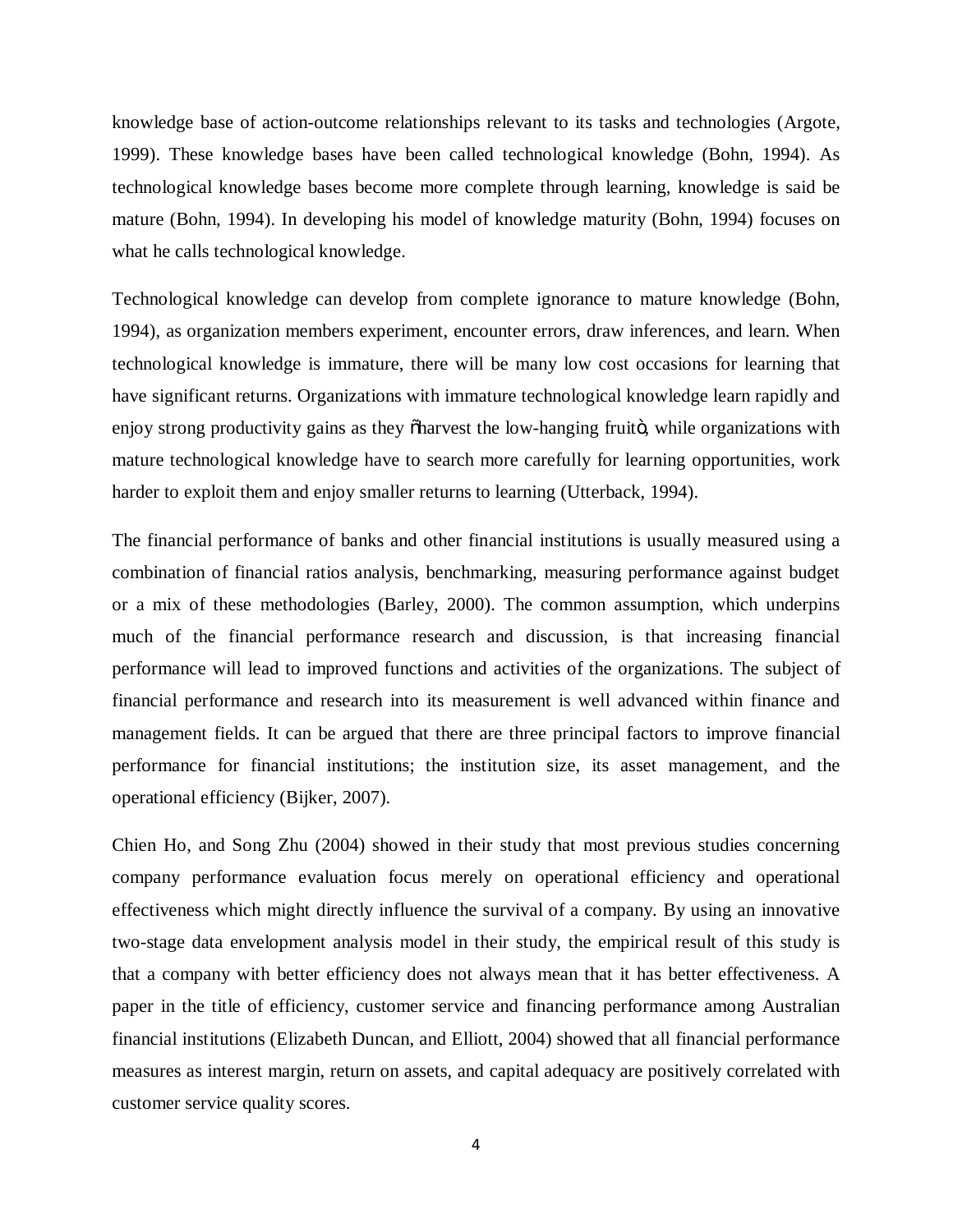Further, banks regarded the increase in environmental attitudes in society as a business opportunity. They subsequently created specialized credit products and mortgages as well as 'green' or socially responsible funds, which invest in environmentally friendly or sustainable firms (Jolly, 1997). Technological innovations were introduced into the banks to enhance quality of services and products, efficiency and delivery. Technological innovations continue to take part in credit, risk prevention and control of funds in budgeting (Nystrom, 2009).

The Companies Act, the Banking Act, the Central Bank of Kenya Act and the various prudential guidelines issued by the Central Bank of Kenya (CBK), govern the Banking industry in Kenya. There are forty-six banks and non-bank financial institutions, fifteen micro finance institutions and forty-eight foreign exchange bureaus in Kenya. Six of the major banks are listed on the Nairobi Stock Exchange. The commercial banks and non-banking financial institutions offer corporate and retail banking services but a small number, mainly comprising the larger banks, offer other services including investment banking.

The Kenyan Banking sector has demonstrated a solid growth over the past few years. The industry continues to offer significant profit opportunities for the major participants. Profit after tax of the overall banking system increased by 38.61%, or Kshs 5.08 billion, from Kshs 13.15 billion in December 2005 to Kshs 18.22 billion in December 2006. This growth is a continuation of the strong growth in profit after taxes that the industry has achieved for the past several years. (The Kenyan Banking Sector Report ,2007).

Key issues affecting the banking industry in Kenya include; changes in the regulatory framework, where liberalization exists but the market still continues to be restrictive, declining interest margins due to customer pressure leading to mergers and reorganizations, increased demand for non-traditional services including the automation of a large number of services and a move towards emphasis on the customer rather than the product and introduction of nontraditional players, who now offer financial services products.

Among the key trends is what appears to be the strong emergence of technology driven banking services in Kenya .Banking is edging away from over reliance on traditional banking halls to other platforms supported by technology and in particular telecommunications .This is emerging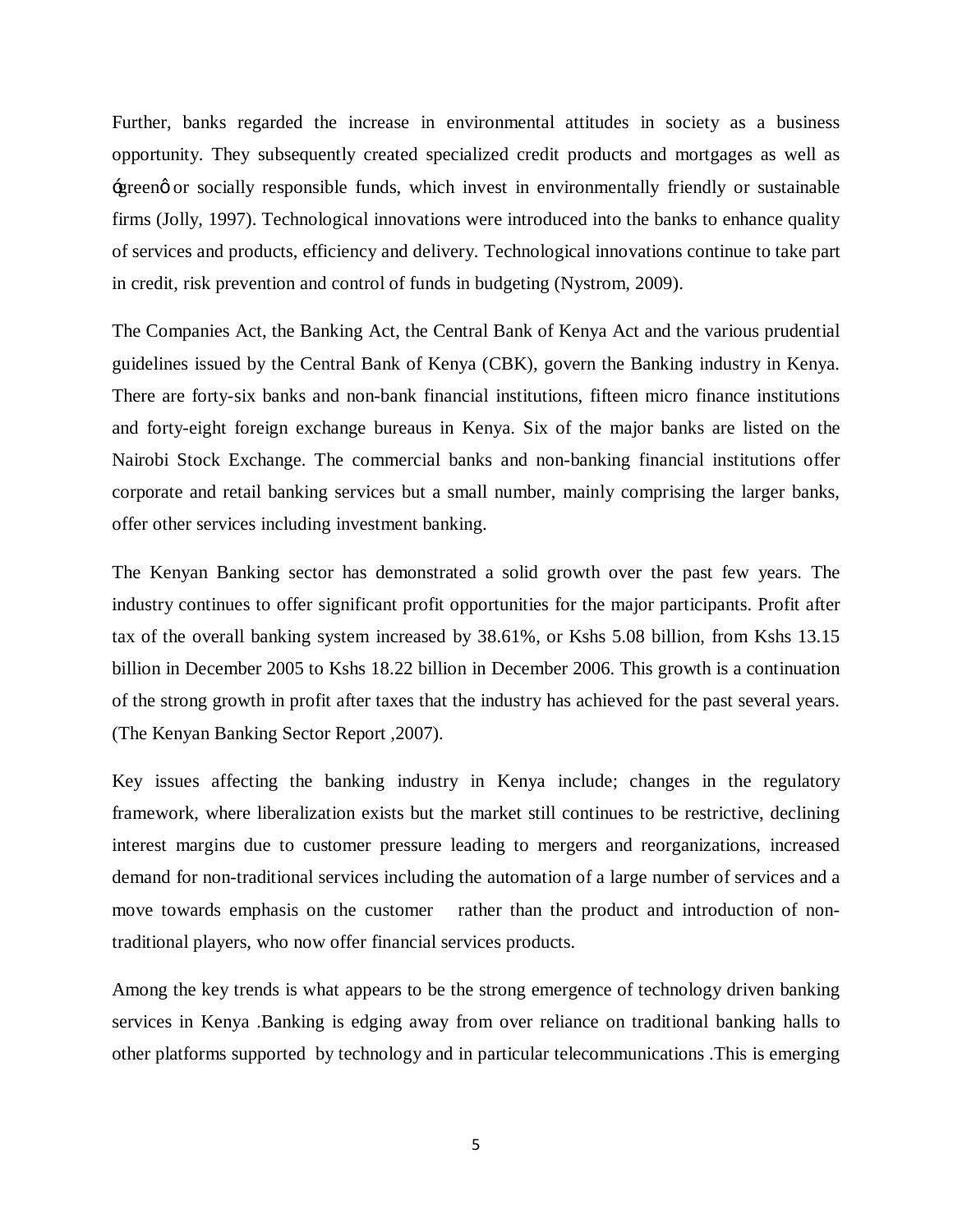as threat to the banks because it has enabled non bank competitors like safaricom short circuit banks by offering cheap money transfer (The Kenyan Banking Sector Report ,2007).

There is also an emerging strategy of the banks trying to curve out underexploited but potentially viable niches like mortgage financing,Islamic banking and SME banking among others .The distinction between the traditionally big banks and small banks is somewhat fading as far as product offering is concerned .

#### **1.2 Statement of the problem**

A fundamental assumption of much recent research in operations improvement and operations learning has been that technological innovation has a direct bearing on performance improvements (Upton and Kim, 1999). Strategic management in the banking sector demand that banks should have effective systems in place to counter unpredictable events that can sustain their operations and minimize the risks involved through technological innovations. Only those organisations that are able to adapt to the changing environment and adopt new ideas and ways of doing business that can be guaranteed hope of survival. Some of the forces of change that have greatly influenced the performance of commercial banks include mainly technological advancement.

<span id="page-15-0"></span>According to [Goh, \(2002\)](http://www.emeraldinsight.com/journals.htm?issn=0951-3558&volume=18&issue=3&articleid=1463613&show=html) there are numerous barriers to innovation in developing nations. The developing countries with low literacy rates and weak higher educational systems often face a great deal of difficulties assimilating new technologies for innovation development as they lack the essential human capital to leverage on technological developments, scientific knowledge and technical skills. There is also inadequate intellectual property rights protection often create a disincentive for banks to engage in innovation development through research and development (R&D), as the economic spin-offs associated with their innovation efforts are diminished very quickly once made available in the public domain. The innovation projects often involve high risks, long gestation periods and therefore require huge amounts of financial resources to share risks and costs, and hence restrictive ownership policies on direct investments often hamper private sector or foreign participation in technological innovation projects (Roehm and Sternthal, 2001).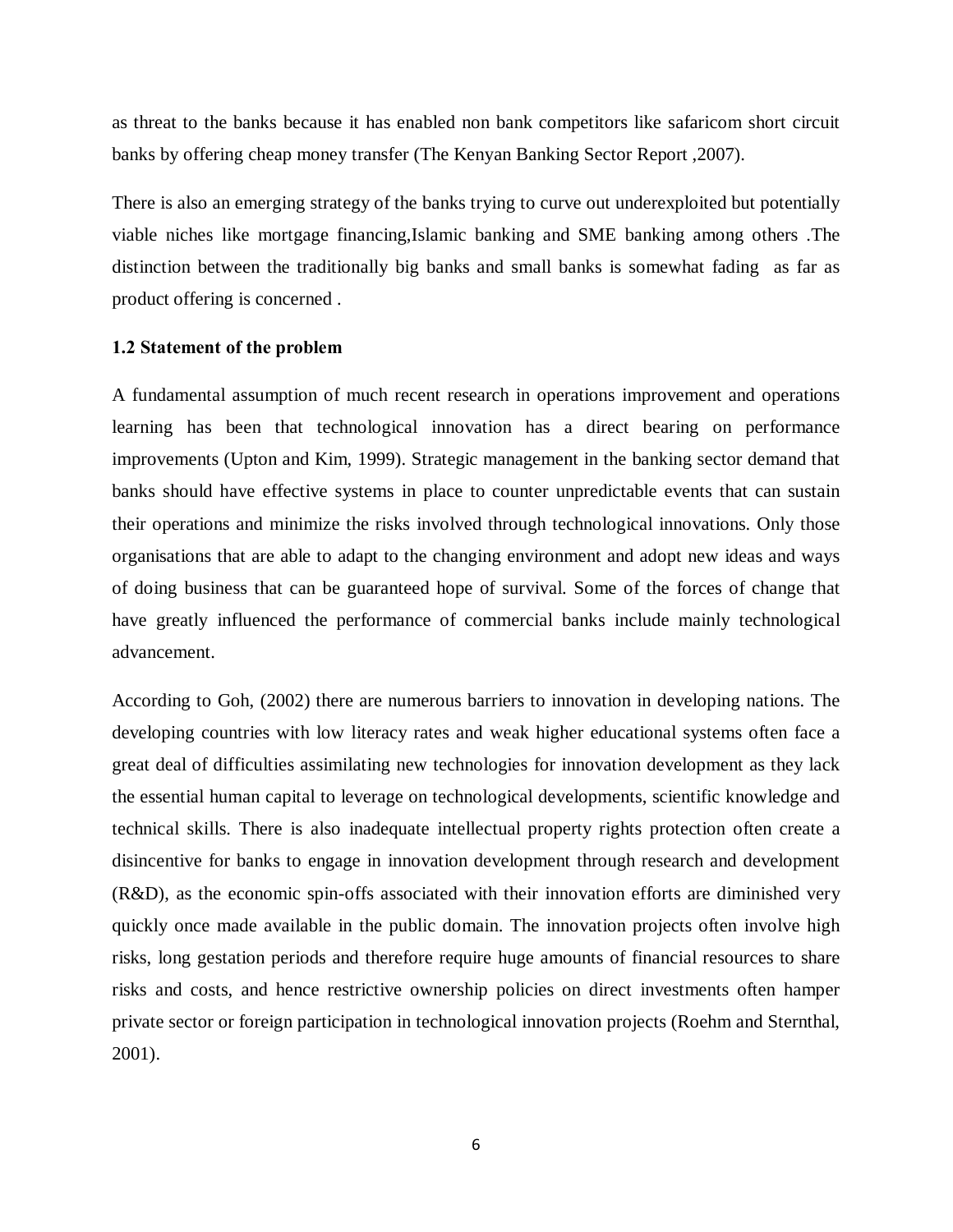Locally, Gitonga (2003) did a study on innovation processes and the perceived role of the CEO in the banking industry while Kihumba (2008), conducted a study on the determinants of financial innovation and its effects on banks performance in Kenya. Kihumba $\alpha$  study focused on financial innovation as a strategy and thus did dot cover the effects of technological innovations on the financial performance of the commercial banks in Kenya. None of these studies have focused on the effect of technological innovation on the performance of Kenyan banking industry. This study therefore sought to fill this lacuna in knowledge by investigating the effects of technological innovation on the performance of commercial banks in Kenya.

#### **1.3 Objectives of the Study**

The objectives of this study were:

- i. To identify the technological innovations adopted by commercial banks in Kenya.
- ii. To investigate the effects of technological innovations on the financial performance of commercial banks in Kenya.

## **1.4 Importance of the Study**

This study is expected to benefit the commercial banks in Kenya as they would be able to know what technological innovation to use in order to remain competitive and effective in the banking industry.

The results of this study would also be invaluable to researchers and scholars, as it would form a basis for further research. The students and academics would use this study as a basis for discussions on the technological innovation strategies adopted by banking industry in Kenya and their effect on performance.

<span id="page-16-0"></span>The Central Bank of Kenya would also find the results of this study very invaluable, as it would be able to ascertain the extent of competition in the industry and the innovation strategies that mitigate the effect of such competition to an individual firm and as so determine whether such strategies adopted in the industry conform to the guidelines provided for the industry by the government.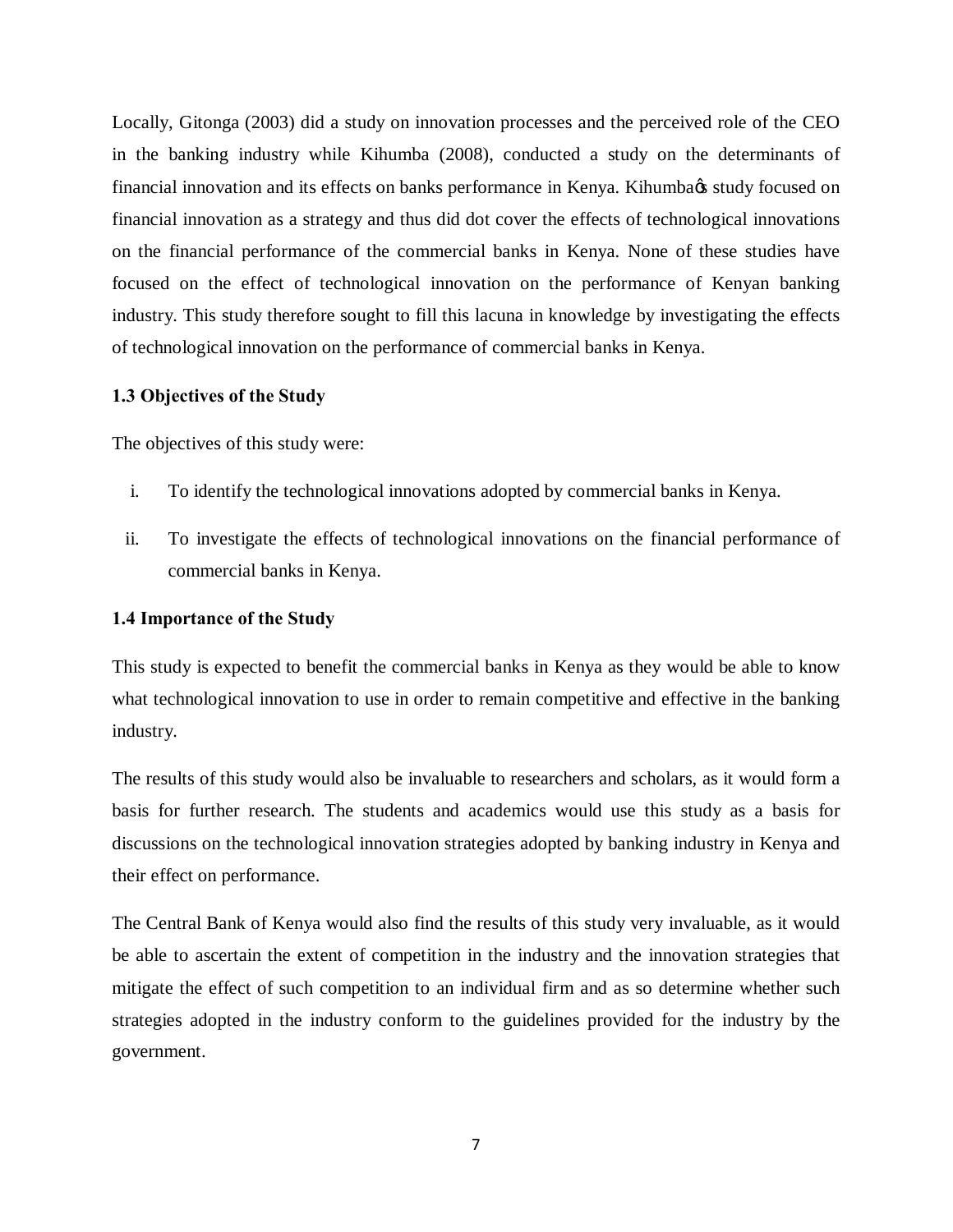### **CHAPTER TWO**

#### <span id="page-17-0"></span>**LITERATURE REVIEW**

#### **2.1 Introduction**

This chapter reviews studies that have been done in the area of technological innovation and firm performance. The specific areas covered here are innovation, technological innovation, models of technological innovation, adoption of technological innovation, new approaches to technological innovation, technological innovation process, factors affecting the adoption of technological innovation (firm's external potential sourcing and networking, firm-specific characteristics and firm's environmental condition), and technological innovation and firm performance.

#### **2.2 Technological Innovation**

Innovation is derived from the Latin word *novus*, meaning new. It is defined by dictionary as  $\ddot{\text{o}}$  introduction of something new or a new idea, method or device (Tornatzky and Fleischer, [1990](http://www.emeraldinsight.com/journals.htm?issn=1352-7606&volume=13&issue=4&articleid=1580594&show=html&)). In this study, the word innovation refers to technological innovation as opposed to any other form of innovation. Among the variety of definition, technological innovation is considered as a process which is science, technology and system based. This process includes several factors affecting and affected by the firm's internal capabilities, its networking and its technological learning ability and influenced by its environmental factors. It would mobilise all existing potential resources to augment the firm's innovation capacities, ending with the introduction of a new or better product and/or production process.

<span id="page-17-1"></span>Then, the core concentration in this research is not necessarily upon everything, which is new in the world or in time and place. Rather, the emphasis is placed on those minor or major changes in products and production processes that involve human activities and end to the new or better ones for the firm or its economy, regardless of their introduction before elsewhere. These changes include the adaptation, imitation and associated development efforts in technology evolution process.

<span id="page-17-2"></span>Technological innovation and the appropriate implementation of new technologies are a fundamental part of development process of all nations. The literature evidence reveals that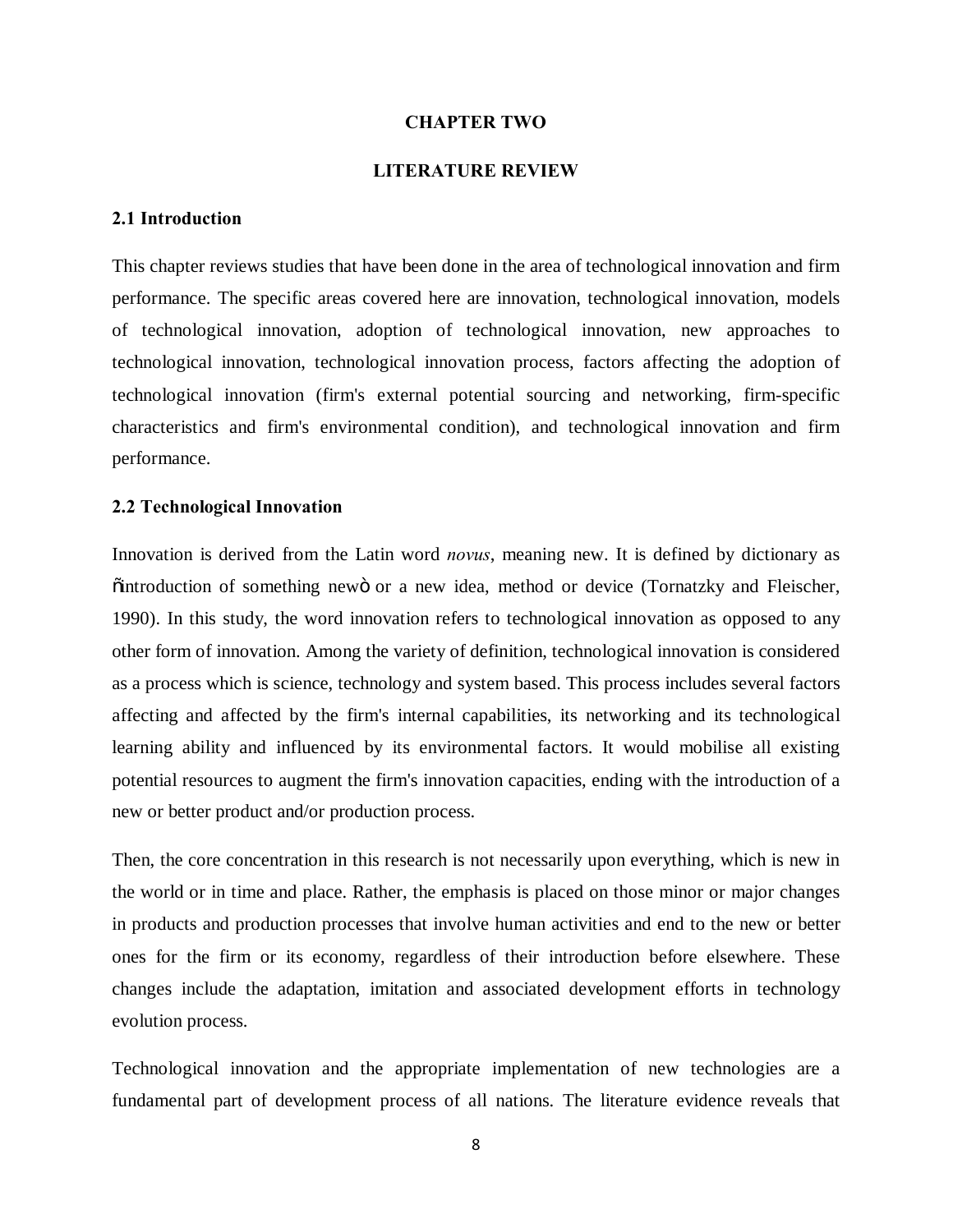successful technologies in each nation are those which rooted in their own indigenisation efforts. Indigenous technological innovation can originate just as much from a re-invention of historical techniques or an adaptation of local technology as from advanced industrialised countries.

Research on technological innovation, broadly defined, forms a huge body of research focused on problems of technology-based change in organizational and social settings (Rogers, 1995; Drazin and Schoonhoven, 1996). The popularity of the technological innovation approach in IS research testifies to its usefulness. Theories of innovation have been used to explain the adoption patterns of information technologies ranging from personal computers and spreadsheets to business computing and inter-organizational systems such as electronic data interchange (Iacovou *et al.,* 1995). A body of research devoted specifically to IS adoption and implementation has developed (Swanson, 1994), using this literature as a base. It is fair to say that research on technological innovation, particularly on the adoption and diffusion of innovations, has become the dominant approach to adoption, implementation, and use issues in IS research.

While undeniably popular and useful, this traditional approach to innovation adoption and diffusion has well-understood limitations that have been identified by innovation researchers themselves (Rogers, 1995; Wolfe, 1994; Drazin and Schoonhoven, 1996).

#### **2.2.1 Models of Technological Innovation**

<span id="page-18-0"></span>The early innovation models were the linear models of innovation. These simplistic models were replaced by the interactive model of technology push and market pull and later, by the value build up model by Jolly (1997). The models of innovation can be classified using, iteration in and adoption of the innovation, as the classifying variable. Iterative models look at the interactions of the people involved in the innovation process whereas adoptive models examine the feedback after the innovation has been adopted. Innovation is viewed as an outcome of numerous organizational iterations in the technology push-market pull model and the value build up model. Two kinds of adaptive models are discussed in literature: static and dynamic models, based on feedback after the innovation diffusion. In static models there is no feedback after the user has adopted the innovation, which is not the case with dynamic models of innovation. [Chiesa](http://www.emeraldinsight.com/journals.htm?issn=1469-1930&volume=7&issue=2&articleid=1554284&show=html&) *et al.* (1988) provides an excellent review of articles related to the technological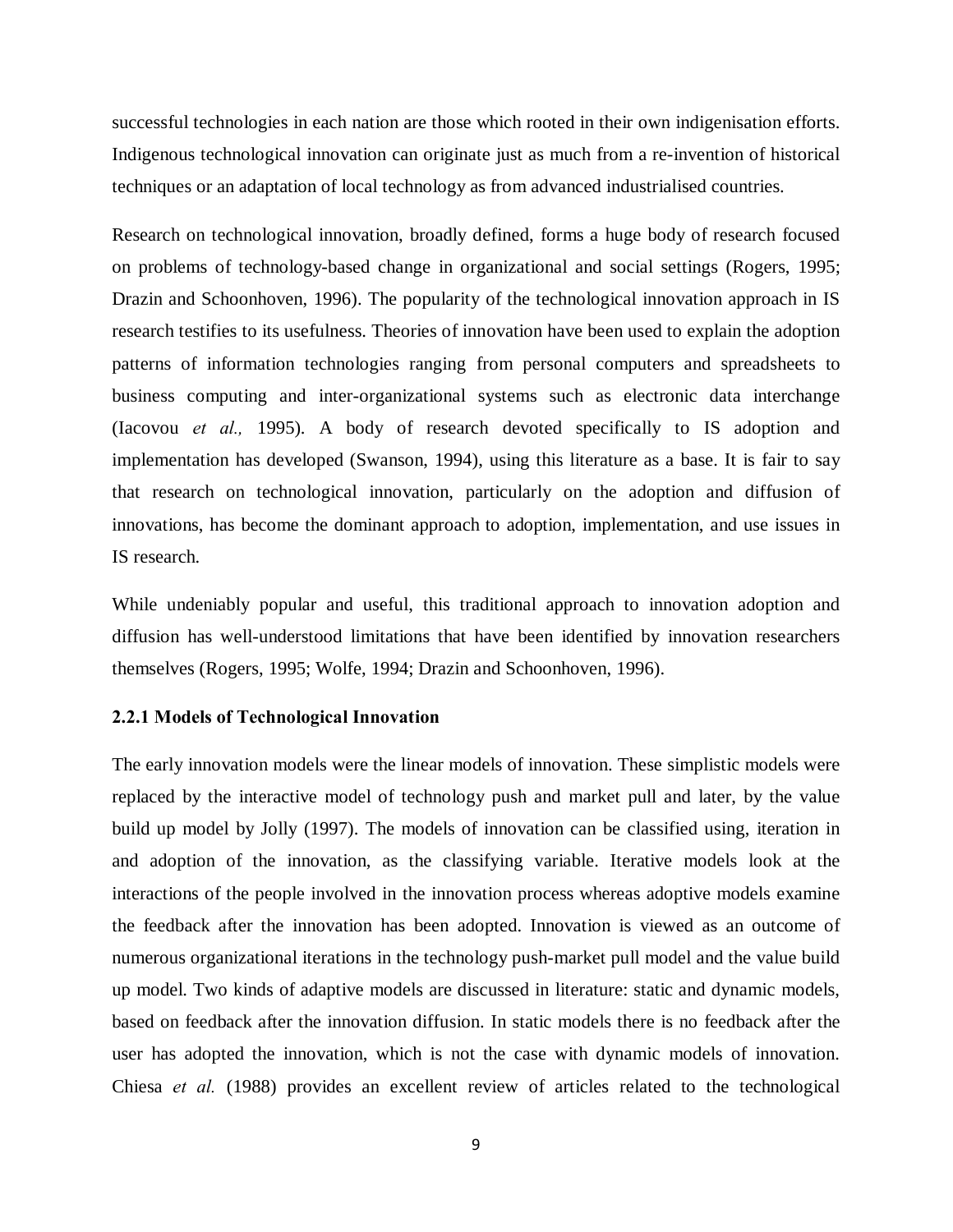innovation 6 more than 100 articles have been examined. Literature also indicates the demolition of the linear model of innovation [\(Freeman, 1996](http://www.emeraldinsight.com/journals.htm?issn=1469-1930&volume=7&issue=2&articleid=1554284&show=html&)).

The interest in the technological innovation process still continues in response to capitalize the tremendous opportunities offered by new technologies. It is now also well acknowledged that the process of technological innovation is a complex process and many actors hold a role in it ([Afuah, 1998\)](http://www.emeraldinsight.com/journals.htm?issn=1469-1930&volume=7&issue=2&articleid=1554284&show=html&). The presence of the various actors and champions is a necessary condition for innovative output but not sufficient enough. Questions of organizational integration, environment assessment and the development of technological capabilities are crucial to the process.

#### **2.2.2 Approaches to Technological Innovation**

The social shaping of technology approach investigates how organizational, political, economic, and cultural issues shape the process of technological change (Williams and Edge, 1996). In this tradition, social groups with particular visions, interests, and interpretations of reality form complex networks of practice which create and sustain sociotechnical systems (Bijker and Law, 1992). This approach takes particular issue with the pro-innovation bias of traditional innovation studies, arguing that technological success has to be explained rather than assumed. It also considers technology to be flexible and open to reinvention during key periods.

The economics of technological innovation approach studies the role of technological change in economic growth and efficiency (Rosenberg, 1994). This literature is interested in challenging and expanding economic theory to include a better account of the technological change process. It is very much concerned with population-level dynamics and the economic consequences of innovation.

The technology and business strategy approach focuses on how technological change influences the structure of industries, and the success of businesses (Utterback, 1994). In this literature, technological change cycles between periods of radical and routine innovation, as companies struggle to position themselves relative to the dominant technological designs that emerge through a complex interaction of strategic intent, technological advance, and regulation.

Finally, the literature on technology and organizational structure studies how technological change influences the structural aspects of organizations, such as hierarchy and formalization

<span id="page-19-0"></span>10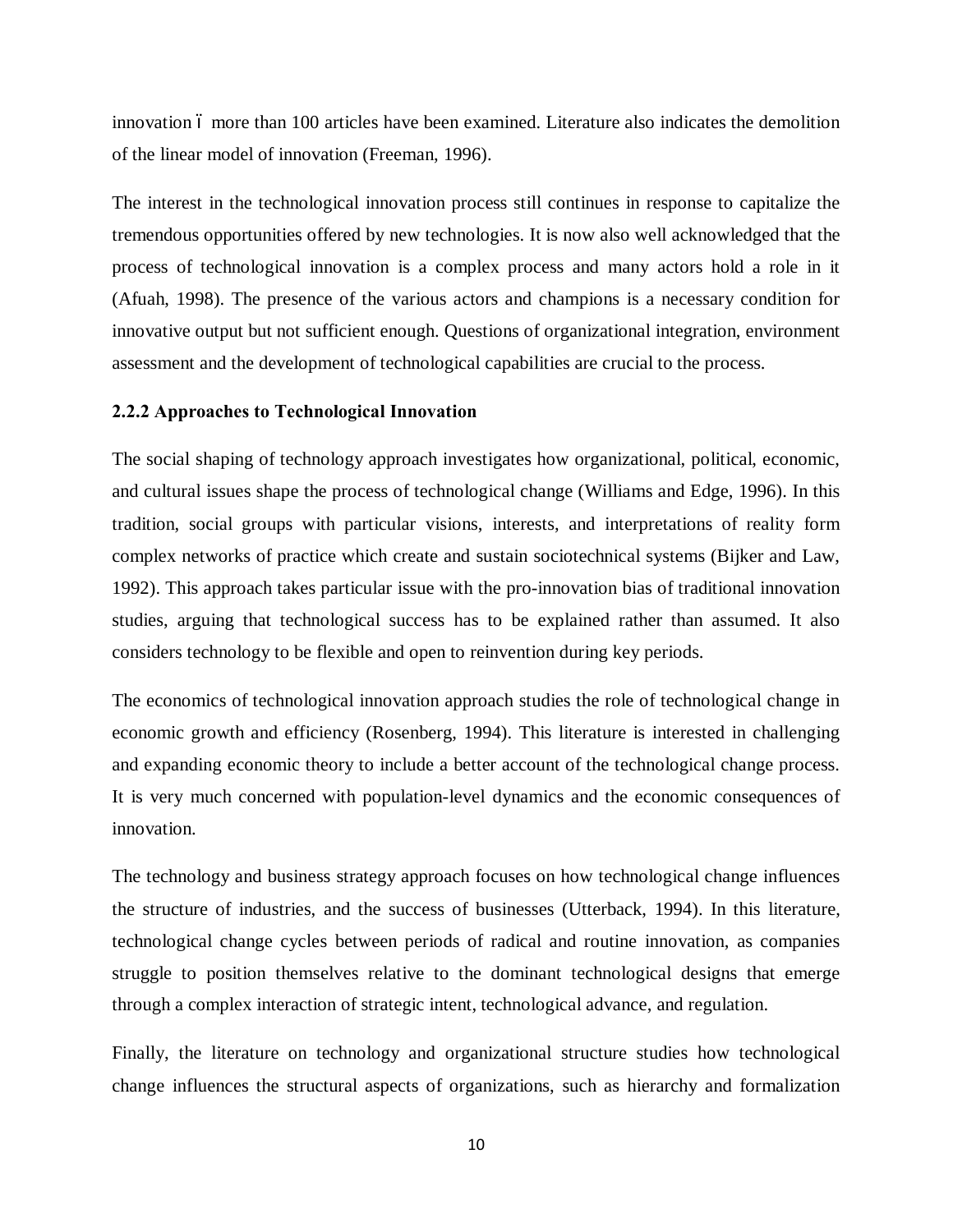(Brown and Eisenhardt, 1997). This approach also contributes to an understanding of the consequences of innovation.

#### **2.2.3 Technological Innovation Process**

The literature is developing arguments about the technological innovation process that challenge traditional adoption and diffusion theory. While it would be naive to suggest that one set of assumptions about innovation is  $\tilde{or}$  giphto or  $\tilde{or}$  are all possible research projects, enough work has been done to suggest that the traditional approach to innovation research should not automatically be seen as the source of correct assumptions. Other claims about the technological innovation process are worth explicitly considering, particularly for information system research.

Technological innovation is fundamentally competitive and conflictual. Management researchers, sociologists, and economists all agree that, despite the need for cooperation in technology development and diffusion, technological innovation fundamentally takes place within a competitive and conflictual atmosphere. For the social shaping of technology theorists, different social groups are inevitably involved in technological innovation (Bijker*,* 1992), each with their own interpretation of what the technology is, and what problem it is trying to solve. For technological innovation to happen, networks of interest groups must be attracted into a new technological system, and their commitment to it preserved (Bijker and Law, 1992). For the economists of innovation, technological innovations compete for scarce resources and have uncertain returns (Rosenberg, 1994). Within the firm, each stage of the innovation process ó expressing the idea, exploring the feasibility, building prototypes 6 can be seen as a separate hurdle where a number of ideas are in fierce competition with each other (Jolly, 1997). Between firms, the rapidity of technological innovation puts organizations under severe pressure to innovate effectively (Brown and Eisenhardt, 1997) and to maneuver strategically within their industries to establish commercially lucrative positions for themselves in the face of technological change (Utterback, 1994).

<span id="page-20-0"></span>Technological innovation is underdetermined 6 there is no single  $\delta$ best solution  $\delta$ . To state that technological innovation is underdetermined is to say that "technical principles are insufficient by themselves to determine design" (Feenberg, 1995). The research traditions mentioned above subscribe to the view that the  $\tilde{c}$  natural attributes of technology are not sufficient to explain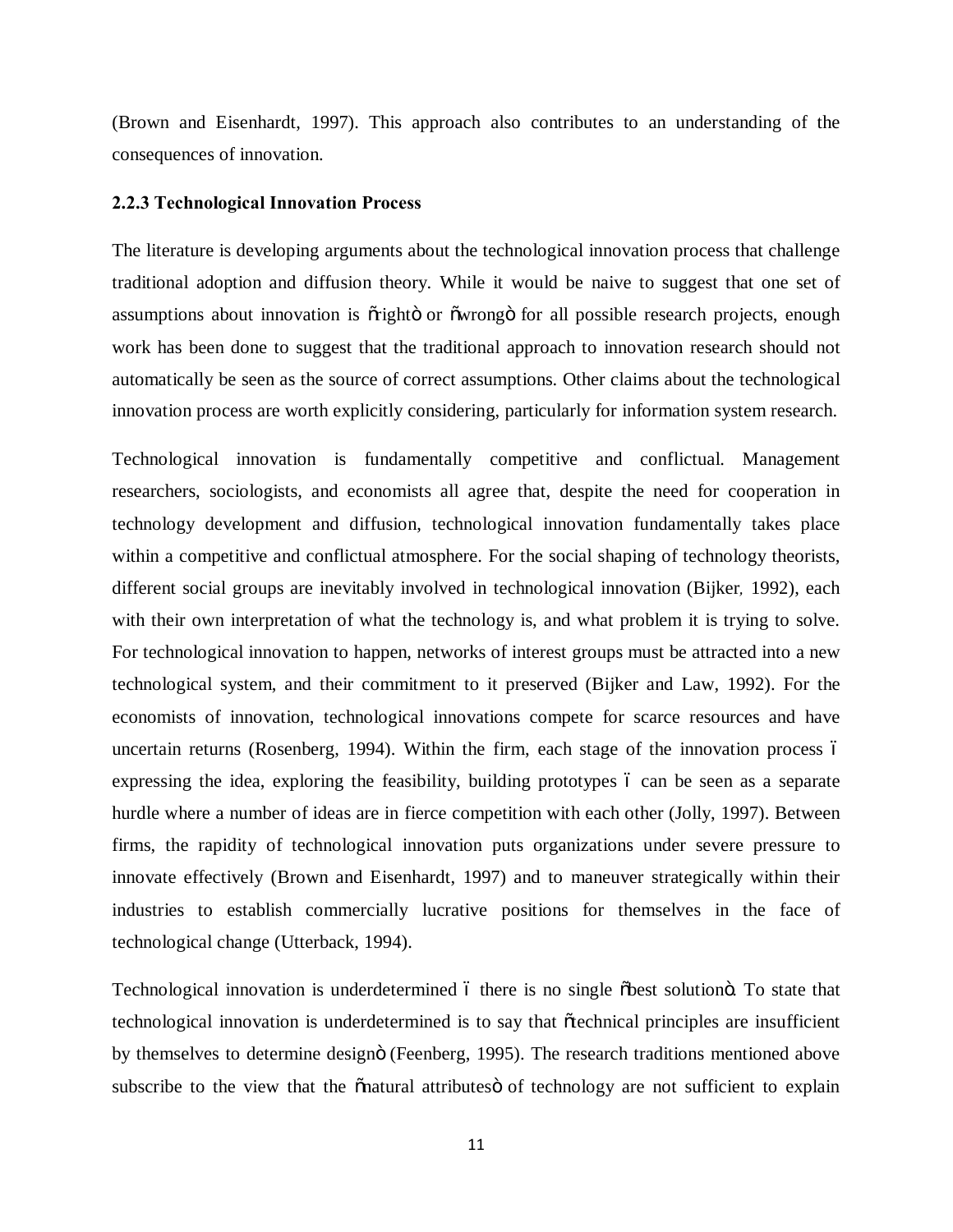technological innovation, though they differ in the importance they attach to this belief. For the social shaping of technology theorists, the belief that technological innovation does not unfold according to some predetermined technical logic is critical (Williams and Edge, 1996). The particular path that technological innovation takes is something to be explained, rather than simply adjusted to. Studies of the management of innovation, and innovation adoption, acknowledge that the seemingly obesto technology does not always become the most widely accepted (Utterback, 1994). While the economists of innovation believe that technological  $\sigma$  otrajectories is make some innovation paths more likely than others (Dosi, 2005), the complex interplay between technological supply and market demand cannot be captured strictly with reference to the characteristics of technology. Even in the literature on technology and organization structure, which has argued for the strongest links between the nature of technology and organizational forms, there is a recognition that technological change serves as an occasion for restructuring (Barley, 1990), and the same technology can occasion quite different organizational outcomes.

Technological innovation cycles between periods of stability and change*.* A wide range of technological innovation research suggests that the innovation process fluctuates between periods of relative stability and periods of relative change. Research on innovation and business strategy in particular has argued that the nature of innovation changes over time. Periods of more incremental innovation, in which technology appears to develop along well understood paths, are then abruptly followed by periods of more radical innovation, in which the certainties of the past era are abandoned (Utterback, 1994; Tushman and Rosenkopf, 2002). Eventually, a radical innovation becomes more widely accepted, and settles back into relatively well understood incremental innovation. The economists of innovation refer to waves of change, in which the nature of technological innovation changes over the other of a technology (Freeman, 1990). The social shaping of technology theorists see the offirming upo of technology 6 the process of stabilizing interpretations and relationships around a technology 6 as one of the key processes to be explained (Bijker *et al.*, 2007). While technology can become more  $\tilde{\alpha}$ closed over time for the social shaping theorists, the contingency of social life ultimately works to reopen previous controversies and pursue new opportunities. Each of these three claims offers an alternative starting point for the investigation of information systems as technological innovation.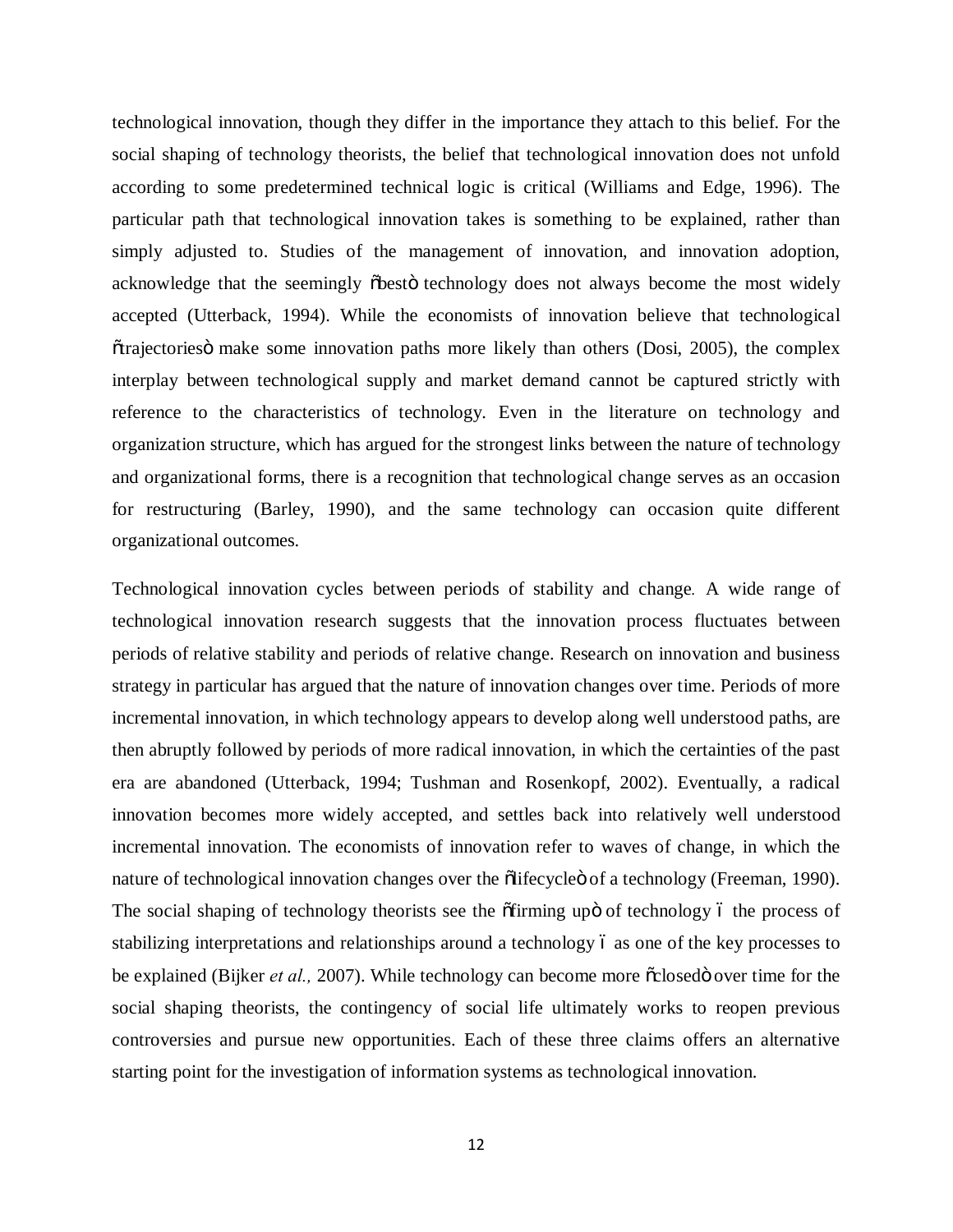#### **2.3 Factors Affecting the Adoption of Technological Innovation**

The process of technological innovation at the firm level depends upon a number of inter-related factors which range across all sections of a firm and is strongly influenced by the interplay of many components in the firm's external environment. In this respect, the major focus of this study was to analyse the influence of various factors on cultivating technological innovative activities within manufacturing firms. Boland, (2007) model shows how technological innovation behaviour is influenced by three elements: the firm-specific characteristics, its external technology-based relationships and its environment including the impact of national and international factors.

#### **2.3.1 Firm-specific Characteristics**

This refers to the most important determinants that explicitly influence the firm's technological innovation behaviour. These are a combination of factors including firm's contextual variables, managerial and employment structures, organisational structure, technological infrastructure and staff-skill development. The firm's contextual variables, here, refer to its ownership structure, size, production location, age, experience and its industrial sector ([Mansfield, 2001;](http://www.emeraldinsight.com/journals.htm?issn=1352-7606&volume=13&issue=4&articleid=1580594&show=html&) Andriessen, 2001).

#### **2.3.2 Firm's External Potential Sourcing and Networking**

This refers to its networking configuration. This network consists of firm's technological relationships including technological collaborations, technology transfer relationships and technical feedback, with other firms, institutes, organisations, customers and agents (Kelly and Brooks, 2008; [Mansfield, 2001](http://www.emeraldinsight.com/journals.htm?issn=1352-7606&volume=13&issue=4&articleid=1580594&show=html&)).

#### **2.3.3 Firm's Environmental Condition**

<span id="page-22-0"></span>Firm's environmental condition points to the factors, which indirectly influence technological innovation process of the industrial sector. In this research, the effects of government policies and the role of financial systems as initiatives for cultivating innovative activities are explored ([Adam and Farber, 2000](http://www.emeraldinsight.com/journals.htm?issn=1352-7606&volume=13&issue=4&articleid=1580594&show=html&); [Nelson, 1995](http://www.emeraldinsight.com/journals.htm?issn=1352-7606&volume=13&issue=4&articleid=1580594&show=html&)).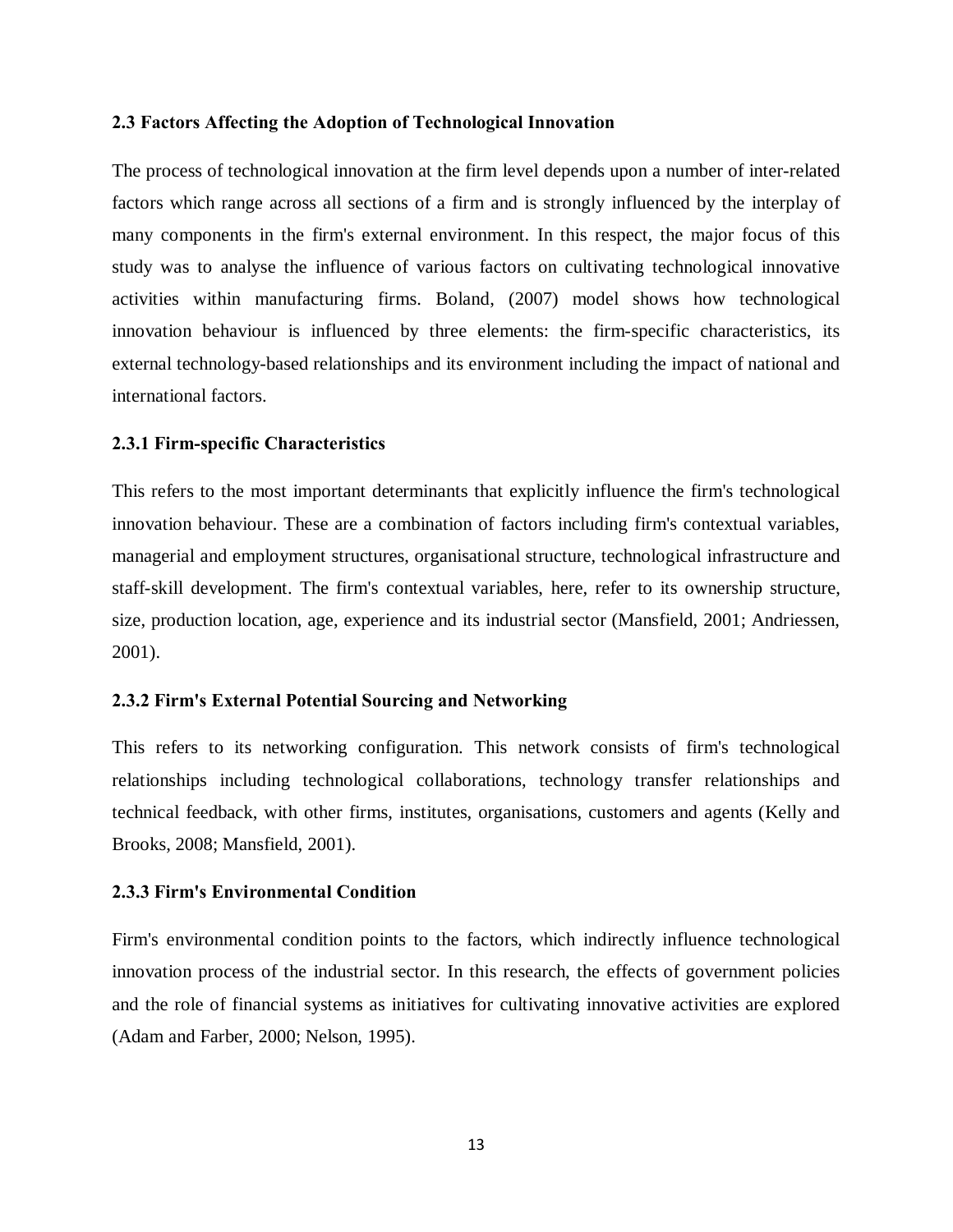#### **2.4 Financial Performance**

Performance is the outcome of all of the organisation's operations and strategies (Wheelen and Hunger, 2002). Measuring financial performance accurately is critical for accounting purposes and remains a central concern for most organisations. Performance measurement systems provide the foundation to develop strategic plans, assess an organisation's completion of objectives, and remunerate mangers (Ittner and Larcker, 1998). Although assessment of performance in the marketing literature is still very important, it is also complicated (Pont and Shaw, 2003). While consensual measurement of performance promotes scholarly investigations and can clarify managerial decisions, marketers have not been able to find clear, current and reliable measures of performance on which marketing merit could be judged. Two approaches have been adopted in the literature to measure financial performance. Longer term performance has been chosen for two reasons: firstly because that is what the customers of overtailly products such as unit trusts might be expected to be looking at, particularly in view of the charging arrangements which make shorter term investment unwise. Secondly, one of the attractions of looking at õrealö products rather than theoretical studies is the question of how administrative costs contribute to the results. In principle, such costs might appear in either front-end, or regular annual management charges. Using five-year offer-to-bid figures should capture such effects regardless of the choices of individual firms as to how to split costs between the two types of charges.

Financial performance is essential to the survival of firms in the competitive and uncertain environment. Management is eager to learn how the effort of service quality improvement is related to an organization's performance (Sousa and Voss, 2002). Financial performance ultimately reflects whether or not service quality is realized in a firm. Financial performance is conceptualized as the extent to which a firm increases sales, profits, and return on equity. These are indicators of financial performance and manifest the wellbeing of a firm collectively.

<span id="page-23-0"></span>Traditionally, the financial performance of banks and other financial institutions has been measured using a combination of conventional accounting measures and risk and return measures. Further analysis of financial performance has used methodologies such as financial ratio analysis, benchmarking, measuring performance against budget or a combination of these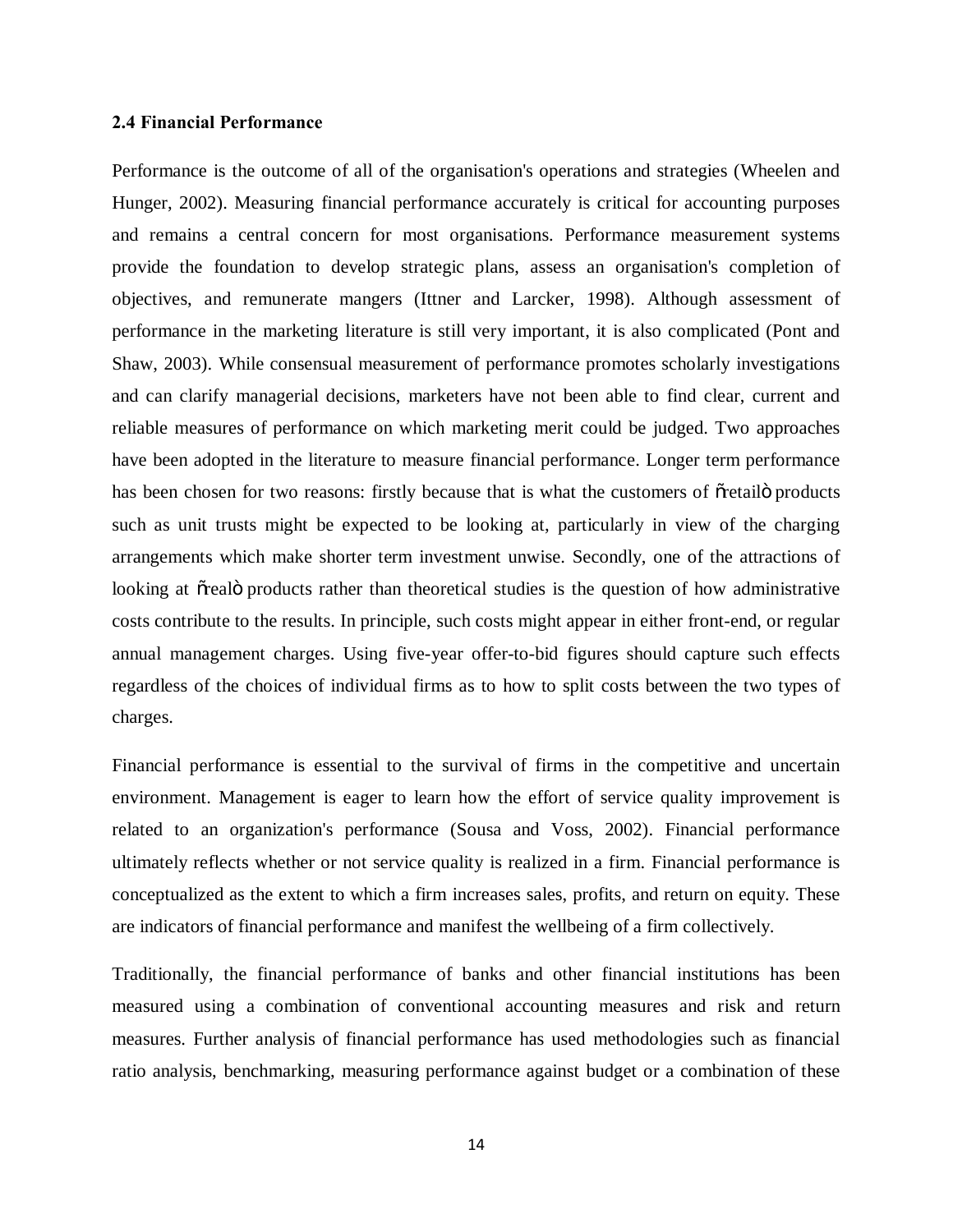(Barnett and Salomon, 2006). Financial statements published in commonly include a variety of financial ratios designed to give an indication of the institution's performance.

As with any method of analysis designed to measure business performance, there are limitations and imperfections associated with the use of financial ratios, particularly the use of very few ratios in isolation (Goh, 2003). Hence this research endeavours to bring together several performance measures, financial ratios, and linear programming techniques and investigate the interplay between them rather than focusing on any individual measure in isolation.

Simply stated, much of the current bank performance literature describes the objective of financial institutions as that of earning acceptable returns and minimizing the risks taken to earn this return (Pont and Shaw, 2003). There is a generally accepted relationship between risk and return, that is, the higher the risk the higher the expected return. Therefore, traditional measures of bank performance have measured both risks and returns (Swanson, 1994).

### **2.5 Technological Innovation and Financial Performance**

Technology is one of the key elements that define a society or civilization. The critical role of technological innovation in the development of a company and its contribution on the economic growth of firms has been widely documented. [Ayres \(2008\)](http://www.emeraldinsight.com/journals.htm?issn=1352-7606&volume=13&issue=4&articleid=1580594&show=html&) identified technology as the wealth of companies. According to [Abernathy and Utterback, \(2005\)](http://www.emeraldinsight.com/journals.htm?issn=1352-7606&volume=13&issue=4&articleid=1580594&show=html&) the primary role of technological innovation is to assure the survival of the entity, as well as the business ecosystem, which in turn is based on achieving sustainable financial performance.

<span id="page-24-0"></span>[Gerstenfield and Wortzel \(2007\)](http://www.emeraldinsight.com/journals.htm?issn=1352-7606&volume=13&issue=4&articleid=1580594&show=html&) analyzed the relationship between the usage of Internet-based innovation technologies, different types of innovation, and financial performance at the firm level. Data for the empirical investigation originated from a sample of 7,302 European enterprises. The empirical results show that Internet-based innovation technologies were an important enabler of innovation in the year 2003. It was found that all studied types of innovation, including Internet-enabled and non-Internet-enabled product or technological innovations, are positively associated with turnover and employment growth. Finally, it was found that innovative activity is most of the time associated with higher profitability.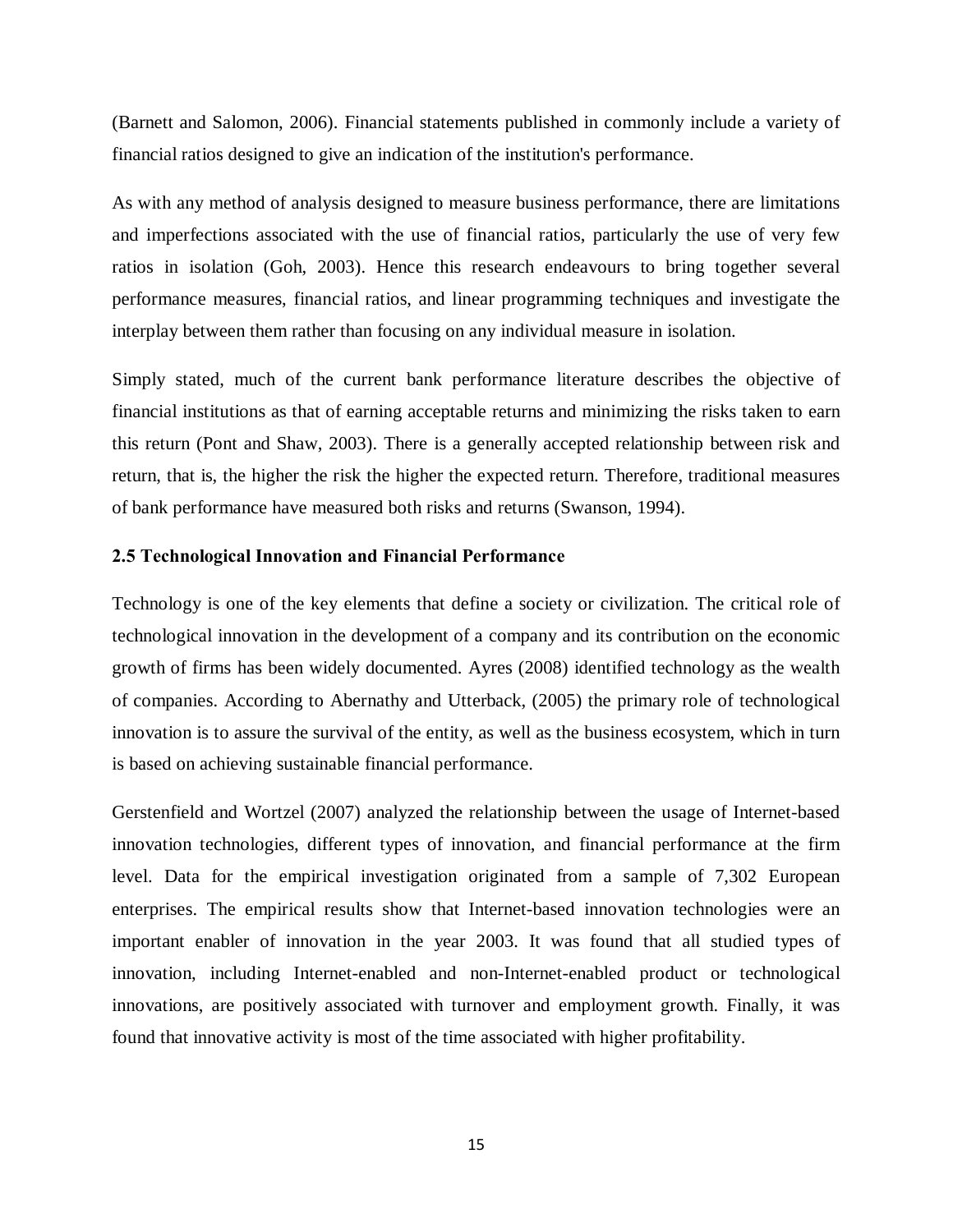According to [Adam and Farber, \(2000\)](http://www.emeraldinsight.com/journals.htm?issn=1352-7606&volume=13&issue=4&articleid=1580594&show=html&), in the organizational context, technological innovation may be linked to performance and growth through improvements in efficiency, [productivity,](http://en.wikipedia.org/wiki/Productivity) [quality,](http://en.wikipedia.org/wiki/Quality_%28business%29) [competitive positioning](http://en.wikipedia.org/w/index.php?title=Competitive_positioning&action=edit&redlink=1) and [market share,](http://en.wikipedia.org/wiki/Market_share) among others. They also found that technological innovation is positively related with performance. During the last few decades, developing countries (DCs) have striven to be successful in the process of technology development. For technological development purposes, it is necessary to develop the four interrelated components of technology named human ware, orgaware, inforware and technoware at the same time and in parallel. However, most of researches on technology development process in DCs have focused on sequential analysis as acquisition, absorption and diffusion of technology. This sequential approach assumes that all technology innovations occur in the same way in all companies and does not distinguish between the kinds of technologies as products and processes, each of which may follow a different path ([Abernathy and Utterback, 2005](http://www.emeraldinsight.com/journals.htm?issn=1352-7606&volume=13&issue=4&articleid=1580594&show=html&)). Further, technology development process in relation to the in-firm characteristics as well as extra-firm's situation is much more complex and dynamic. Historical evidence shows that DCs were pioneer in innovation. [United Nations \(1991\)](http://www.emeraldinsight.com/journals.htm?issn=1352-7606&volume=13&issue=4&articleid=1580594&show=html&) reckons that there have been three distinct epochs in the technological innovation of DCs.

Regarding the importance of technological innovation, there are a huge body of knowledge like, technological innovation is a means of survival and growth of industrial sectors or technological innovation is recognized as a major contributor of economic growth and a dominant factor of business success not only in developed countries but also in DCs ([Pack and Westphal, 2006;](http://www.emeraldinsight.com/journals.htm?issn=1352-7606&volume=13&issue=4&articleid=1580594&show=html&) [Wilkinson, 2003\)](http://www.emeraldinsight.com/journals.htm?issn=1352-7606&volume=13&issue=4&articleid=1580594&show=html&). [Gerstenfield and Wortzel \(2007\)](http://www.emeraldinsight.com/journals.htm?issn=1352-7606&volume=13&issue=4&articleid=1580594&show=html&) suggested that one of the requirements for economic and industrial development of DCs is their ability to innovate successfully. According to [Tefler \(2002\),](http://www.emeraldinsight.com/journals.htm?issn=1352-7606&volume=13&issue=4&articleid=1580594&show=html&) a company must innovate or die, the process of innovation is fundamental to a healthy and viable organization. Those who do not innovate ultimately fail.

[Hill and Utterback \(2009\)](http://www.emeraldinsight.com/journals.htm?issn=1352-7606&volume=13&issue=4&articleid=1580594&show=html&) identified technological innovation as a major agent of development and change in societies which has been linked to rising productivity, employment growth and a strong position in export markets, trade and improved quality of life. However, the inherent complexity of the process of technological innovation and its involvement in interaction with different environmental as well as industry-specific factors, made studies of the characteristics of technological innovation seem difficult to carry out. However, [Lall \(1980\)](http://www.emeraldinsight.com/journals.htm?issn=1352-7606&volume=13&issue=4&articleid=1580594&show=html&) stressed that a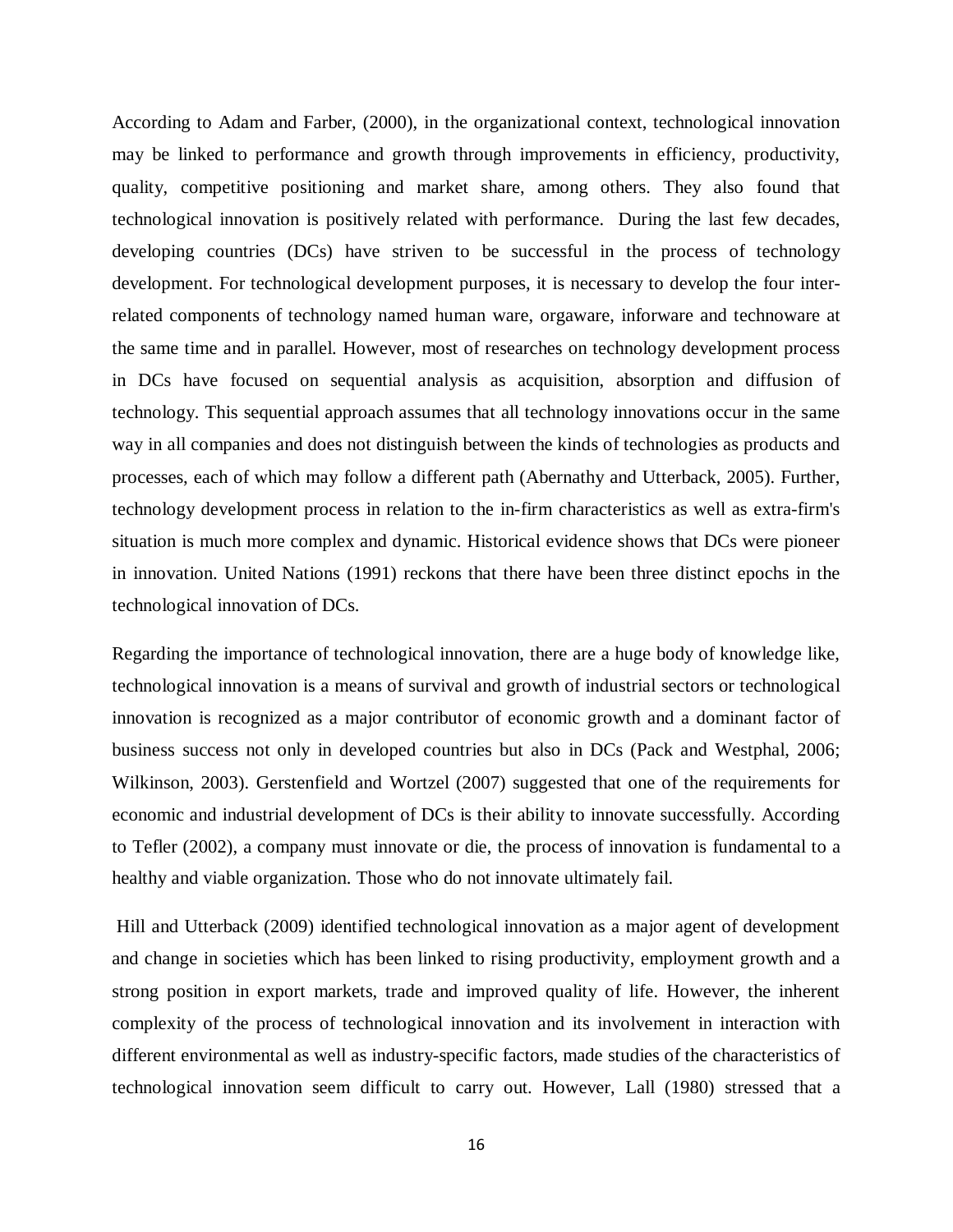significant amount of technological innovation is taking place in the modern sectors of DCs, particularly in those with relatively long experience of manufacturing and with broad -based capital good sectors. To Lall, these innovations include changes in broad sense. They encompass increase in productivity and efficiency from simple learning by doing, advances in the designing, constructing and managing complex and advanced industrial processes and a manifestation of the ability to innovate technologies in the areas of medium to high.

#### **2.6 Empirical Studies**

[Rycroft and Kash \(1999\)](http://www.emeraldinsight.com/Insight/ViewContentServlet?contentType=Article&Filename=Published/EmeraldFullTextArticle/Articles/2200080302.html) claim that innovation requires a process of co-evolution between technology and cultural perspectives. Technology exerts a significant influence on the ability to innovate and is viewed both as a major source of competitive advantage and of new product innovation (Gunasekaran et al., 1996). Often, banks experience problems in this area, which are caused by lack of capital expenditure on technology and insufficient expertise to use the technology to its maximum effectiveness [\(Alstrup, 2000](http://www.emeraldinsight.com/Insight/ViewContentServlet?contentType=Article&Filename=Published/EmeraldFullTextArticle/Articles/2200080302.html)).

[Hammer \(1990\)](http://www.emeraldinsight.com/Insight/ViewContentServlet?contentType=Article&Filename=Published/EmeraldFullTextArticle/Articles/2200080302.html) stresses that organisations should  $\ddot{\text{o}}$  bootherate rather than automated believing that technology is often introduced for technology's sake without contributing to the overall effectiveness of the operation. However, banks traditional lack of resources usually results in a compromise situation [\(Vossen, 1999](http://www.emeraldinsight.com/Insight/ViewContentServlet?contentType=Article&Filename=Published/EmeraldFullTextArticle/Articles/2200080302.html)). It is important to link technology to innovation in sustaining competitiveness. Organisations that can combine customer value innovation ([Kim and](http://www.emeraldinsight.com/Insight/ViewContentServlet?contentType=Article&Filename=Published/EmeraldFullTextArticle/Articles/2200080302.html)  [Mauborgne, 1999\)](http://www.emeraldinsight.com/Insight/ViewContentServlet?contentType=Article&Filename=Published/EmeraldFullTextArticle/Articles/2200080302.html) with technology innovation have an increased chance of enjoying sustainable growth and profit.

<span id="page-26-0"></span>There are numerous definitions of innovation in the literature; however, most definitions share common themes relating to knowledge, which may be turned into new products, processes and services to improve competitive advantage and meet customers' changing needs ([Nystrom,](http://www.emeraldinsight.com/Insight/ViewContentServlet?contentType=Article&Filename=Published/EmeraldFullTextArticle/Articles/0680150503.html)  [2000](http://www.emeraldinsight.com/Insight/ViewContentServlet?contentType=Article&Filename=Published/EmeraldFullTextArticle/Articles/0680150503.html)). [Carnegie and Butlin \(2003\)](http://www.emeraldinsight.com/Insight/ViewContentServlet?contentType=Article&Filename=Published/EmeraldFullTextArticle/Articles/0680150503.html) define innovation as  $\tilde{\alpha}$ something that is new or improvement done by an enterprise to create significantly added value either directly for the enterprise or directly for its customer. Ö [Livingstone et al.](http://www.emeraldinsight.com/Insight/ViewContentServlet?contentType=Article&Filename=Published/EmeraldFullTextArticle/Articles/0680150503.html) (1998) refer to innovation as onew products or processes that increase value, including anything from patents and newly developed products to creative uses of information and effective human resource management systemsö.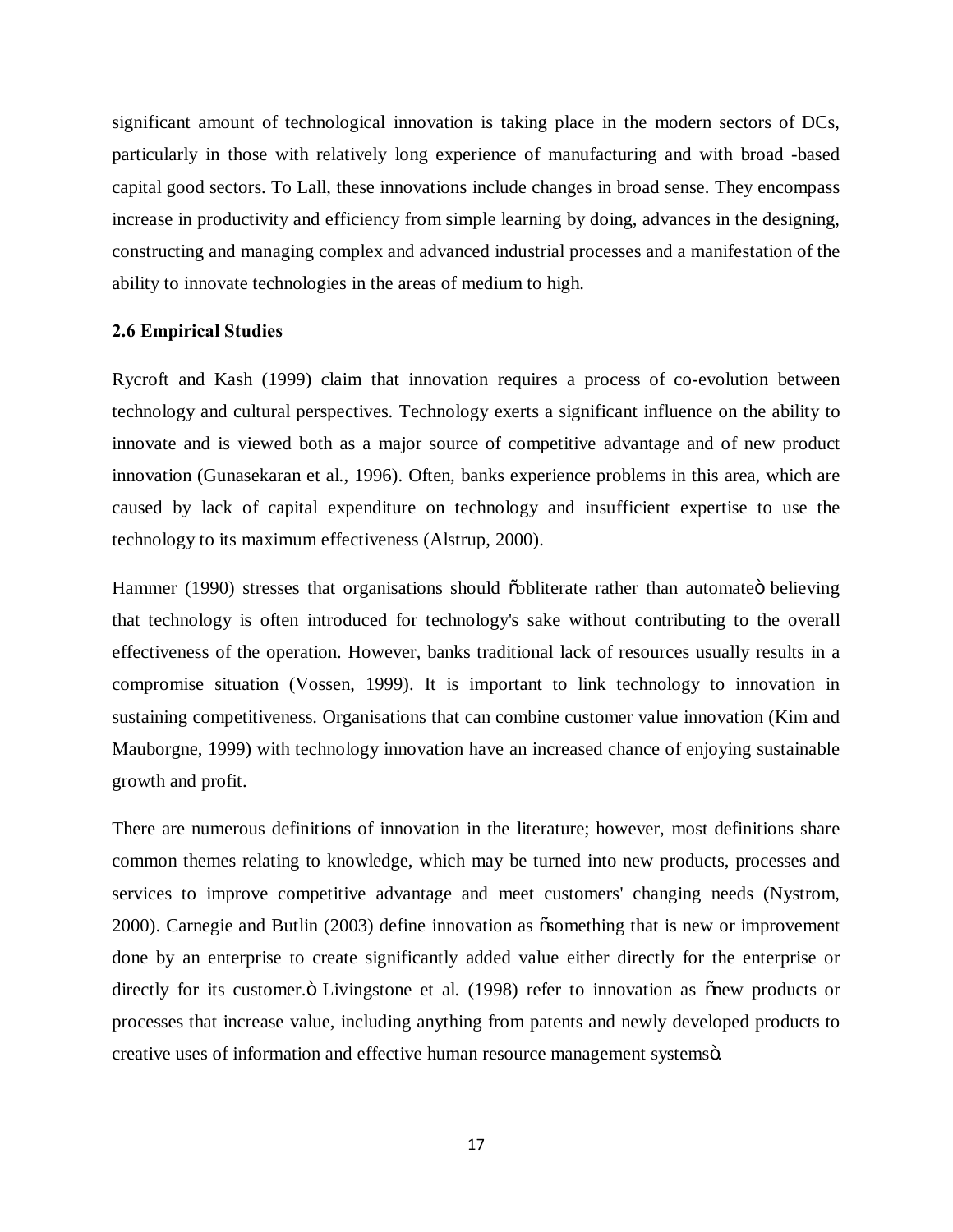Literature continually advocates that evaluation is a necessary process to establish whether innovation has been effective in meeting individual and organizational priorities. This enables judgments to be made, about cost effectiveness and to aid organizational learning and improvement. Despite innovation absorbing real and substantial costs, and considering Culkin and Smith (2000) conclusion that the clarity of organizational objectives in terms of innovation has led to an increased emphasis on the evaluation of return on investment, Ekvall, (1999) observes that systematic evaluation rarely occurs within organisations. Making causal connections between investment in innovation, and future management performance and organisation success is externally difficult. Francis (2000) highlights the difficulty in establishing a statistical link between the incidence of innovation and company performance. Similarly, Tidd, Bessant and Pavitt (2001), found that the literature tends to focus heavily on training and education, and is primarily concerned with measuring the inputs, process and immediate outcomes rather than the longer-term impact of innovation.

Han, (2001) indicates that some innovations are built on existing products, services, or procedures, and are incremental in nature. Others involve greater degrees of difference and are more radical than incremental. Some innovators aim to be first, others aim for second place. He adds that a different dimension of innovations is the degree to which they imitate something already familiar.

The middle portion of the framework, creativity and ideas management, selection and portfolio management and implementation management, comprises the processes necessary for carrying out or developing an innovation. The process used in carrying out an innovation task requires an understanding of how firms manage the process of developing new products and services. Development includes the process of generating, selecting, and transforming ideas into commercially viable products and services. Several studies suggest that firms with high performance in innovation usually have a formal process for developing new products and services.

This formal process includes creativity and ideas management, selection and portfolio management and implementation management. Creativity and ideas management is the stimulation of ideas addressing customer requirements. The scope of ideas should be wide and all employees should be involved and ideas from customers cultivated. Selection and portfolio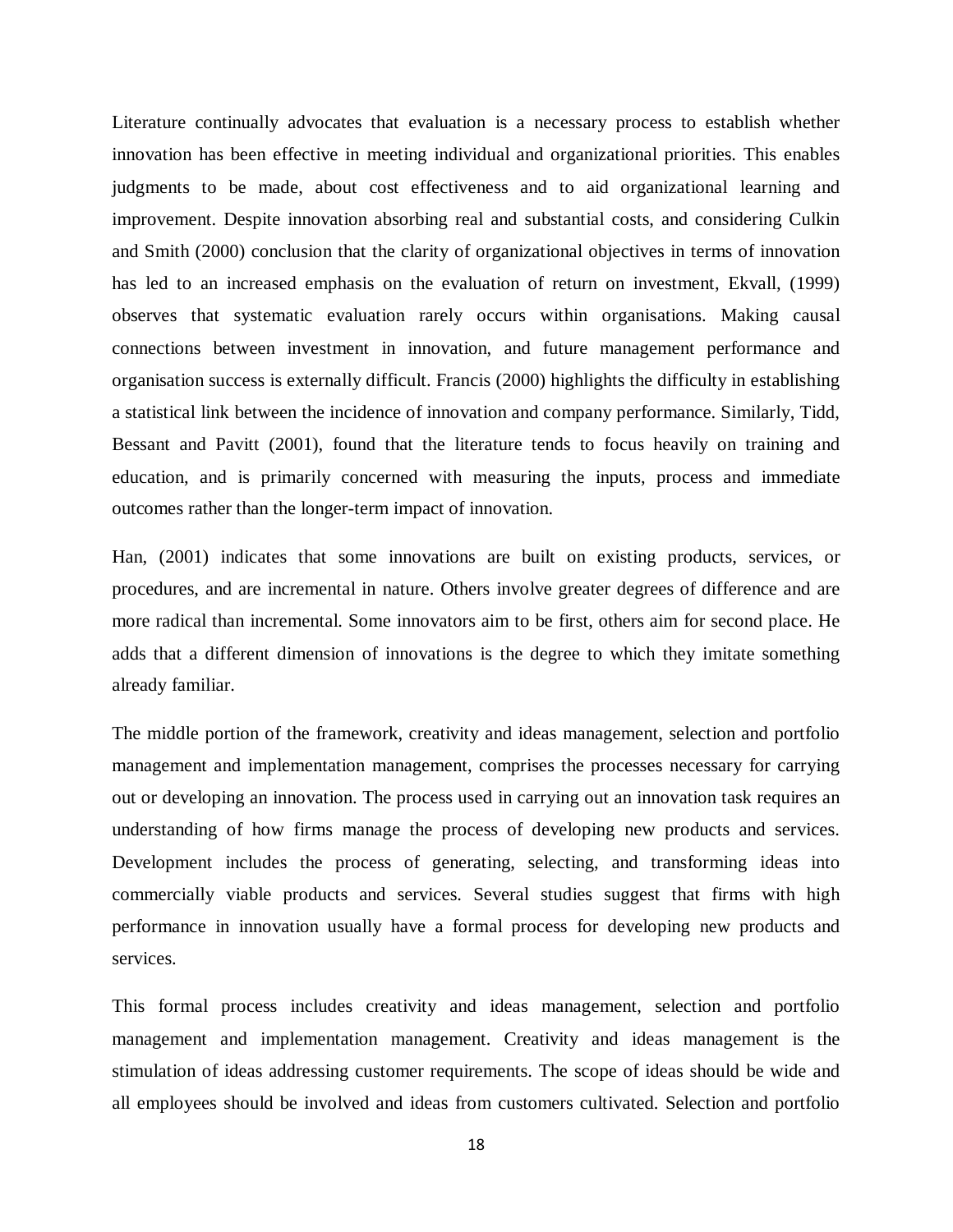management provides an efficient means to select from the many ideas generated and choose the best ideas for implementation. Implementation is the fundamental capability to turn new ideas. The Human resource management element of the framework deals mainly with people and organization climate issues: the underlying impetus of innovation management is the need to create an environment where employees are motivated to contribute to innovation. An effective human resource policy that supports innovation and encourages the development of an innovative organization is needed. Von Stamm, (2003) suggest that firms should focus on norms that support creativity and implementation in order to build an innovative culture. Rewarding employees for their innovation effort is one way to build an innovative culture. Studies have confirmed that the type of reward mechanisms that best practice firms offer to their employees have been based on financial and non-financial rewards.

The adoption and diffusion approach to technological innovation has many attractive features for IS research. Adoption is conceived as a social change process, in which an innovation is communicated over time among members of a social system (Rogers, 1995). While accounting for the nature of social systems and social relationships, this theory focuses on perceived attributes of a technology, such as relative advantage, compatibility, and complexity (Moore and Benbasat, 1992). This approach has created a cumulative research tradition that allows us to place IS research in the context of other technology-based social changes.

The adoption and diffusion approach to technological innovation has well-understood limitations, however, that have been identified by innovation researchers themselves. Some of these limitations are methodological, and have to do with defining technology characteristics that allow cross-study comparisons (Wolfe, 1994), the difficulties of recalling past adoption decisions accurately (e.g. Rogers, 1995), and the related inconsistency of previous research findings (Wolfe, 1994).

The more important limitations for IS research, though, are the conceptual assumptions imposed by the theories themselves. One extremely important assumption of this kind is the proinnovation bias of adoption and diffusion research (Rogers, 1995). The adoption and diffusion approach has a strong bias towards assuming that a technological innovation is positive, and will be adopted by a target population over time. This bias tends to lay the  $\delta$ blame $\ddot{\text{o}}$  of poor adoption on adopting individuals and organizations, rather than on systems or situations, and does little to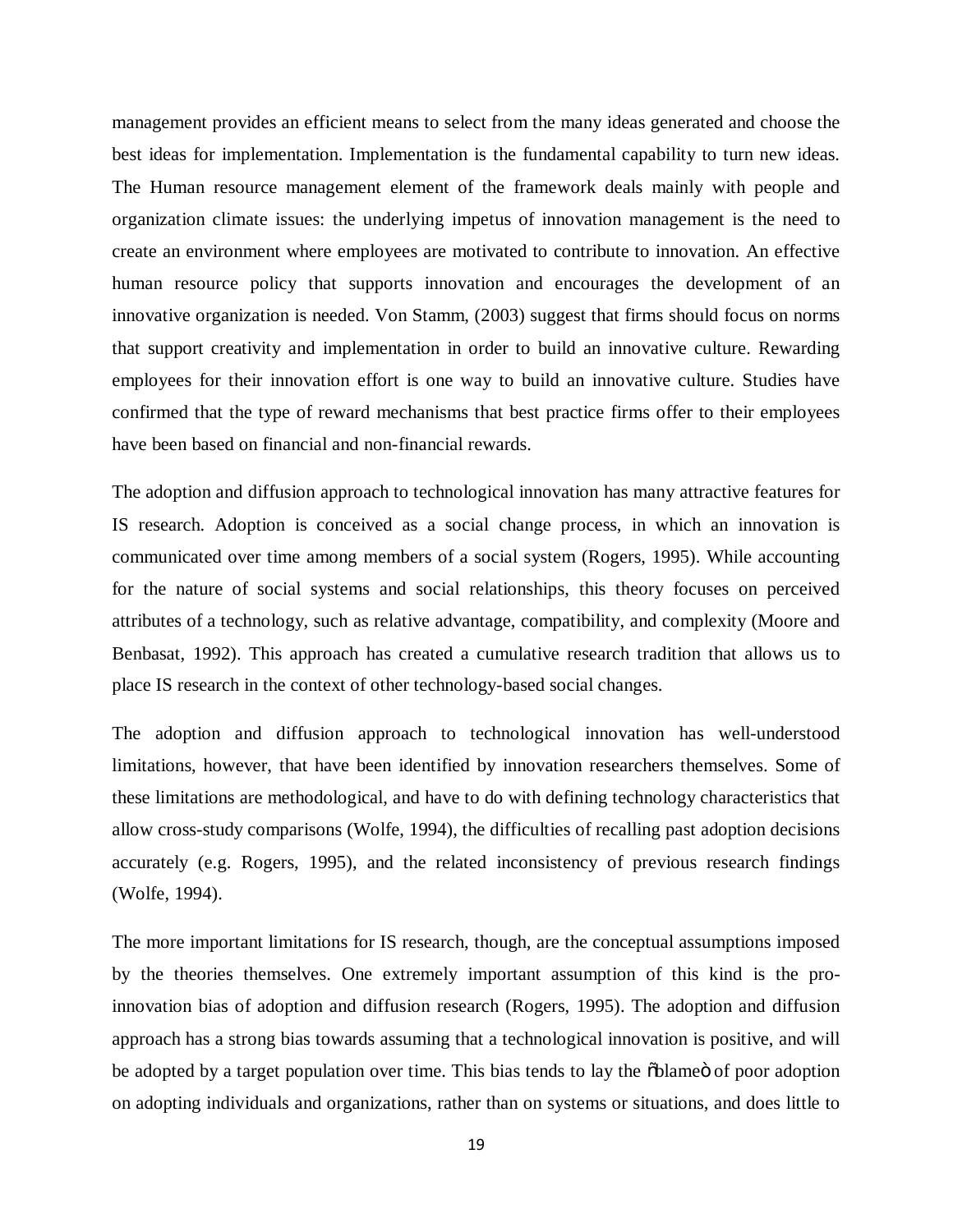help IS research understand the crucial problem of trying to learn which innovations will be beneficial, and which will not. Another fundamental limitation is the lack of attention to community- and population-level dynamics (Drazin and Schoonhoven, 1996). The adoption and diffusion approach is poorly equipped to understand how different groups interact in the production and provision of innovation, including the influence of consumers on producers. Other limitations have been identified with respect to the relative lack of attention to the adaptation and reinvention of innovations by users, and to the relative neglect of the consequences of adoption and diffusion, again stemming from the original conceptualization of fixed, unchanging innovations being diffused from producers to adopters. These limitations are potentially worrying for IS research, which must cope with a technology that has blind alleys as well as glittering successes, where the industry dynamics are extremely complex, where the technology is flexible and reconfigurable, and where the consequences of adoption are both important and uncertain.

Gitonga (2003) did a study on innovation processes and the perceived role of the CEO in the banking industry. His study suggests that banks should focus on norms that support creativity and implementation in order to build an innovative processes. Kihumba (2008) conducted a study on the determinants of financial innovation and its effects on banks performance in Kenya. This study concluded that technological innovations influence the structural aspects of banks in Kenya particularly on financial innovation as a strategy. Use of various aspects of technological innovations is thus expected to have great effects on the financial performance of an organization.

#### **2.7 Conclusion of Literature Review**

<span id="page-29-0"></span>The available literature shows that there exist a strong relationship between technological innovations and financial performance of financial institutions such as banks. As noted by [Ayres](http://www.emeraldinsight.com/journals.htm?issn=1352-7606&volume=13&issue=4&articleid=1580594&show=html&)  [\(2008\)](http://www.emeraldinsight.com/journals.htm?issn=1352-7606&volume=13&issue=4&articleid=1580594&show=html&) technology affects the wealth of companies. There is, however, need to investigate the specific effects of these technological innovations with a specific reference on commercial banks. This is due to the research gap that exists as no study has been done to investigate the effects of technological innovations on financial performance of commercial banks despite their strategic positioning to adopt technological innovations. The available literature provided insights on how different technological innovations are adopted in different contexts. Due to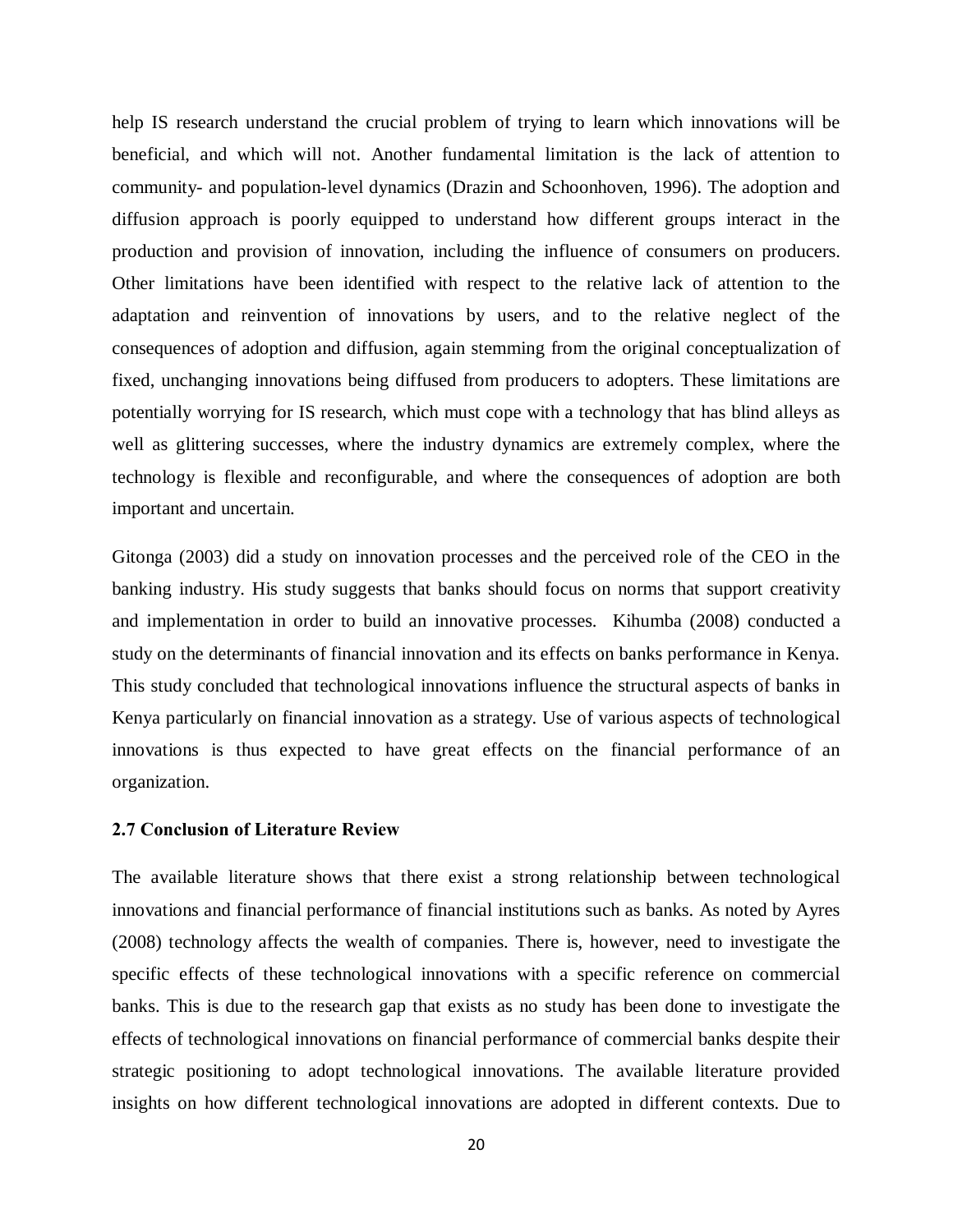contextual, sector, and managerial differences among the organizations issues of technological effects on financial performance gained from these studies may not be assumed to explain effects of technological innovations on financial performance of the commercial banks in Kenya. It is in this light that the researcher carries out a study on the effects of technological innovations on financial performance of the commercial banks in Kenya.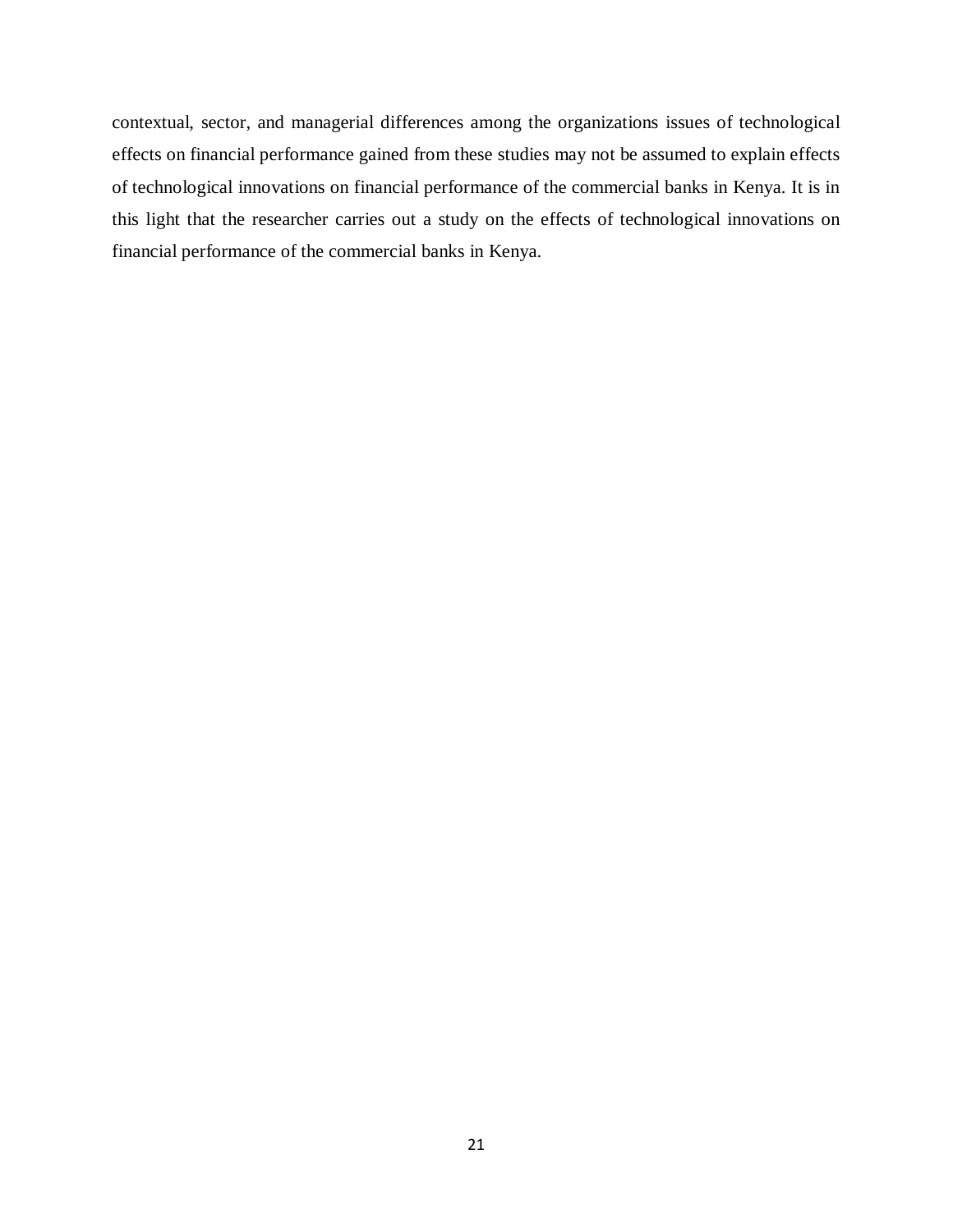### **CHAPTER THREE**

#### **RESEARCH METHODOLOGY**

### **3.1 Introduction**

This chapter sets out various stages and phases that were followed in completing the study. It involves a blueprint for the collection, measurement and analysis of data. This section was an overall scheme, plan or structure conceived to aid the researcher in answering the raised research question. In this stage, most decisions about how research was executed and how respondents were approached, as well as when, where and how the research were completed. Therefore in this section the research identified the procedures and techniques that were used in the collection, processing and analysis of data. The following subsections were included; research design, target population, data collection instruments, data collection procedures and data analysis.

#### **3.2 Research Design**

This study used a descriptive survey. A descriptive study attempts to describe or define a subject, often by creating a profile of a group of problems, people, or events, through the collection of data and tabulation of the frequencies on research variables or their interaction as indicated by Cooper and Schindler (2003). Descriptive research is more rigid than an exploratory research and seeks to describe uses of a product, determine the proportion of the population that uses a product, or predict future demand for a product. Orodho (2004) notes that the choice of the descriptive survey research design was made based on the fact that in the study, the research was interested on the state of affairs already existing in the field and no variable would be manipulated.

### <span id="page-31-1"></span><span id="page-31-0"></span>**3.3 Population of Study**

<span id="page-31-2"></span>The population of interest in this study comprised commercial banks in Kenya. There were 43 commercial banks in Kenya as of December 2009 (CBK Report, 2009). The study conducted a census survey owing to the small number of commercial banks in Kenya.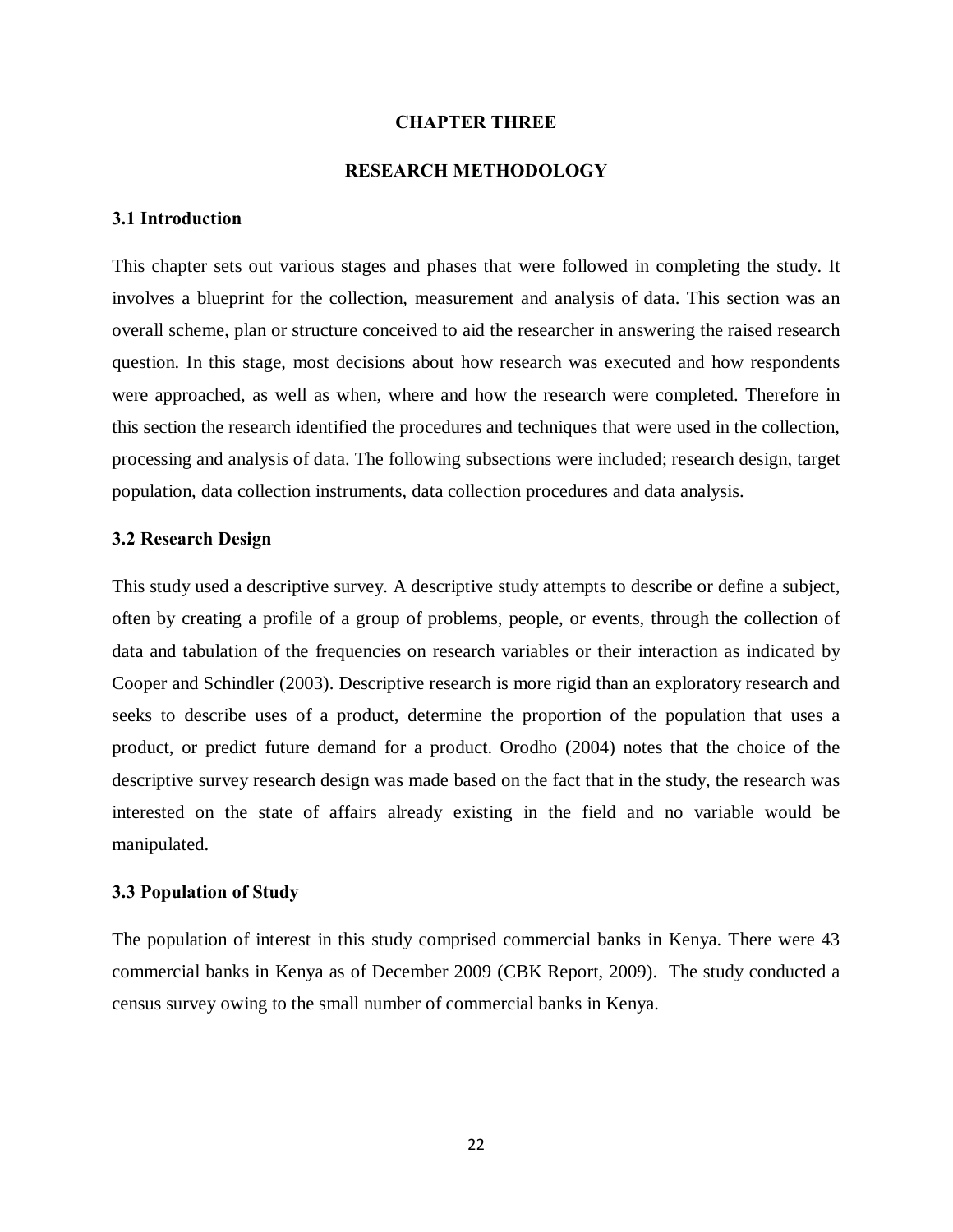#### **3.4 Data Collection**

Primary data was collected using a questionnaire with close ended and open ended questions administered to the management staff of the commercial banks. The questionnaire was divided into two parts. The first part was mainly on the background information. This was to enable the researcher get an indication of the nature of the company, while the second part was on technological innovations and their effects on performance of the commercial banks in Kenya.

The targeted respondents were senior, middle and low management staff in the respective banks. The population under study was appropriate because it represented several categories in the financial market and in different sizes and situated in different areas of the country thus more representative.

The questionnaires were self administered. The researcher sent them through hand delivery to the respondents and asked them to complete the questionnaires. The researcher followed up on the respondents to closely monitor the administration of the questionnaires.

Secondary data on financial data were obtained from annual reports of commercial banks which were obtained from the central bank and from individual commercial banks.

#### **3.5 Data Analysis**

Before processing the responses, the completed questionnaires were edited for completeness and consistency. The data were then coded to enable the responses to be grouped into various categories. Data for this study was both quantitative and qualitative hence both descriptive and content analysis techniques were employed. Content analysis was used to analyse the qualitative data collected while descriptive methods were used to analyse quantitative data.

<span id="page-32-0"></span>The descriptive analysis technique was employed. The descriptive statistical tools helped the researcher to describe the data and determine the extent to be used. The findings were presented using tables and charts. The Likert scale was used to analyze the mean score and standard deviation, which helped in determining the impact of technological innovation on performance in the Kenyan banking industry. Data analysis used SPSS version 16. Tables were used to summarize responses for further analysis and facilitate comparison. This generated quantitative reports through tabulations, percentages, and measure of central tendency. In addition, to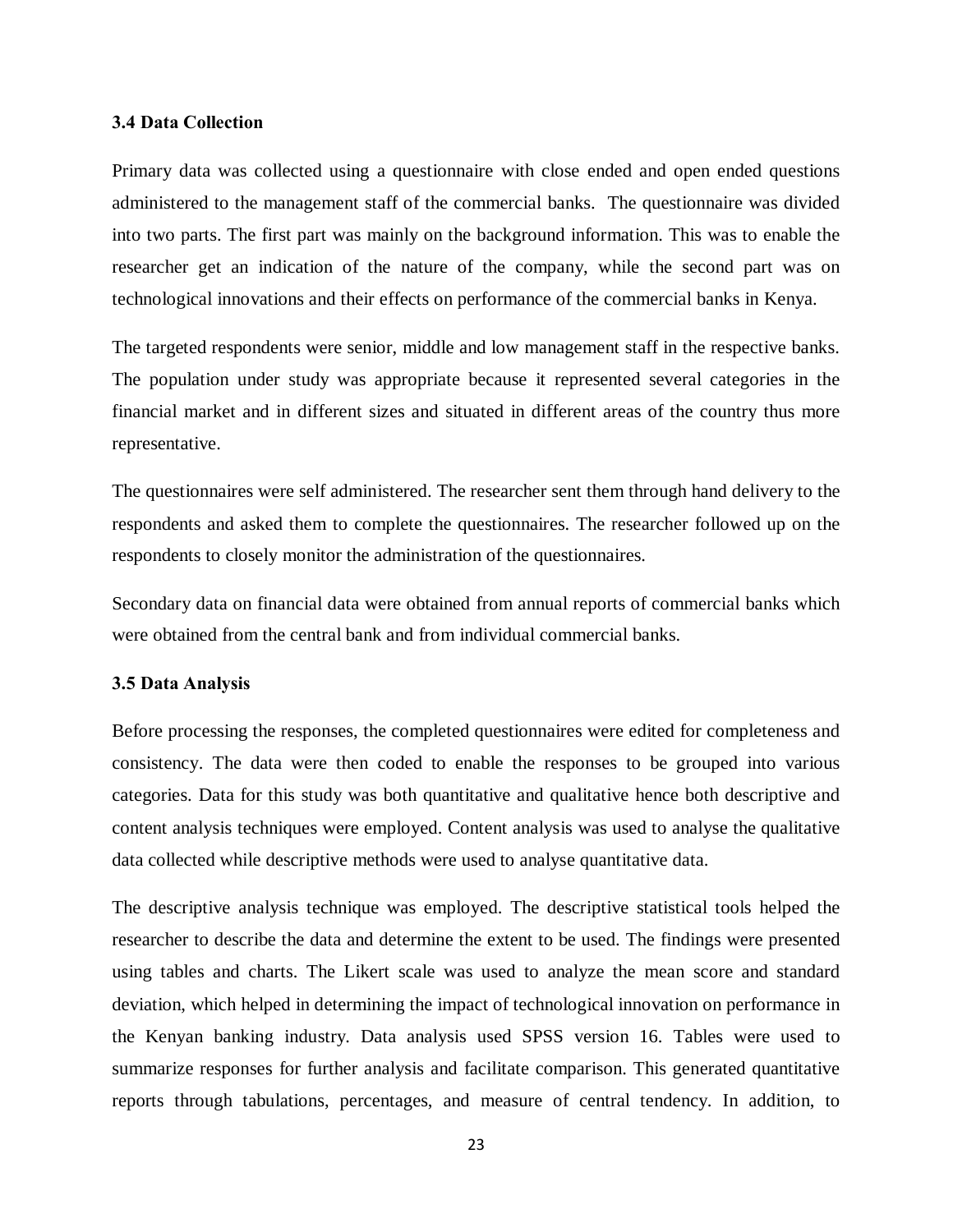quantify the strength of the relationship between the variables, the researcher used Karl Pearson ts coefficient of correlation. This was used to measure technological innovations that affect the financial performance of the commercial banks in Kenya.

## **3.6 Data Validity and Reliability**

The researcher carried out a pilot study to pretest the validity and reliability of data collected using the questionnaire. According to Berg and Gall (1989) validity is the degree by which the sample of test items represents the content the test is designed to measure. Content validity which was employed by this study is a measure of the degree to which data collected using a particular instrument represents a specific domain or content of a particular concept. Mugenda and Mugenda (1999) contend that the usual procedure in assessing the content validity of a measure is to use a professional or expert in a particular field.

According to Shanghverzy (2003) reliability refers to the consistency of measurement and is frequently assessed using the test of retestion reterest reliability method. Reliability is increased by including many similar items on a measure, by testing a diverse sample of individuals and by using uniform testing procedures (ibid).

<span id="page-33-0"></span>The researcher selected a pilot group of 5 individuals from the target population of the staff working in the commercial banks in Nairobi to test the reliability of the research instrument. The pilot data was included in the actual study. The pilot study allows for pre-testing of the research instrument. The clarity of the instrument items to the respondents necessary so as to enhance the instrument of validity and reliability. The aim was to correct inconsistencies arising from the instruments, which ensured that they measure what was intended.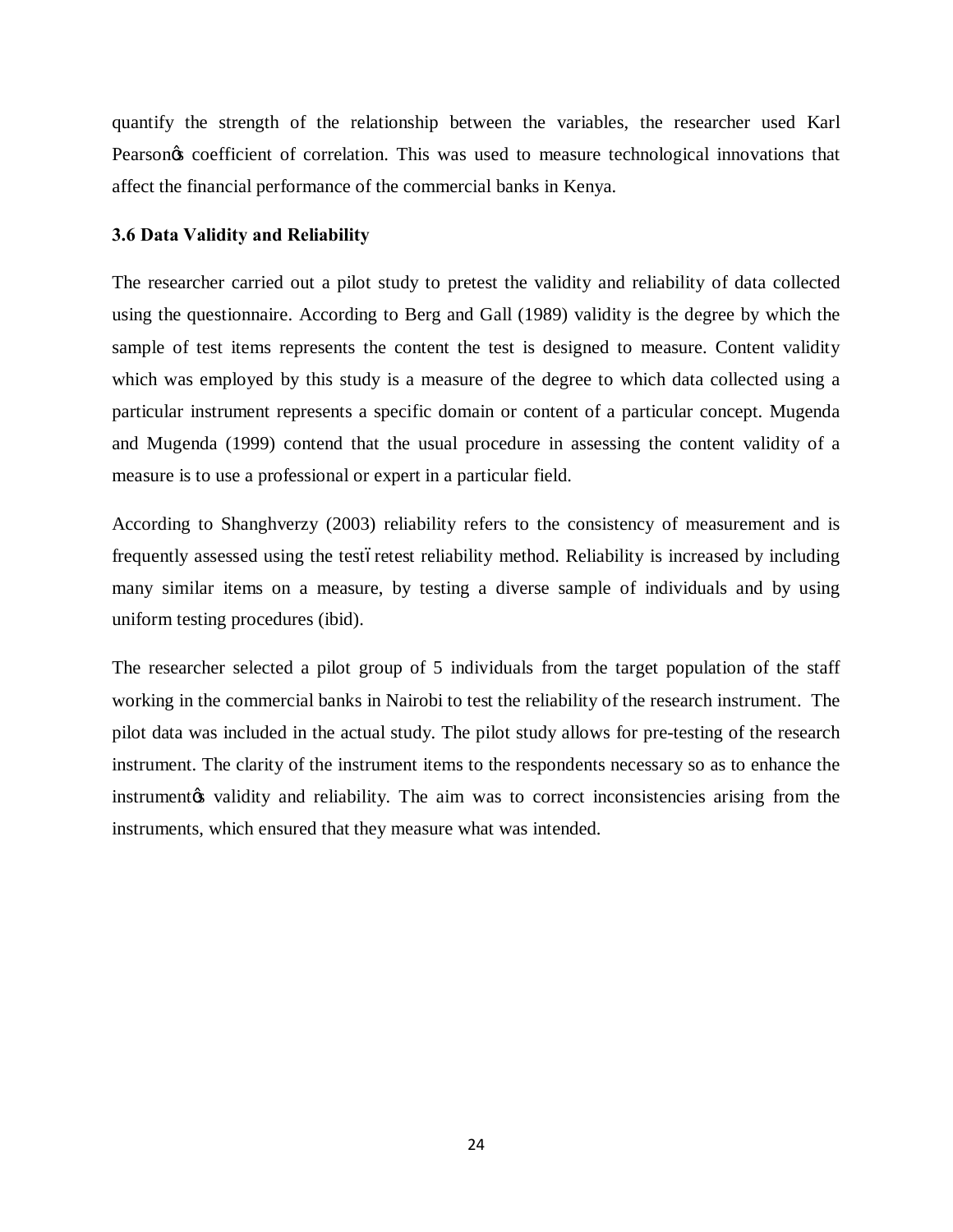# **CHAPTER FOUR**

# **DATA ANALYSIS AND INTERPRETETION OF THE RESULTS**

## **4.1 Introduction**

The aim of this chapter is to analyze the data from the respondents. The results are presented in figures and tables. Out of the 43 respondents that the researcher aimed to achieve, 36 were able to correctly fill and return the questionnaires hence achieving a 78 percent response rate. This is considered reasonable to form a basis of the conclusions of the study.

## **4.1 Technological Innovations And Financial Performance**

In this section, the study aimed at identifying the extent to which the bank made use of various technological innovations in its operations. A Likert scale of 1 to 5 where 1 is to a very great extent, 2 is to great extent, 3 is to moderate extent, 4 is to low extent and 5 is to no extent was used.

| <b>Technological innovation</b> |    |                | 3  | $\overline{4}$ | 5 | Mean   | <b>Standard</b> |
|---------------------------------|----|----------------|----|----------------|---|--------|-----------------|
|                                 |    |                |    |                |   |        | deviation       |
| Mobile banking technologies     | 42 | 38             | 19 |                |   | 1.8787 | .99898          |
|                                 |    |                |    |                |   |        |                 |
| Electronic money transfer       | 76 | 14             | 10 |                |   | 1.1322 | .88868          |
| Internet banking transactions   | 52 | 33             | 14 |                |   | 1.5446 | .43556          |
| ATM deposits and withdrawals    | 98 | $\overline{A}$ |    |                |   | 1.0003 | .23343          |
| Online account opening          | 12 | 8              | 22 | 58             |   | 2.2110 | .65455          |

**Table 4.1 Extent banks uses various technological innovations**

## <span id="page-34-0"></span>**Source: Research Data, 2010**

<span id="page-34-4"></span><span id="page-34-3"></span><span id="page-34-2"></span><span id="page-34-1"></span>Results from the table above shows that a majority of the banks (98 percent) used to a very great extent ATM deposits and withdrawals and electronic money transfers (76 percent). In addition, 52 percent agreed to very great extent that they used internet banking transactions. 22 percent however agreed to moderate extent that they used online account openings as a technological innovation.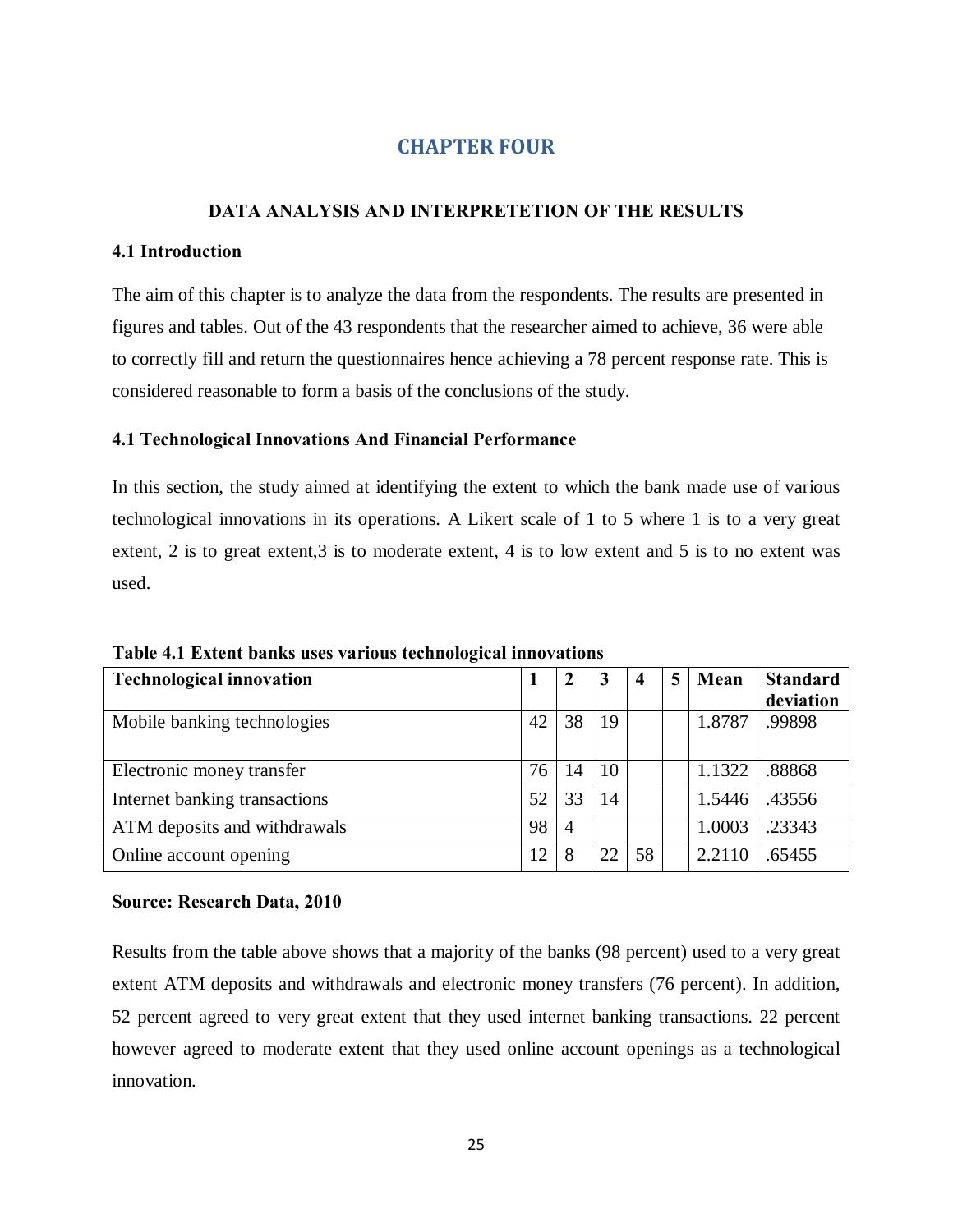Technological innovation is considered as a process which is science, technology and system based. The study further inquired the level of agreement on how various factors of technological innovations form the bank $\alpha$  technological system. A likert scale of 1 to 5 where 1 is to a very great extent, 2 is to great extent, 3 is to moderate extent, 4 is to low extent and 5 is to no extent was used. Data was presented using mean and standard deviation.

**Table 4.2 Level of agreement on how various factors of technological innovations form the bank's technological system**

| <b>Extent</b>                  | Mean   | <b>Standard</b><br>deviation |
|--------------------------------|--------|------------------------------|
| Internal capabilities          | 1.1006 | 1.4050                       |
| Networking                     | 1.1176 | 1.4373                       |
| Technological learning ability | 2.1373 | 1.2809                       |
| <b>Environmental factors</b>   | 2.9877 | 1.0098                       |

## **Source: Research Data, 2010**

Results depicted in the table 4.2 above shows that a majority of the respondents cited that internal capabilities and networking were the major factors of technological innovations that formed the bank $\alpha$  technological system as was cited by a low mean of 1.10 and 1.11. The least cited factor was environment factors as was shown by a mean of 2.98.

<span id="page-35-0"></span>The study went further to establish the level of agreement on various statements about technological innovations and the process of its implementation in the bank. A likert scale of 1 to 5 where 1 is to a very great extent, 2 is to great extent,3 is to moderate extent, 4 is to low extent and 5 is to no extent was used.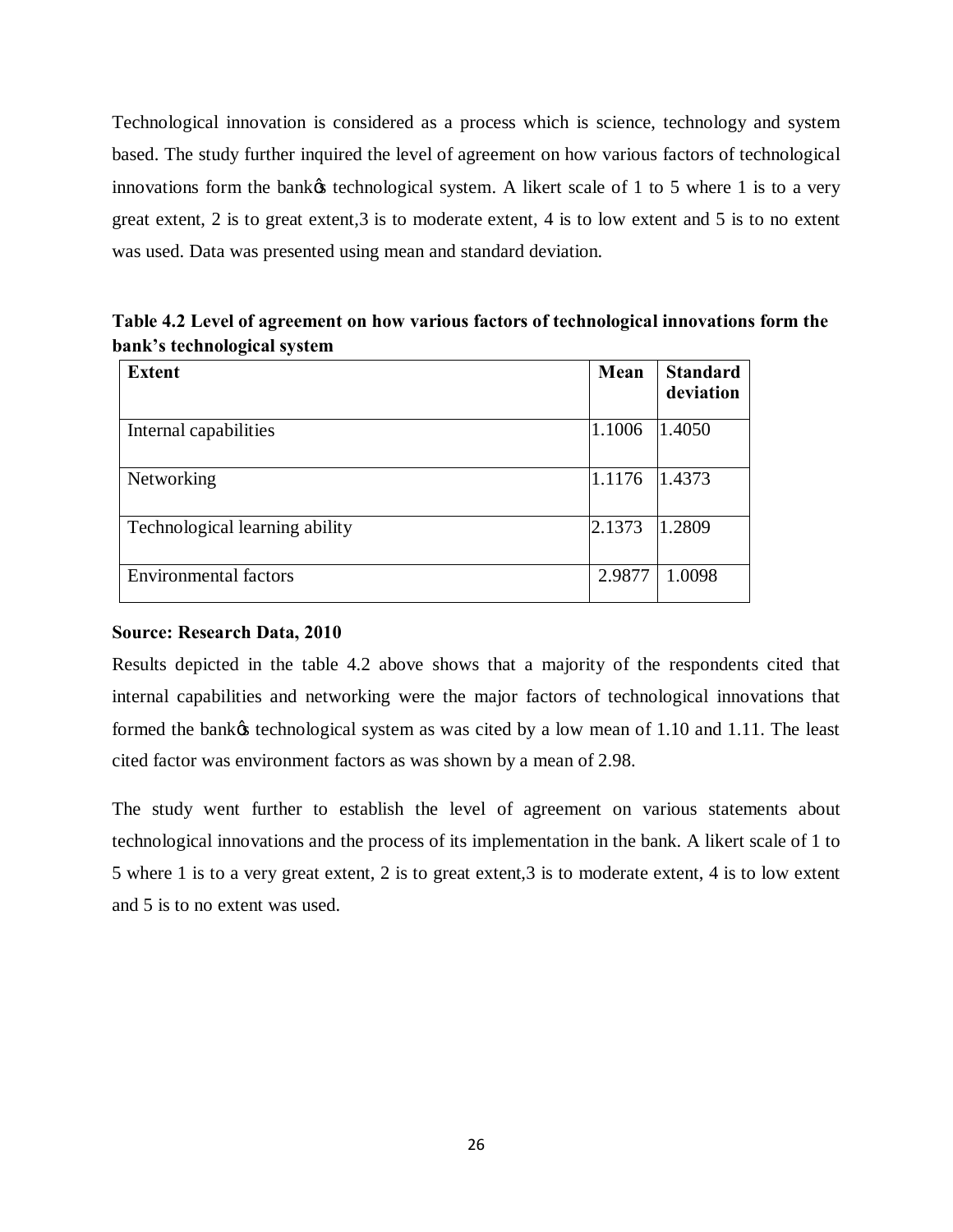**Table 4.3 Level of agreement on various statements about technological innovations and the process of its implementation in the bank**

| Technological innovations and the process of its implementation                                 | Mean    | <b>Std dev</b> |
|-------------------------------------------------------------------------------------------------|---------|----------------|
| Different social groups are inevitably involved in technological innovation                     | 2.45554 | .44755         |
| Networks of interest groups must be attracted into a new technological 2.3322                   |         | .98797         |
| system                                                                                          |         |                |
| Technological innovations compete for scarce resources                                          | 1.9009  | .97897         |
| The rapidity of technological innovation puts organizations under severe $\vert 1.2112 \rangle$ |         | .97897         |
| pressure to innovate effectively                                                                |         |                |

## **Source: Research Data, 2010**

The table above shows that most respondents were in agreement that the rapidity of technological innovation puts organizations under severe pressure to innovate effectively as was shown by a low mean of 1.21 closely followed by the fact that technological innovations compete for scarce resources as was shown by a mean of 1.90. The least cited statement was that different social groups were inevitably involved in technological innovation as was shown by a mean score of 2.45.

<span id="page-36-0"></span>The study further inquired the extent to which various factors affected adoption of various technological innovations in the bank. A likert scale of 1 to 5 where 1 is to a very great extent, 2 is to great extent,3 is to moderate extent, 4 is to low extent and 5 is to no extent was used.

<span id="page-36-1"></span>

|                         |  |  |  |  | Table 4.4 Extent to which various factors affected adoption of various technological |
|-------------------------|--|--|--|--|--------------------------------------------------------------------------------------|
| innovations in the bank |  |  |  |  |                                                                                      |

| <b>Factor</b>                                    |    |    | 3  | 4  | 5        | Mean  | <b>Std</b> |
|--------------------------------------------------|----|----|----|----|----------|-------|------------|
|                                                  |    |    |    |    |          |       | deviation  |
| Firm-specific characteristics such as            | 30 | 55 | 5  | 5  | 5        | 2.001 | .97767     |
| organisational structure, technological          |    |    |    |    |          |       |            |
| infrastructure                                   |    |    |    |    |          |       |            |
| Firm's external potential sourcing and           | 22 | 20 | 20 | 28 | 10       | 3.213 | .87876     |
| networking such as technology transfer           |    |    |    |    |          |       |            |
| relationships and technical feedback with other  |    |    |    |    |          |       |            |
| organisations, customers and agents              |    |    |    |    |          |       |            |
| Firm's environmental condition for instance      | 28 | 35 | 30 | 8  | $\theta$ | 2.899 | .43885     |
| effects of government policies and role of       |    |    |    |    |          |       |            |
| financial systems as initiatives for cultivating |    |    |    |    |          |       |            |
| innovative activities                            |    |    |    |    |          |       |            |

# **Source: Research Data, 2010**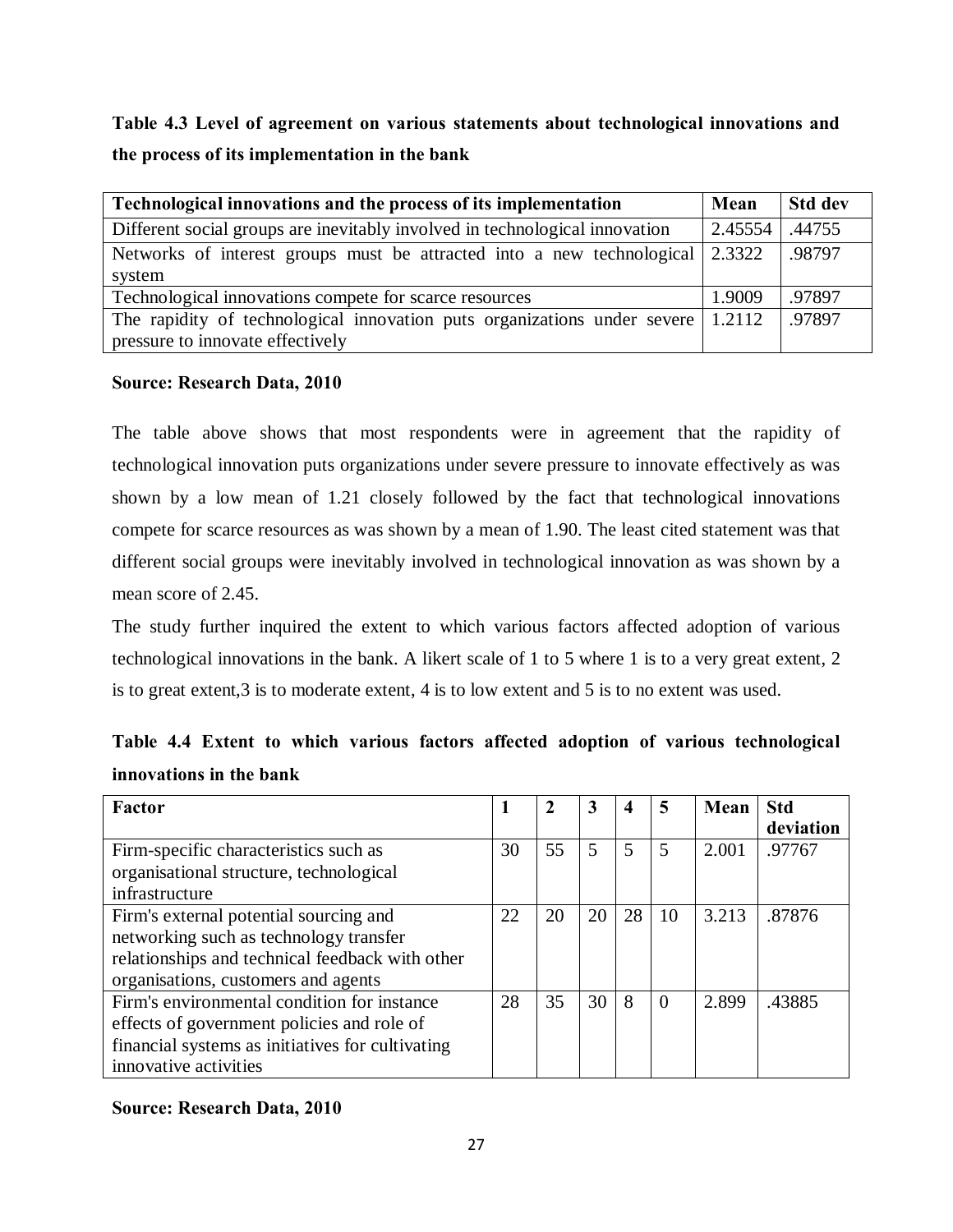Results from the table above shows that most respondents agreed to a very great extent that firmspecific characteristics such as organisational structure, technological infrastructure adoption of various technological innovations in the bank shown by 30 percent , closely followed by firm's environmental condition for instance effects of government policies and role of financial systems as initiatives for cultivating innovative activities shown by 28 percent. 10 percent agreed to a no extent that a firm's external potential sourcing and networking such as technology transfer relationships and technical feedback with other organisations, customers and agents.

The study further inquired on the extent to which various technological innovations affected the financial performance of this bank. A likert scale of 1 to 5 where 1 is to a very great extent and 5 is to no extent was used. Data was analyzed using mean and standard deviation.

<span id="page-37-0"></span>**Table 4.5 Extent to which various technological innovations affected the financial performance of the bank**

| <b>Technological innovation</b> | Mean          | <b>Std dev</b> |
|---------------------------------|---------------|----------------|
| Mobile banking technologies     | 1.0122 1.4050 |                |
| Electronic money transfer       | 1.9009 1.4373 |                |
| Internet banking transactions   | 2.5443 1.2809 |                |
| ATM deposits and withdrawals    | 1.0054 1.3558 |                |
| Online account opening          | 2.9898        | 1.3324         |

#### **Source: Research Data, 2010**

The table 4.5 above shows that a majority of the respondent cited that ATM deposits and withdrawals, mobile banking technologies and electronic money transfers affected to a very great extent the financial performance of the banks as was shown by low means of 1.00, 1.01 and 1.90. The least cited technological innovations affected the financial performance of the banks were online account openings and internet banking transactions shown by high means of 2.9 1 and 2.5 respectively.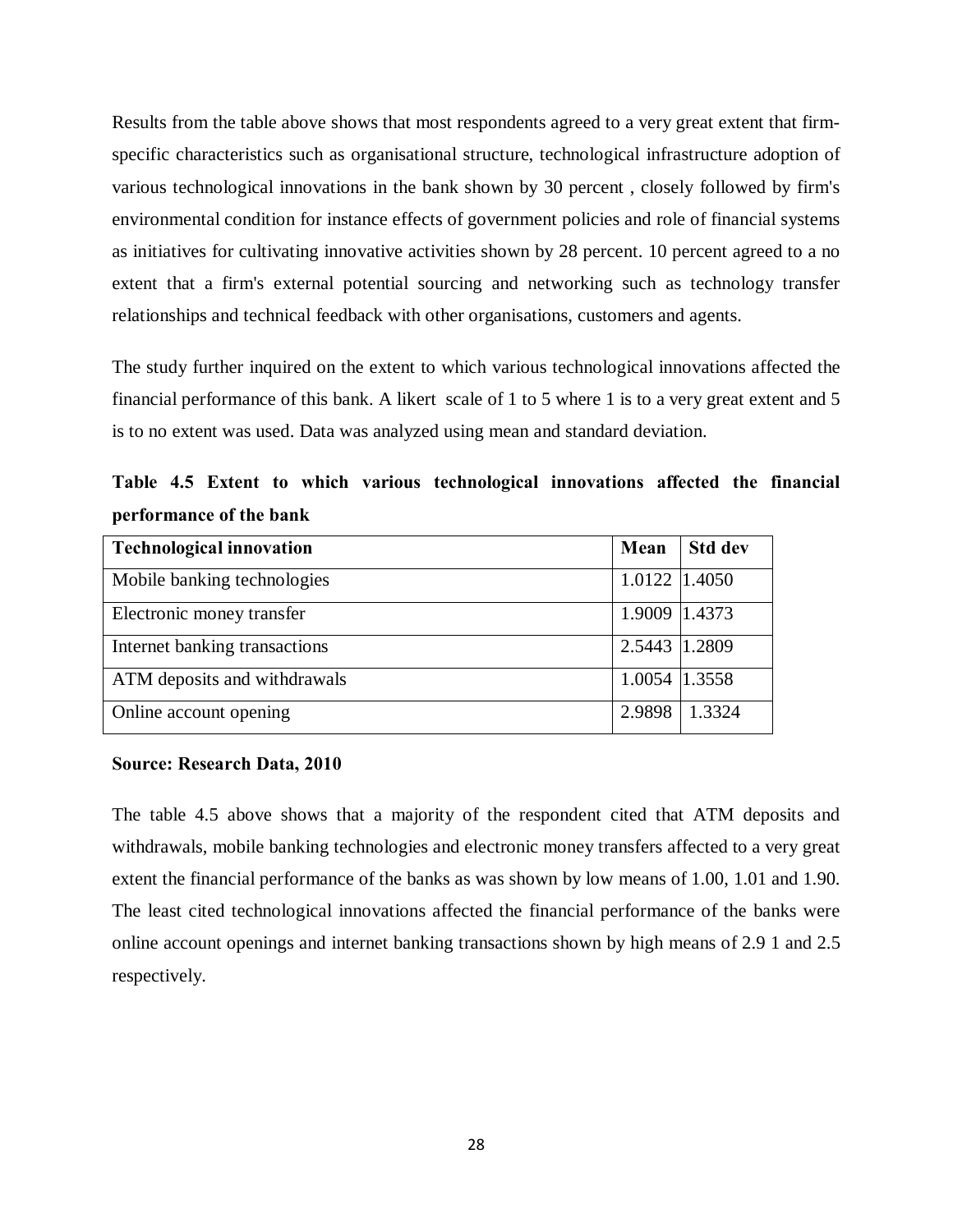

# **Figure 4.1 Extent competitive positioning affects the financial performance of the bank**

# **Source: Research Data, 2010**

As figure 4.1 above shows, majority of the respondents indicated that to a very great extent competitive positioning affects the financial performance of the banks comprising 54 percent while 44 percent cited that competitive positioning affects the financial performance of the bank to a great extent. Only 2 percent agreed to a moderate extent that competitive positioning affects the financial performance of the bank.

Further, the study established the level of agreement on the extent various technological innovations affect the market performance of this bank.

| Table 4.6 Level of agreement on the extent to which various technological innovations |
|---------------------------------------------------------------------------------------|
| affect the market performance of the bank.                                            |

| <b>Technological innovation</b> | Mean          | <b>Std dev</b> |
|---------------------------------|---------------|----------------|
| Mobile banking technologies     | 1.0772 1.4050 |                |
| Electronic money transfer       | 1.9342 1.4373 |                |
| Internet banking transactions   | 2.3443        | 1.2809         |
| ATM deposits and withdrawals    | 1.0884 1.3558 |                |
| Online account opening          | 2.7498        | 1.3324         |

## <span id="page-38-0"></span>**Source: Research Data, 2010**

<span id="page-38-1"></span>Results depicted in the table 4.6 above shows that a majority of the respondents  $\phi$  agreed to a very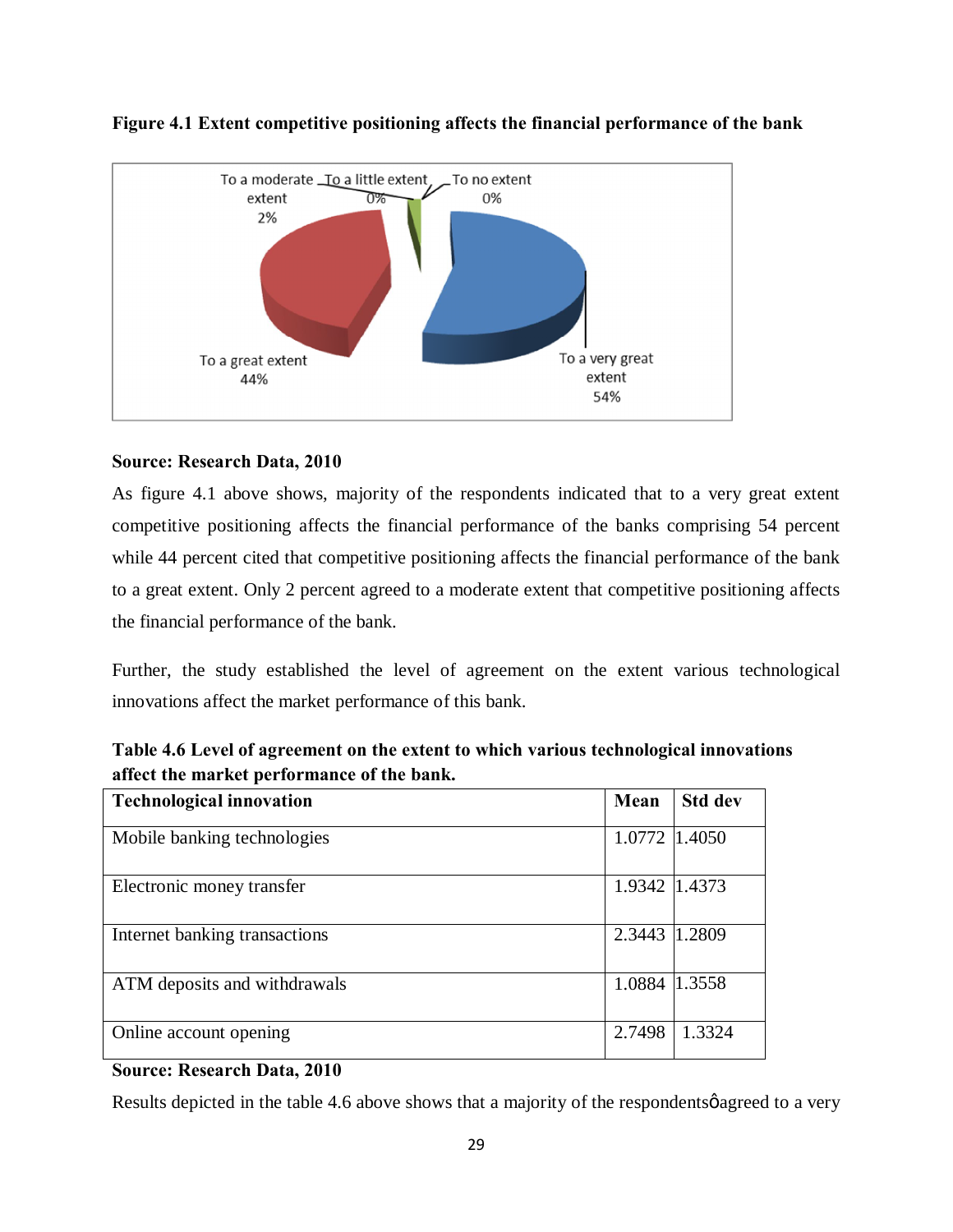great extent that mobile banking technologies, ATM deposits and withdrawals and electronic money transfers technological innovations affected the market performance of the bank as was shown by low means of 1.07,1.09 and 1.93. The least cited technological innovation that affected market performance was online account opening.

The study further evaluated the extent to which various factors affected financial performance of the bank. A likert scale of 1 to 5 where 1 is to a very great extent, 2 is to great extent,3 is to moderate extent, 4 is to low extent and 5 is to no extent was used.

**Table 4.7 Extent to which various factors affected financial performance of the bank**

| <b>Factor</b>               |    | 2  |    | $\boldsymbol{4}$ |    | Mean   | <b>Std deviation</b> |
|-----------------------------|----|----|----|------------------|----|--------|----------------------|
| Competitive environment     | 30 | 55 |    | 5                |    | 2.0012 | .76554               |
| Uncertain environment       | 22 | 20 | 20 | 27               | 10 | 3.2332 | .24545               |
| Service quality improvement |    | 8  | 35 | 30               | 25 | 3.7677 | .6566                |

## **Source: Research Data, 2010**

Table 4.7 above shows that majority of the respondents agreed to a very great extent that a competitive environment and an uncertainities were the major environment factors that affected financial performance of the bank as is shown by 30 percent and 22 percent respectively. 35 percent cited service quality improvement affected financial performance of the bank to a moderate extent.

The study went further to determine the extent to which financial performance of the bank influence various factors

| Factor            | Mean            | <b>Standard deviation</b> |
|-------------------|-----------------|---------------------------|
| Increases sales   | 1.005           | .59875                    |
| Profits increment | $1.1223$ .87575 |                           |
| Return on equity  | $1.5450$ .48785 |                           |

**Table 4.8 Extent to which financial performance of the bank influence various factors**

**Source: Research Data, 2010**

<span id="page-39-1"></span><span id="page-39-0"></span>Results shown above reveal that majority of the respondents cited that financial performance of a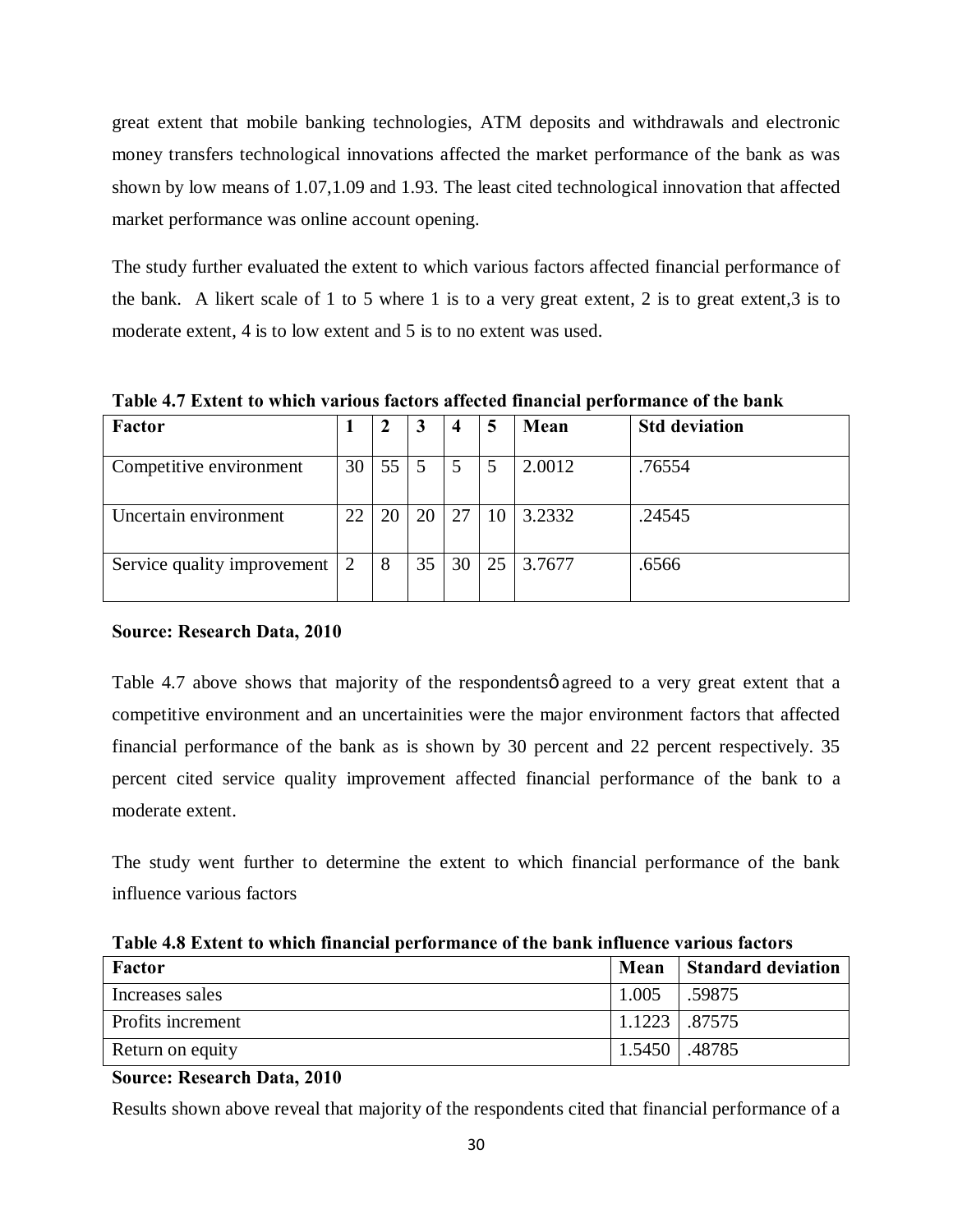bank increased sales as was shown by a low mean of 1.00, closely followed by profits increment and return on equity shown by means of 1.12 and 1.54 respectively**.**

The study further evaluated the extent to which technological innovations affected the performance of the bank in the various aspects. Data was analyzed using a likert scale of 1 to 5 where 1 is to a very great extent and 5 is to no extent

| <b>Technological innovation and Financial performance</b> | Mean   | <b>Standard</b> |
|-----------------------------------------------------------|--------|-----------------|
|                                                           |        | deviation       |
| Contributes on the economic growth of banks               | 1.1006 | 1.4050          |
| <b>Competitive Positioning</b>                            | 1.1056 | 1.4050          |
| Assures the survival of the bank                          | 1.1176 | 1.4373          |
| Service quality                                           | 2.1127 | 1.0098          |
| Achievement of sustainable financial performance          | 2.1373 | 1.2809          |
| Higher profitability                                      | 2.3725 | 1.3558          |
| Efficiency                                                | 2.5878 | 1.25545         |

**Table 4.9 Extent to which technological innovations affect various aspects of the bank** 

## **Source: Research Data, 2010**

The results revealed that most respondents agreed to a very great extent that technological innovations contributed to economic growth of banks, competitive positioning and assured the survival of the bank as was shown by low means of 1.100, 1.105 and 1.117 respectively. However, the least cited results of technological innovations were efficiency and higher profitability shown by means of 2.58 and 2.37 respectively.

<span id="page-40-0"></span>The study further inquired on the hindrances to technological innovations that influenced financial performance in the banks. The respondents cited inadequate finances, lack of specific technological innovations and a high generation of e products. On the issue of the possible solutions to the challenges hindering technological innovations in the banks, the study cited good management, allocation of funds to electronic technology and collaboration with technological organizations.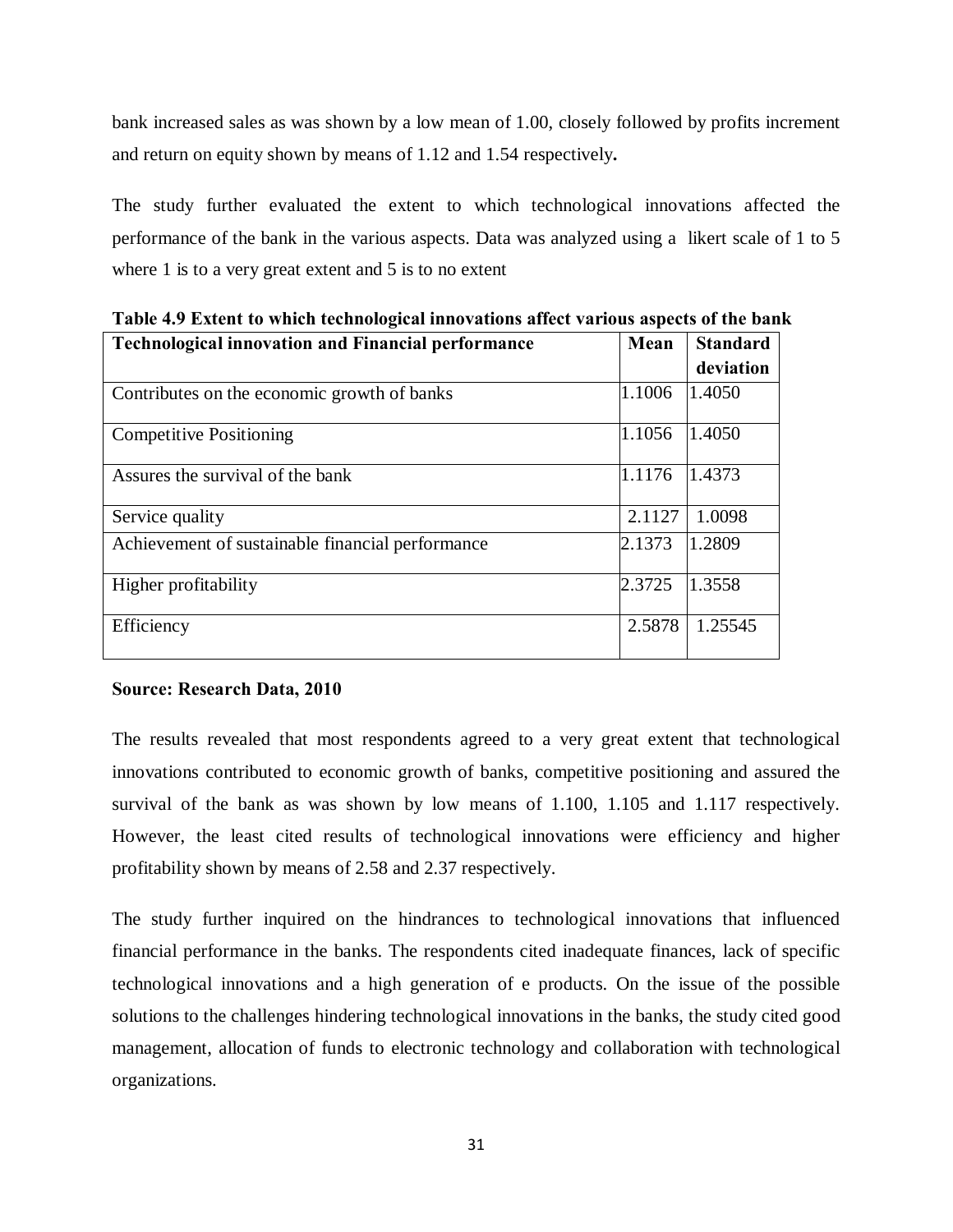## **4.2 Correlations**

Inferential statistics namely Pearson $\alpha$  product moment correlation analysis was employed for the study variables. Pearson $\alpha$  product moment correlation tests were chosen in order to assess whether there is a relationship between the study variables

|                                           |                        | Electroni<br>c money<br>transfer | <b>Internet</b><br>banking<br>transactions | <b>ATM</b><br>deposits and<br>withdrawal | Online<br>account<br>opening |
|-------------------------------------------|------------------------|----------------------------------|--------------------------------------------|------------------------------------------|------------------------------|
|                                           | Pearson<br>Correlation | $\mathbf{1}$                     | .402                                       | .689                                     | .277                         |
|                                           | Sig. (2-tailed)        |                                  | .000                                       | .978                                     | .007                         |
|                                           | N                      | 66                               | 66                                         | 66                                       | 66                           |
| Internet<br>banking<br>transactions       | Pearson<br>Correlation | .402                             | 1                                          | .027                                     | .560                         |
|                                           | Sig. (2-tailed)        | .000                             | $\ddot{\phantom{0}}$                       | .799                                     | .000                         |
|                                           | ${\bf N}$              | 66                               | 66                                         | 66                                       | 66                           |
| <b>ATM</b><br>deposits and<br>withdrawals | Pearson<br>Correlation | .689                             | .027                                       | $\mathbf{1}$                             | .762                         |
|                                           | Sig. (2-tailed)        | .978                             | .799                                       |                                          | .560                         |
|                                           | N                      | 66                               | 66                                         | 66                                       | 66                           |
| Online<br>account<br>opening              | Pearson<br>Correlation | .277                             | .560                                       | .762                                     | $\mathbf{1}$                 |
|                                           | Sig. (2-tailed)        | .007                             | .000                                       | .560                                     |                              |
|                                           | ${\bf N}$              | 66                               | 66                                         | 66                                       | 66                           |

### **Table 4.10 Correlations**

## **Source: Research Data, 2010**

<span id="page-41-0"></span>In order to establish the relationship between technological innovations and the objectives, Pearson $\alpha$  Product Moment Coefficient analysis (PPMC) was used. The researcher used the Pearson moment correlation and the findings were as in the table above. From the findings, it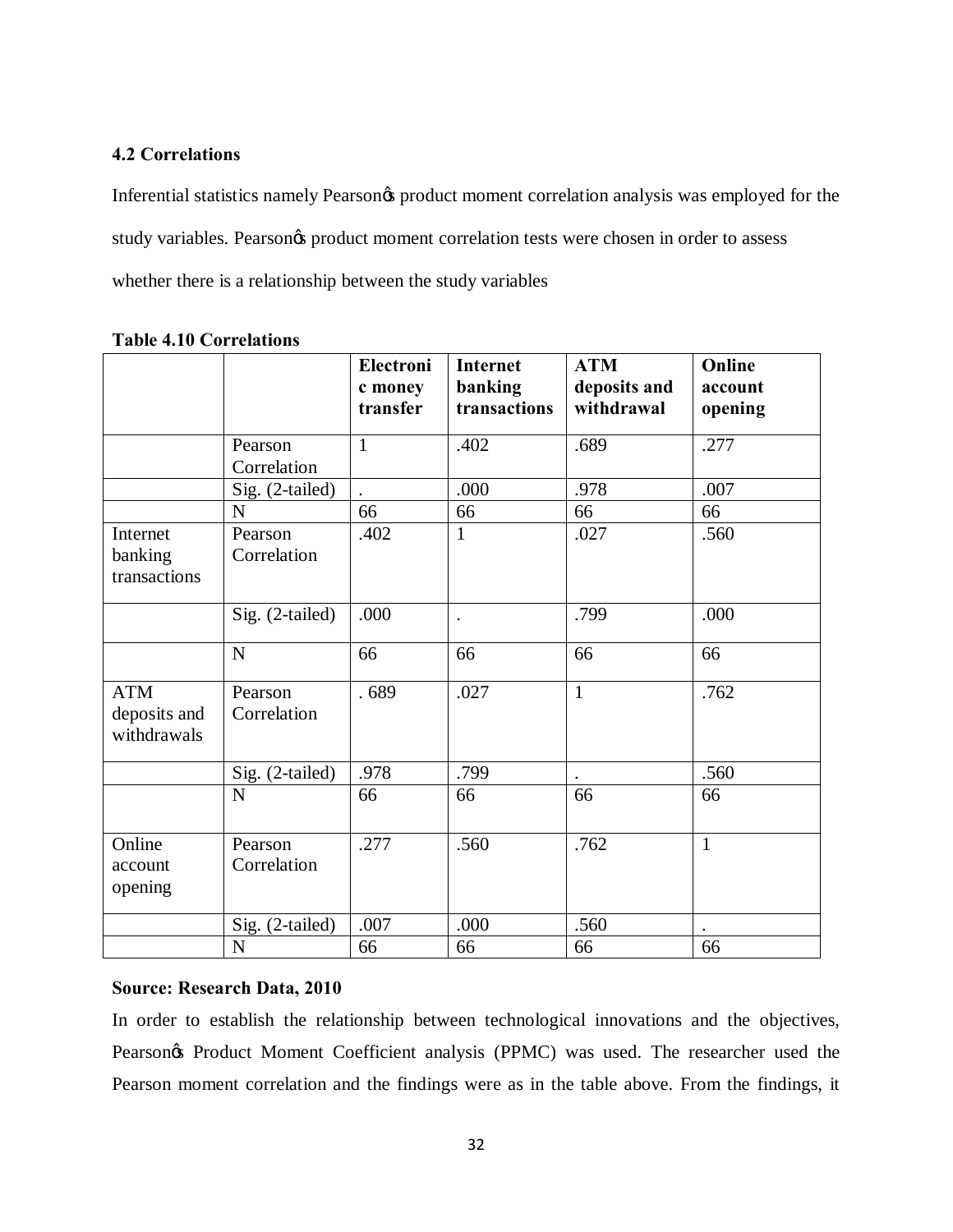was clear that there was a positive correlation between ATM deposits and withdrawal, Internet banking transactions and Internet banking transactions as the correlation figure was 0.402.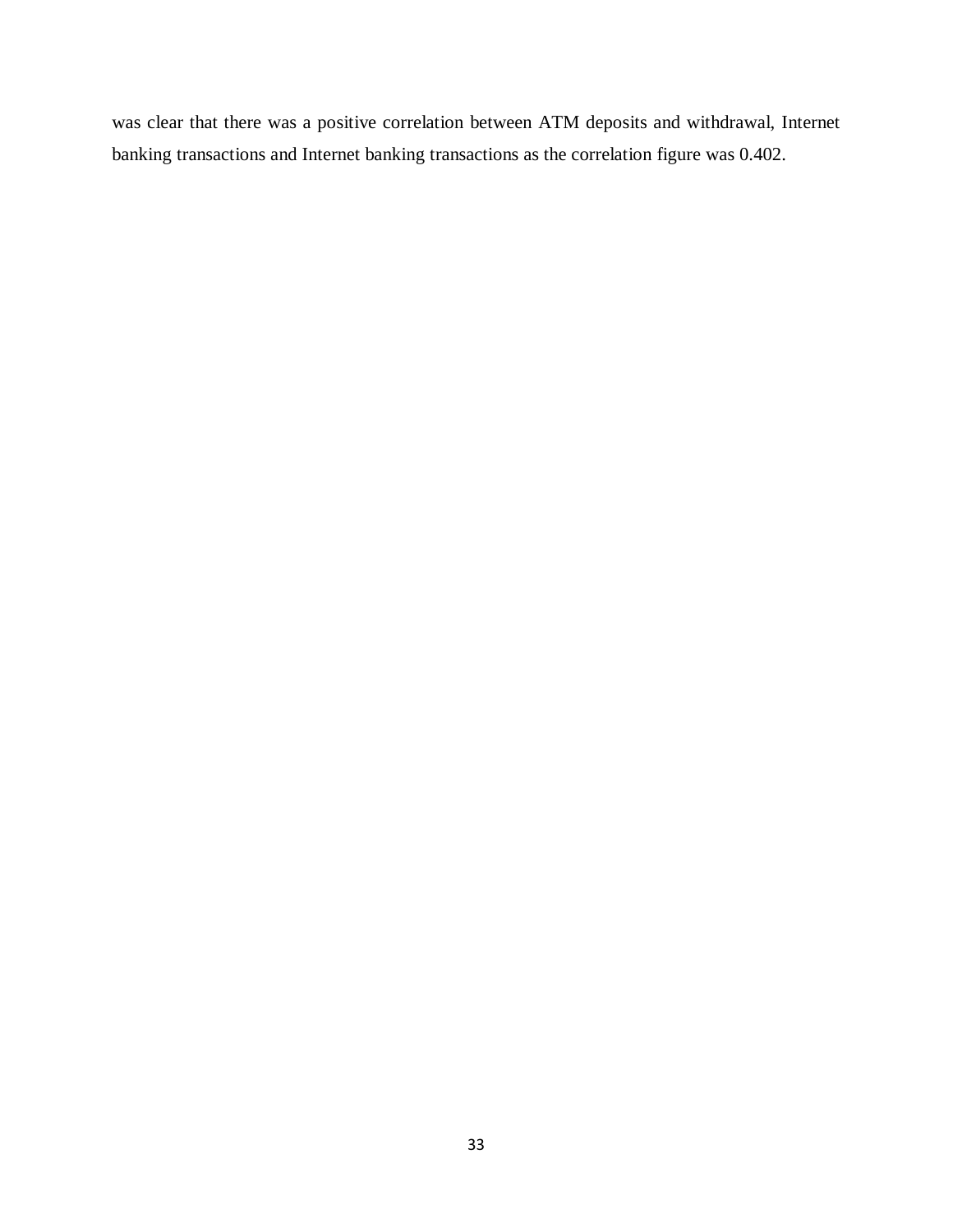#### <span id="page-43-0"></span>**CHAPTER FIVE**

## **SUMMARY OF FINDINGS, CONCLUSION AND RECCOMENDATIONS**

#### **5.1 Summary of the Findings**

The study found that a majority of the banks (98 percent) used ATM deposits and withdrawals and electronic money transfers (76 percent) while 52 percent used internet banking transactions.

On the issue of how various factors of technological innovations form the bank  $\alpha$  technological system, the study established that majority of the respondents cited that internal capabilities and networking were the major factors of technological innovations that formed the bank  $\alpha$ technological system as was cited by a low mean of 1.10 and 1.11. In addition, the study found out that most respondents agreed to a very great extent that firm-specific characteristics such as organisational structure, technological infrastructure adoption of various technological innovations in the bank shown by 30 percent , closely followed by firm's environmental condition for instance effects of government policies and role of financial systems as initiatives for cultivating innovative activities shown by 28 percent.

The study further revealed that majority of the respondents cited that ATM deposits and withdrawals, mobile banking technologies and electronic money transfers affected the financial performance of the banks as was shown by low means of 1.00, 1.01 and 1.90.

On the issue of the extent competitive positioning affects the financial performance of the bank, majority of the respondents agreed to a very great extent that competitive positioning affects the financial performance of the banks comprising 54 percent while 44 percent cited that competitive positioning affects the financial performance of the bank to a great extent

<span id="page-43-2"></span><span id="page-43-1"></span>On how various technological innovations affect the market performance of the bank, majority of the respondents agreed to a very great extent that mobile banking technologies, ATM deposits and withdrawals and electronic money transfers technological innovations affected the market performance of the bank as was shown by low means of 1.07,1.09 and 1.93.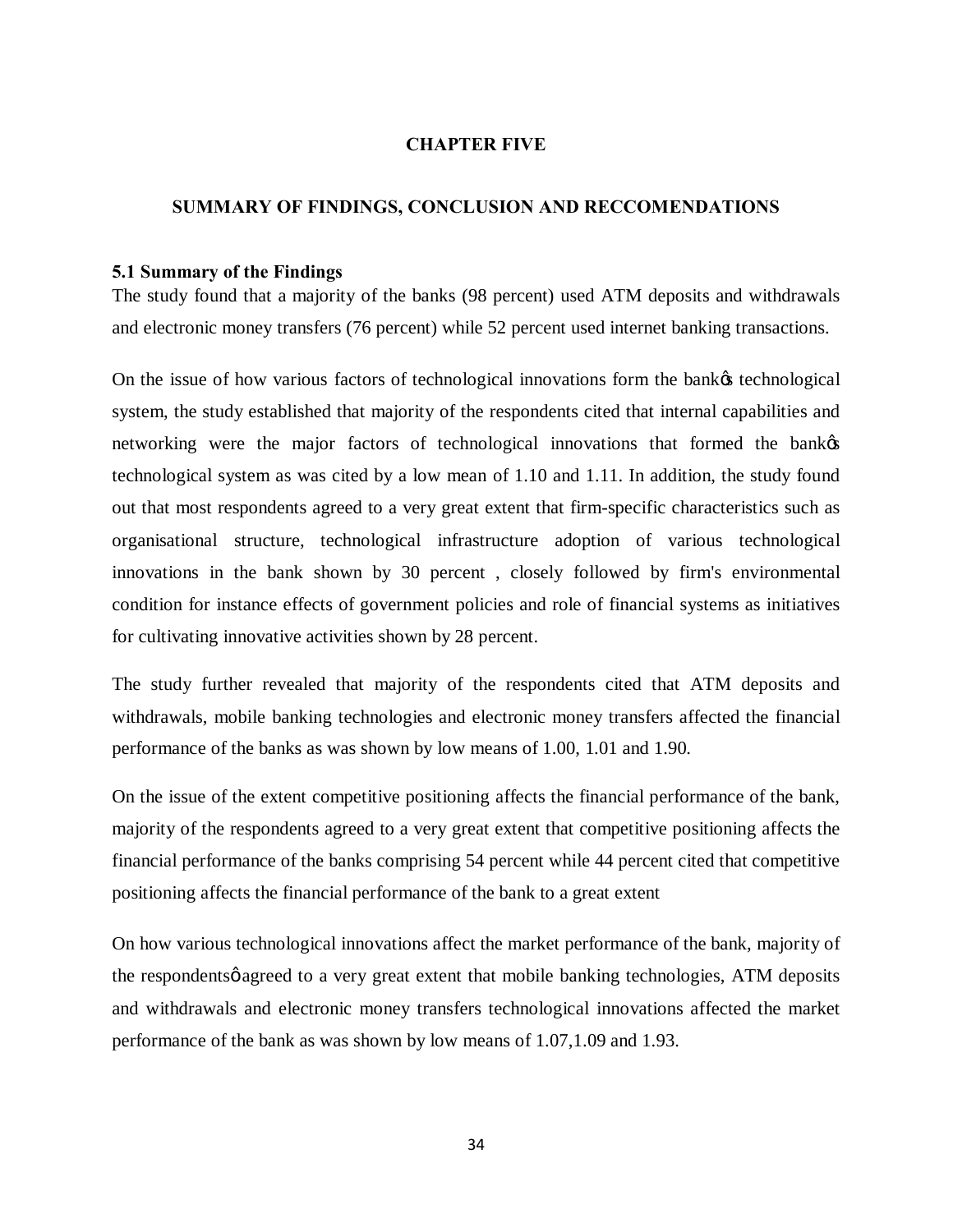On the area of the extent into which various factors affected financial performance of banks, majority of the respondents agreed to a very great extent that a competitive environment and an uncertain were the major environment factors that affected financial performance of the bank as was shown by 30 percent and 22 percent respectively.

The study further revealed that majority of the respondents cited that financial performance of a bank increased sales as was shown by a low mean of 1.00, closely followed by profits increment and return on equity shown by means of 1.12 and 1.54 respectively. Further ,most respondents agreed to a very great extent that technological innovations contributed on the economic growth of banks, competitive positioning and assured the survival of the bank as was shown by low means of 1.100, 1.105 and 1.117 respectively. However, the least cited results of technological innovations were efficiency and higher profitability shown by means of 2.58 and 2.37 respectively.

#### **5.2 Conclusions**

The study concludes that the banks had employed various technological innovations. These included ATM services, mobile phone transactions and internet based banking services. Organizations with immature technological knowledge learn rapidly and enjoy strong productivity gains as they  $\ddot{\text{o}}$  harvest the low-hanging fruito, while organizations with mature technological knowledge have to search more carefully for learning opportunities, work harder to exploit them and enjoy smaller returns.

The study further concludes that technological innovations had lead to improved financial performance of commercial banks in Kenya. These were through increased bank sales, profits increment and return on equity. Technological innovation may be linked to performance and growth through improvements in efficiency, [productivity](http://en.wikipedia.org/wiki/Productivity), [quality,](http://en.wikipedia.org/wiki/Quality_%28business%29) [competitive positioning](http://en.wikipedia.org/w/index.php?title=Competitive_positioning&action=edit&redlink=1) and [market share](http://en.wikipedia.org/wiki/Market_share), among others. The study also found that technological innovation is positively related with performance.

#### **5.3 Recommendations**

<span id="page-44-1"></span><span id="page-44-0"></span>The study recommends that for banks to be highly competitive, they need to employ modern technological innovations such as internet based banking services. Technology is one of the key elements that define a society or civilization. The critical role of technological innovation in the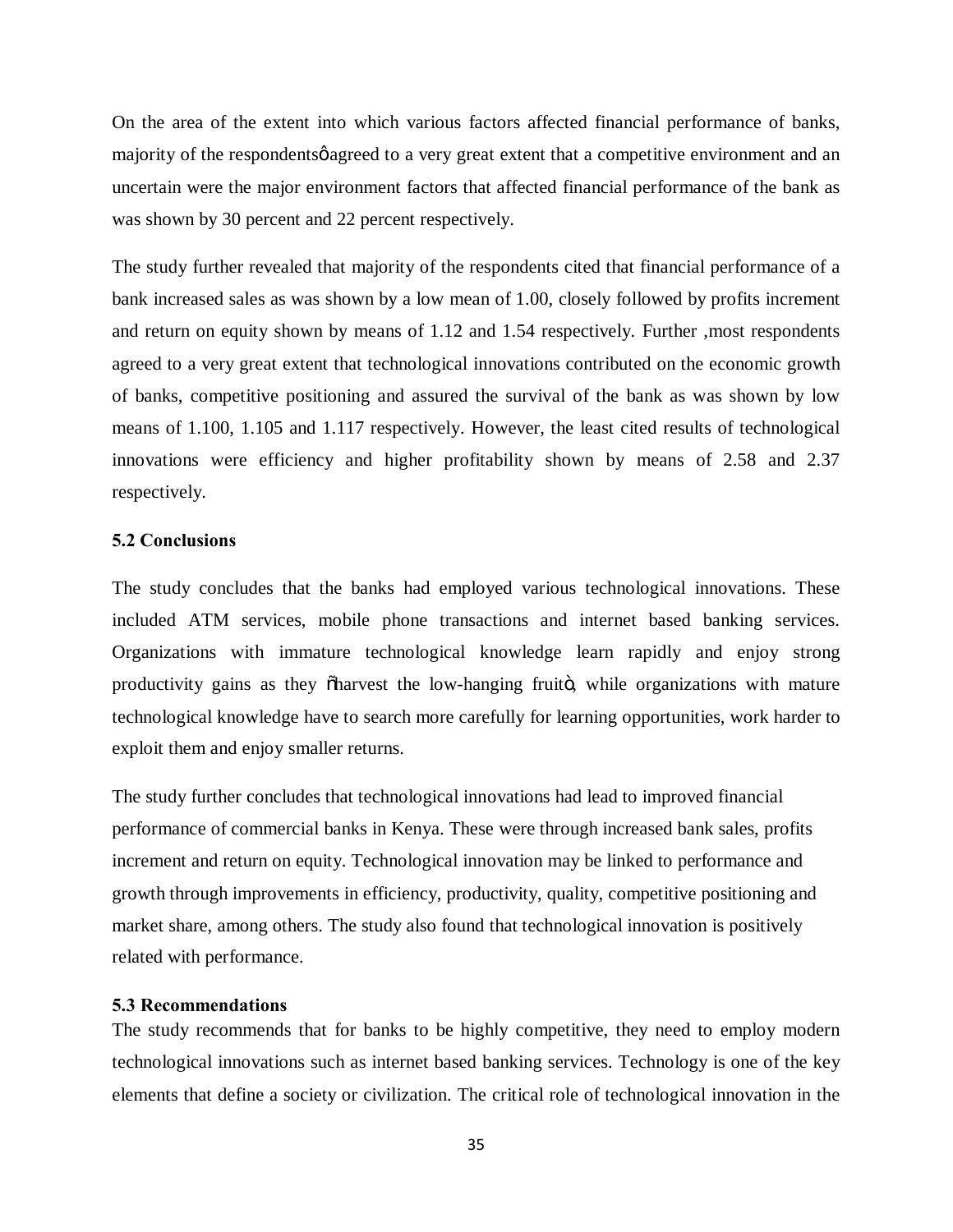development of a company and its contribution on the economic growth of firms has been widely documented

## **5.4 Limitations of the Study**

The researcher encountered various limitations that tended to hinder access to information sought by the study. These included:

The researcher encountered problems of time as the research was being undertaken in a short period which limited time for doing a wider research. However the researcher countered the limitation by carrying out the research across all the commercial banks in Kenya which enabled generalization of the study findings.

The respondents approached were reluctant in giving information fearing that the information sought would be used to intimidate them or print a negative image about the bank. The researcher handled the problem by carrying with him an introduction letter from the University and assured them that the information they gave would be treated confidentially and it was to be used purely for academic purposes.

The researcher also encountered problems in eliciting information from the respondents as the information required was subject to areas of feelings, emotions, attitudes and perceptions, which could not be accurately quantified and/or verified objectively. The researcher encouraged the respondents to participate without holding back the information they had as the research instruments did not bear their names.

Lack of sufficient funds limited the researcher from accessing all the financial institutions in Kenya to collect data for study. The researcher however limited herself to the commercial banks in Kenya due to inadequacy of funds.

<span id="page-45-0"></span>Most of the respondents were busy throughout. Due to official duties time was a major concern. The researcher had to continuously remind them and even persuaded them to provide the required information by emphasizing the importance of their participation in the study assuring them that they could be provided with a copy of the final project on request.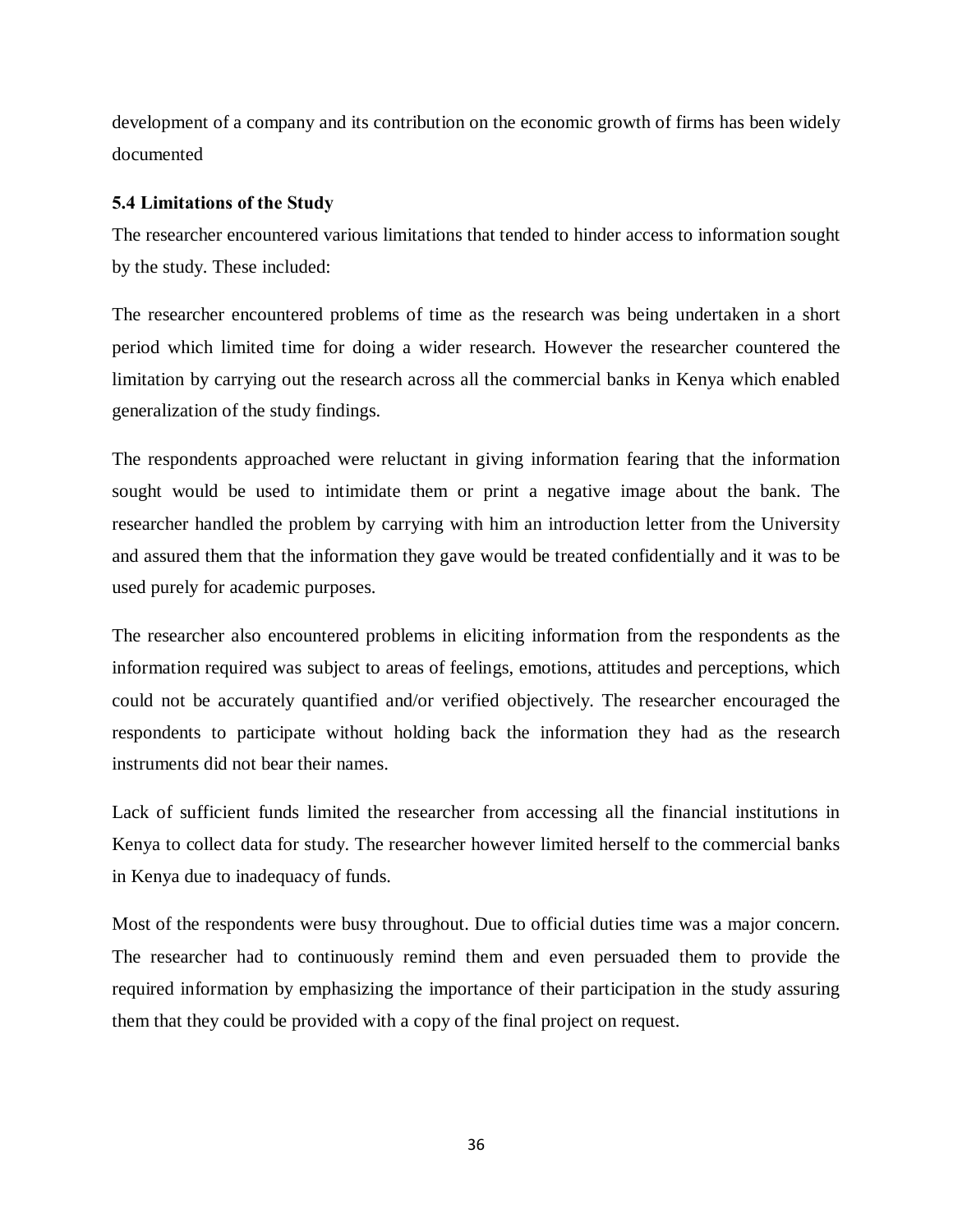### **5.5 Areas of Further Study**

The study has explored the effects of technological innovations on financial performance of the commercial banks in Kenya. The banking industry in Kenya however is comprised of various other financial institutions which differ in their way of management and have different settings all together. This warrants the need for another study which would ensure generalization of the study findings for all the banks in Kenya and hence pave way for new policies. The study therefore recommends another study be done with an aim to investigate the effects of technological innovations on the financial performance of banks in Kenya.

The study also recommends that another study be done to investigate the factors influencing technological innovations in the financial institutions in Kenya. This would necessitate in determining the extent to which the financial institutions have adopted technological innovations and thus enhancing financial performance.

<span id="page-46-0"></span>This study aimed at establishing the effects of technological innovations on the financial performance of the commercial banks in Kenya. Other studies need to be carried out on other aspects that affect financial performance. These could include organizational structure and company mergers.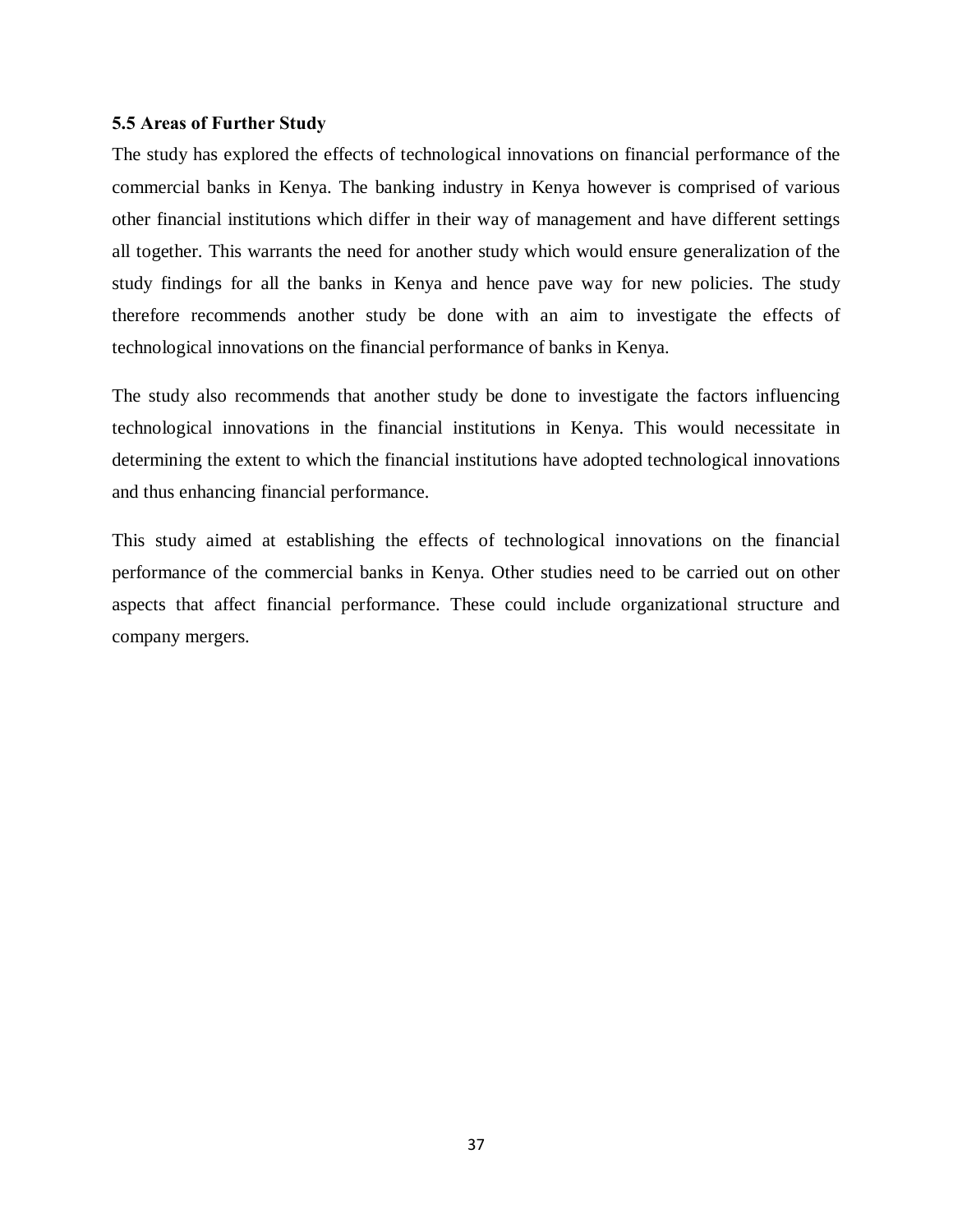#### **REFERENCES**

- Abernathy, W.J., Utterback, J.M. (2005), *Innovation and the Evolution of Technology in the Firm*, Harvard University Press, Cambridge, MA, .
- Adam, M.C., Farber, A., Khallil, T. (2000), "Financing technological innovation", *Management of Technology II*, Institute of Industrial Engineers, USA, .
- Afuah, A. (1998), *Innovation Management: Strategies, Implementation, and Profits*, Oxford University Press, Oxford, .
- Alstrup, L. (2000), "Coaching continuous improvement in small enterprises", *Integrated Manufacturing Systems*, Vol. 11 No.3, pp.165-70.
- Andriessen, D. (2001), "Weightless Wealth: Four Modifications to Standard IC theory", *Journal of Intellectual Capital*, Vol. 2 No.3, pp.204-14.
- Argote, L. (1999), Organizational Learning: Creating, Retaining, and Transferring Knowledge, Kluwer Academic, Boston, MA., .
- Ayres, R.U. (2008), "Technology: the Wealth of Nations", *Technological Forecasting and Social Change*, Vol. 33 No.2, pp.189-201.
- Barley, S.R (2000), "The Alignment of Technology and Structure Through Roles and Networks", *Administrative Science Quarterly*, Vol. 35 pp.61-103.
- Barnett, M.L., Salomon, R.M. (2006), "Beyond Dichotomy: The Curvilinear Relationship Between Social Responsibility and Financial Performance", *Strategic Management Journal*, Vol. 27 pp.1101-56.
- Bijker, W.E, Hughes, T.P, Pinch, T.J (2007), *The Social Construction of Technological Systems*, MIT Press, Cambridge, MA, .
- <span id="page-47-0"></span>Bijker, W.E., Law, J (1992), *Shaping Technology/Building Society: Studies in Sociotechnical Change*, MIT Press, Cambridge, MA, .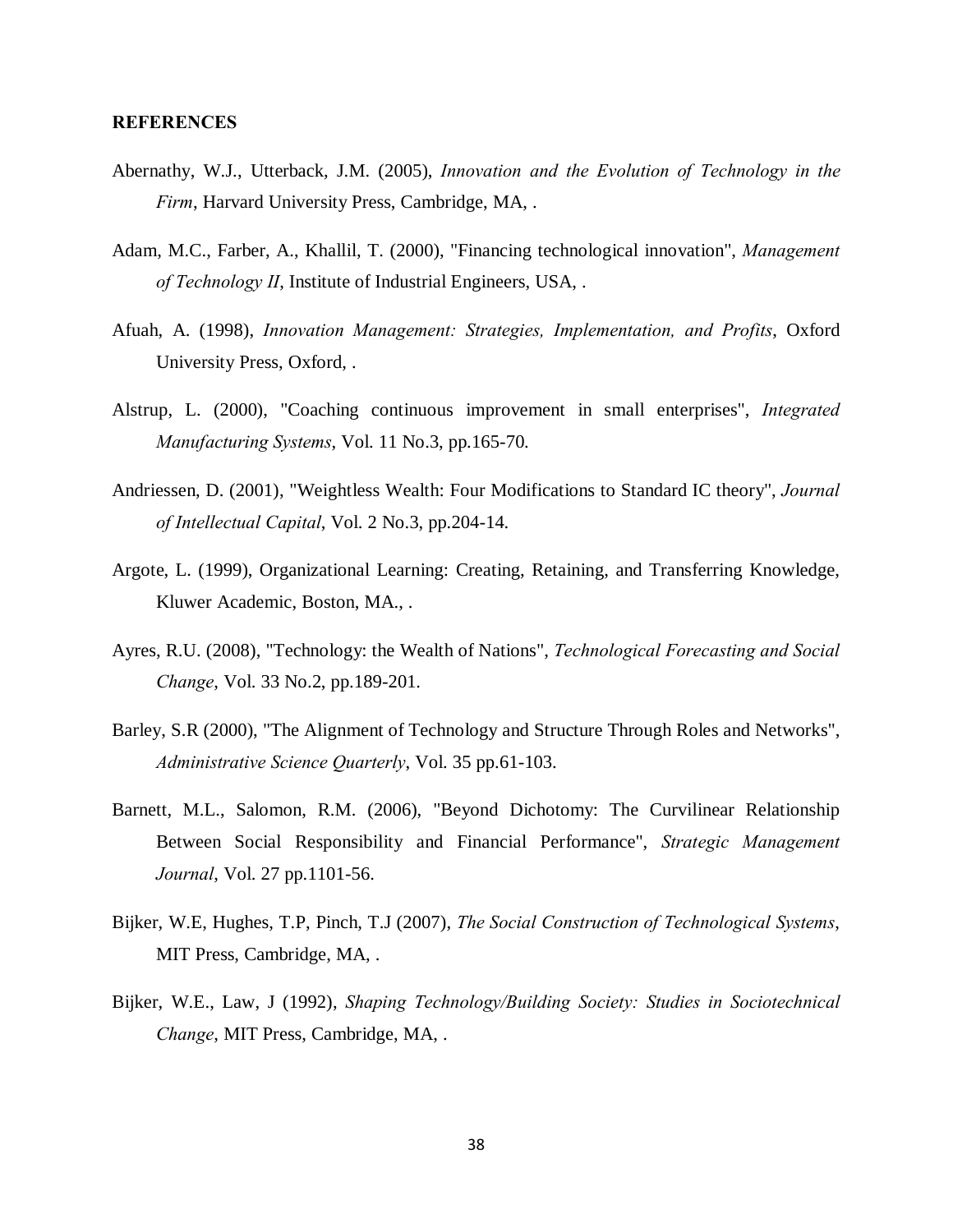- Bohn, R.E. (1994), "Measuring and Managing Technological Knowledge", Sloan Management Review, pp.61-73.
- Boland, R.J (2007), "The In-formation of Information Systems", in Boland, R, Hirschheim, R (Eds),*Critical Issues in Information Systems Research*, John Wiley & Sons, Chichester, .
- Brown, S.L, Eisenhardt, K.M (1997), "The art of Continuous Change: Linking Complexity Theory and Time-paced Evolution in Relentlessly Shifting Organizations", *Administrative Science Quarterly*, Vol. 42 pp.1-34.
- Cagliano, R., Blackmon, K., and Voss, C. (2001), "Small Firms under the MICROSCOPE: International Differences in Production/Operations Management Practices and Performance", *Integrated Manufacturing Systems*, Vol. 12 No.7, pp.469-82.
- Calantone, R.J., Vickery, S.K., and Dröge, C. (1995), "Business Performance and Strategic New Product Development Activities: An Empirical Investigation", Journal of Product Innovation Management, Vol. 12 pp.214-23.
- Chien T., Danw S.Z.,(20014), ö Performance measurement of Taiwan commercial banksö, International Journal of Productivity and Performance management, Vol. 53, NO. 5, pp.425-
- 434 Chiesa, V., Coughlan, P., Voss, C.A. (1988), "Development of a Technical Innovation Audit", *IEEE Engineering Management Review*, No.Summer, pp.64-91.
- Cooper, D.R and Schindler, P.S. (2003) Business Research Methods (8th edn) McGraw-Hill: New York Council, I-Shou University, Kaosiung, pp.203-23.
- Culkin, N., and Smith, D. (2000), "An emotional business: a Guide to Understanding the Motivations of Small Business Decision Takers", *International Journal of Qualitative Marketing Research*, Vol. 3 No.3, pp.145-57.
- Dabholkar, P.A. (1992), "Role of Affect and Need for Interaction in On-site Service Encounters", in Sherry, J.F., Sternthal, B. (Eds),Advances in Consumer Research, Association of Consumer Research, Provo, UT, pp.563-9.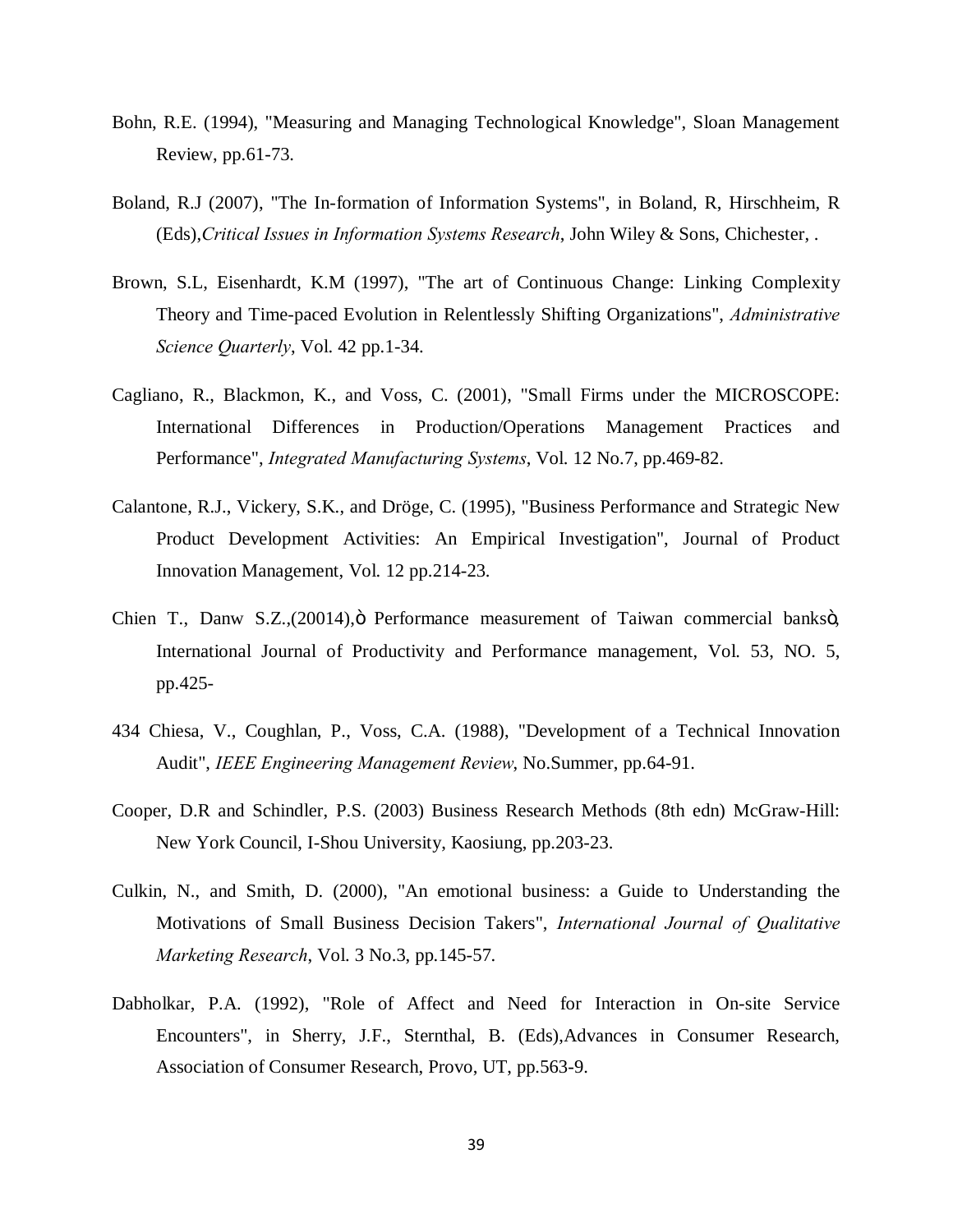- Dosi, G (2005), "Technological Paradigms and Technological Trajectories: A Suggested Interpretation of the Determinants and Directions of Technical Change", *Research Policy*, Vol. 11 pp.147-62.
- Drazin, R, Schoonhoven, C.B (1996), "Community, Population, and Organization Effects on Innovation: A Multilevel Perspective", *Academy of Management Journal*, Vol. 39 pp.1065- 83.
- Ekvall, G. (1999), "The Organisational Culture of Idea Management: A Creative Climate for the Management of Ideas", in Henry, J., Walker, D. (Eds), Managing Innovation, London: Sage.
- Feenberg, A (1995), *Alternative Modernity: The Technical Turn in Philosophy and Social Theory*, University of California Press, Berkeley, CA, .
- Francis, D.L. (2000), "Assessing and Improving Innovation Capabilities in Organisations", PhD Thesis, University of Brighton, Brighton.
- Freeman, C. (1996), "The Greening of Technology and Models of Innovation", *Technology Forecasting and Social Change*, Vol. 53 No.1, pp.27-39.
- Gerstenfield, A., Wortzel, L. (2007), "Strategies for Innovation in Developing Countries", *Sloan Management Review*, Fall, pp.57-68.
- Gitonga Timothy (2003) Innovation Processes and the Perceived Role of the CEO in the Banking Industry. Unpublished MBA project. University of Nairobi.
- Goh, A. (2002), "Industrial Policy Focus of South East Asian Nations: Technology Development or Innovation?", *Journal for Institutional Innovation, Development and Transition*, Vol. 6 No.1, pp.89-91.
- Goh, A. (2003), "Evolution of Industrial Policy-Making in Support of Innovation: The Case of Singapore", *International Journal of Innovation and Learning*, Vol. 1 No.4, pp.1-28.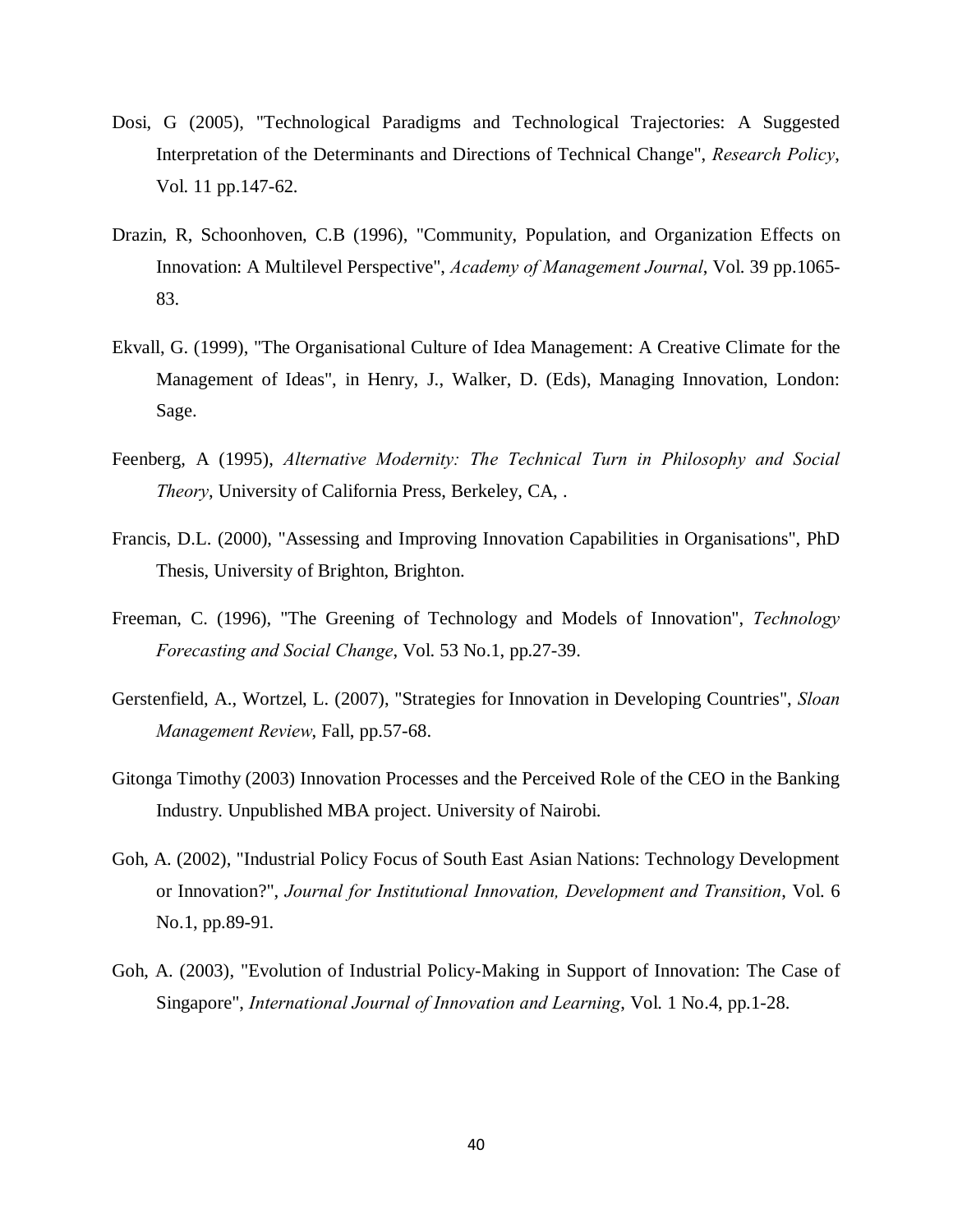- Gunasekaran, A., Okko, P., Martikainen, T., and Yli-Olli, P. (2006), "Improving Productivity and Quality in Small and Medium Enterprises: Cases and Analysis", *International Small Business Journal*, Vol. 15 No.1, pp.59-72.
- Hamel, G., and Prahalad, C.K. (1994), Competing for the Future, Boston: Harvard Business School Press.
- Hammer, M. (2000), "Re-engineering Work: Don't Automate, Obliterate", *Harvard Business Review*, July-August, Vol. 68 No.4, pp.104-12.
- Han, X. (2001), "Intellectual Capital and Organization Performance: Interplay of Knowledge Management and Human Resources", Research Project Report Conference of National Science
- Hill, C.T., Utterback, J.M. (2009), *Technological Innovation for a Dynamic Economy*, Pergamon Press, London, .
- Ittner, C., Larcker, D. (1998), "Are Nonfinancial Measures Leading Indicators of Financial Performance? An Analysis of Customer Satisfaction", *Journal of Accounting Research*, Vol. 36 No.3, pp.1-36.
- Iacovou, C.L, Benbasat, I., Dexter, A.S (1995), "Electronic Data Interchange and Small Organizations: Adoption and Impact of Technology", *MIS Quarterly*, Vol. 19 pp.465-86.
- Jolly, V.K (1997), *Commercializing New Technologies: Getting from Mind to Market*, Harvard Business School Press, Boston, MA, .
- Kelley, M.R., Brooks, H. (2008), *The State of Computerized Automation in US Manufacturing*, Center for Business and Government, Harvard University Press, Cambridge, MA, .
- Kihumba C. W. (2008), Determinants of Financial Innovation and its Effects on Banks Performance in Kenya. Unpublished MBA project. University of Nairobi.
- Kim, W.C., and Mauborgne, R. (1999), "Strategy, Value Innovation, and the Knowledge Economy", *Sloan Management Review*, spring, Vol. 40 No.3, pp.41-54.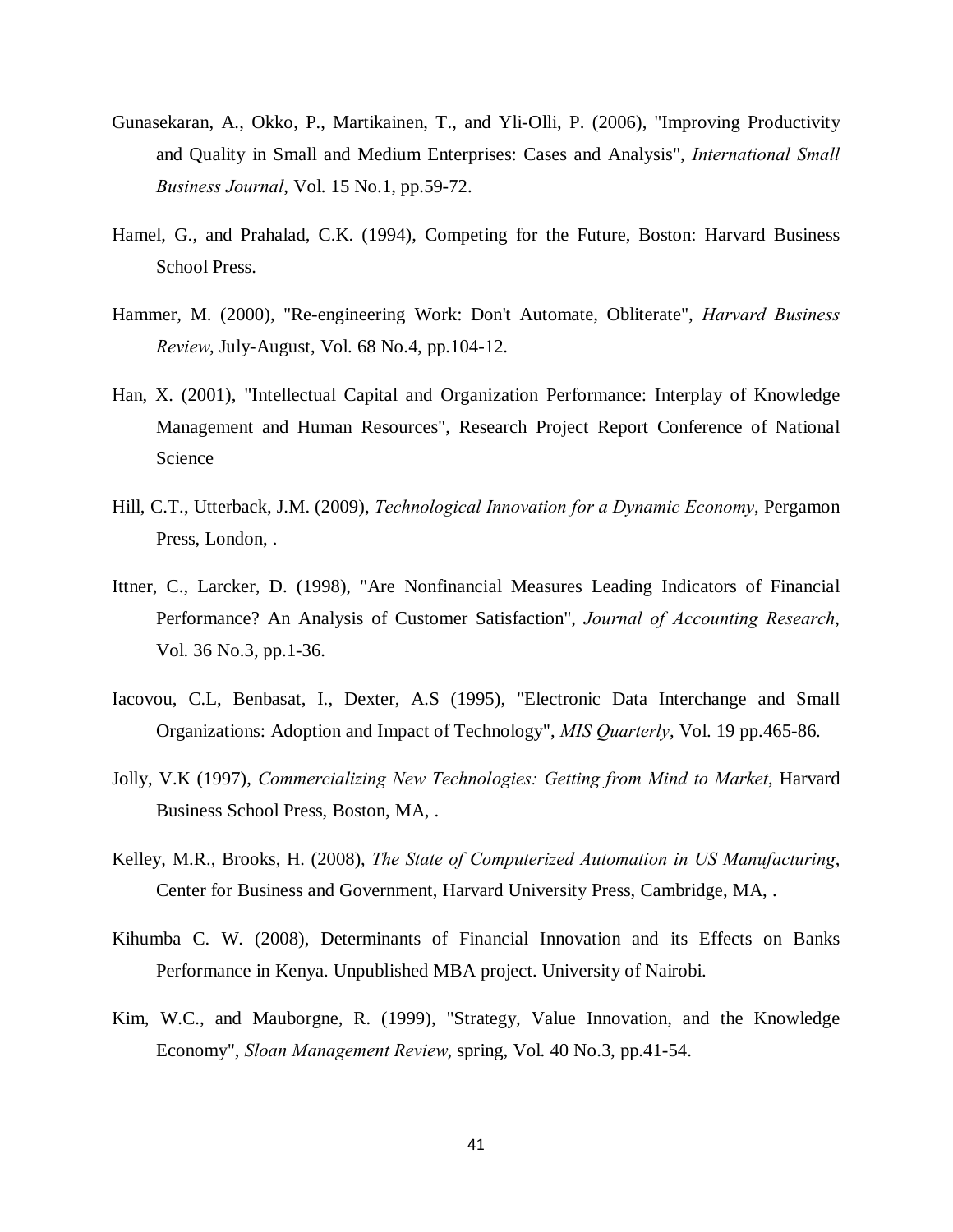- Lall, S. (1980), "Developing Countries as Exporters of Industrial Technology", *Research Policy*, Vol. 9 pp.24-52.
- Lall, S. (1984), "India's Technological Capacity: Effects of Trade, Industrial Science and Technology Policy", in Fransman, M., King, K. (Eds),*Technological Capability in the Third World*, Macmillan, London, .
- Livingstone, L., Palich, I., Carini, G. (1998), "Viewing Strategic Innovation through the Logic of Contradiction*",* Competitiveness Review, Vol. 8 No.1, pp.46-54.
- Mansfield, E. (2001), "Academic Industrial Research and Industrial Innovation", *Research Policy*, Vol. 20 pp.1-12.
- Moore, G.A. (1991), Crossing the Chasm, Harper Business, New York, NY, .
- Moore, G.C, Benbasat, I (1992), "Development of an Instrument to Measure the Perceptions of Adopting an Information Technology Innovation", *Information Systems Research*, Vol. 2 pp.192-222.
- Nelson, R.R. (1995), "Why Should Managers be Thinking about Technology Policy?", *Strategic Management Journal*, Vol. 16 pp.581-8.
- Nelson, R.R., Winter, S.G. (1982), An Evolutionary Theory of Economic Change, Belknap Press, Cambridge, MA., .
- Nonaka, I., Takeuchi, H. (1995), The Knowledge-creating Company, Oxford University Press, New York, NY, .
- Nystrom, H. (2000), Technological and Market Innovation: Strategies for Product and Company Development, London: John Wiley & Sons.
- Orodho, J.A(2004) Techniques of writing research proposals and reports in educational and social sciences. Kanezya HP Publishers. Maseno.
- Pack, H., Westphal, L.E. (2006), "Industrial Strategy and Technological Change: Theory Versus Reality", *Journal of Development Economics*, Vol. 22 pp.87-128.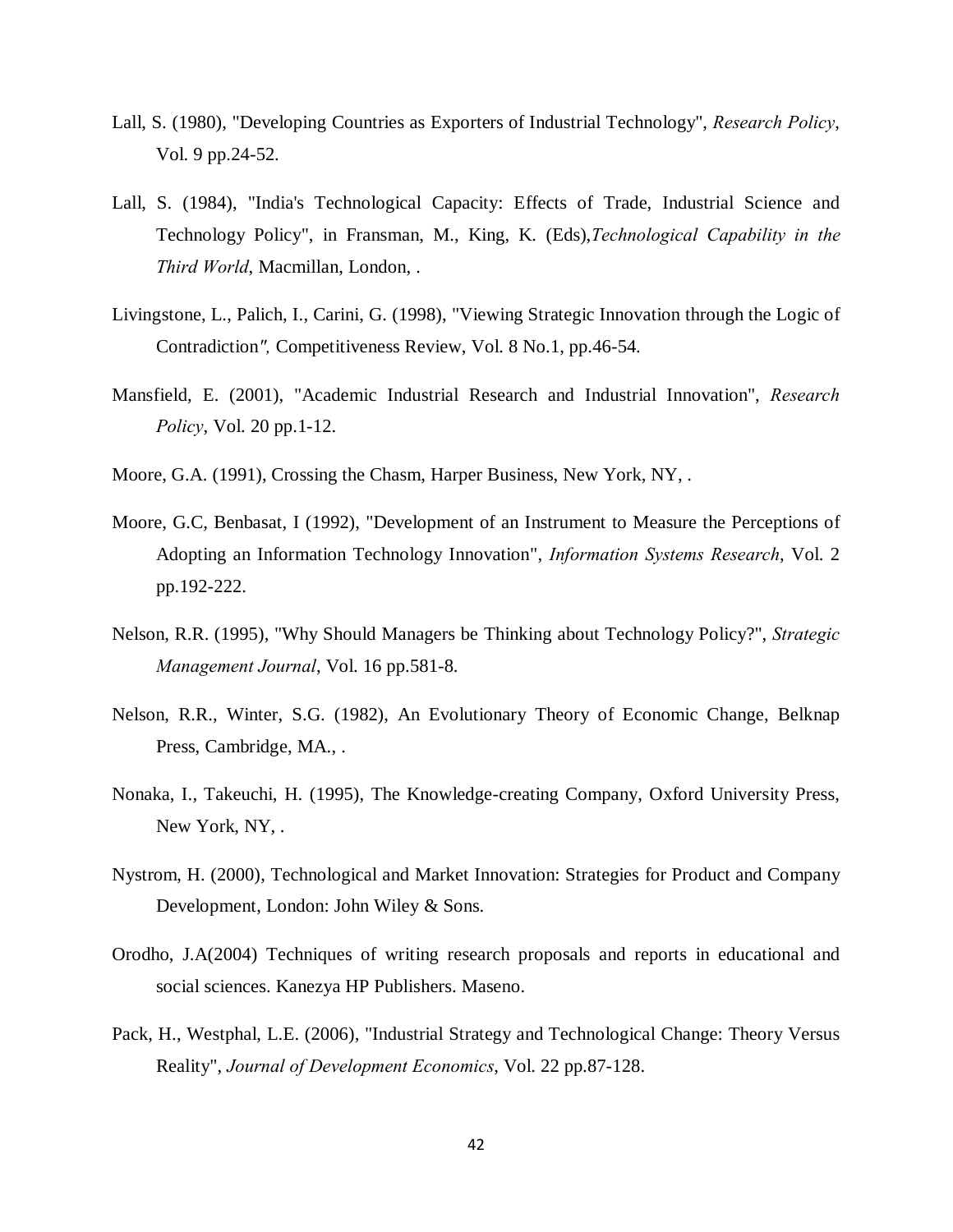- Pont, M., Shaw, R. (2003), "Measuring Marketing Performance: A Critique of Empirical Literature", paper presented at the ANZMAC.
- Robertson, T.S. (1971), Innovative Behavior and Communication, Holt Rinehart and Winston, New York, NY.
- Roehm, M.L., Sternthal, B. (2001), "The Moderating Effect of Knowledge and Resources on the Persuasive Impact of Analogies", Journal of Consumer Research, Vol. 28 No.2, pp.257-72.

Rogers, E.M (1995), *Diffusion of Innovations*, 4th ed, Free Press, New York, NY, .

Rogers, E.M. (1995), Diffusion of Innovation, New York: Free Press.

- Rogers, E.M. (1995), Diffusion of Innovations, 4th ed., The Free Press, New York, NY, .
- Rosenberg, N (1994), *Exploring the Black Box: Technology, Economics, and History*, Cambridge University Press, Cambridge, .
- Rothwell, R. (1992), "Successful Industrial Innovation Critical Success Factors for the 1990s", Research and Development Management, Vol. 22 No.3, pp.221-39.
- Rycroft, R.W., Kash, D.E. (1999), "Managing Complex Networks: keys to 21st Century Innovation Success", *Research and Technology Management*, Vol. 42 No.3, pp.13-18.
- Schumpeter, J.A. (1939), Business Cycles: A Theoretical, Historical and Statistical Analysis of the Capitalist Process, McGraw-Hill, New York, NY, .
- Sousa, R., Voss, C. (2002), "Quality management revisited: a reflective review and agenda for future research", Journal of Operations Management, Vol. 20 No.1, pp.91-109.
- Swanson, E.B (1994), "Information Systems Innovation Among Organizations", *Management Science*, Vol. 40 pp.1069-92.
- Teece, D.J. (2003), Essays in Technology Management and Policy, World Scientific Publishing, Hackensack, NJ, .
- Teece, D.J., Pisano, G., and Shuen, A. (1997), "Dynamic Capabilities and Strategic Management", Strategic Management Journal, Vol. 18 No.7, pp.509-33.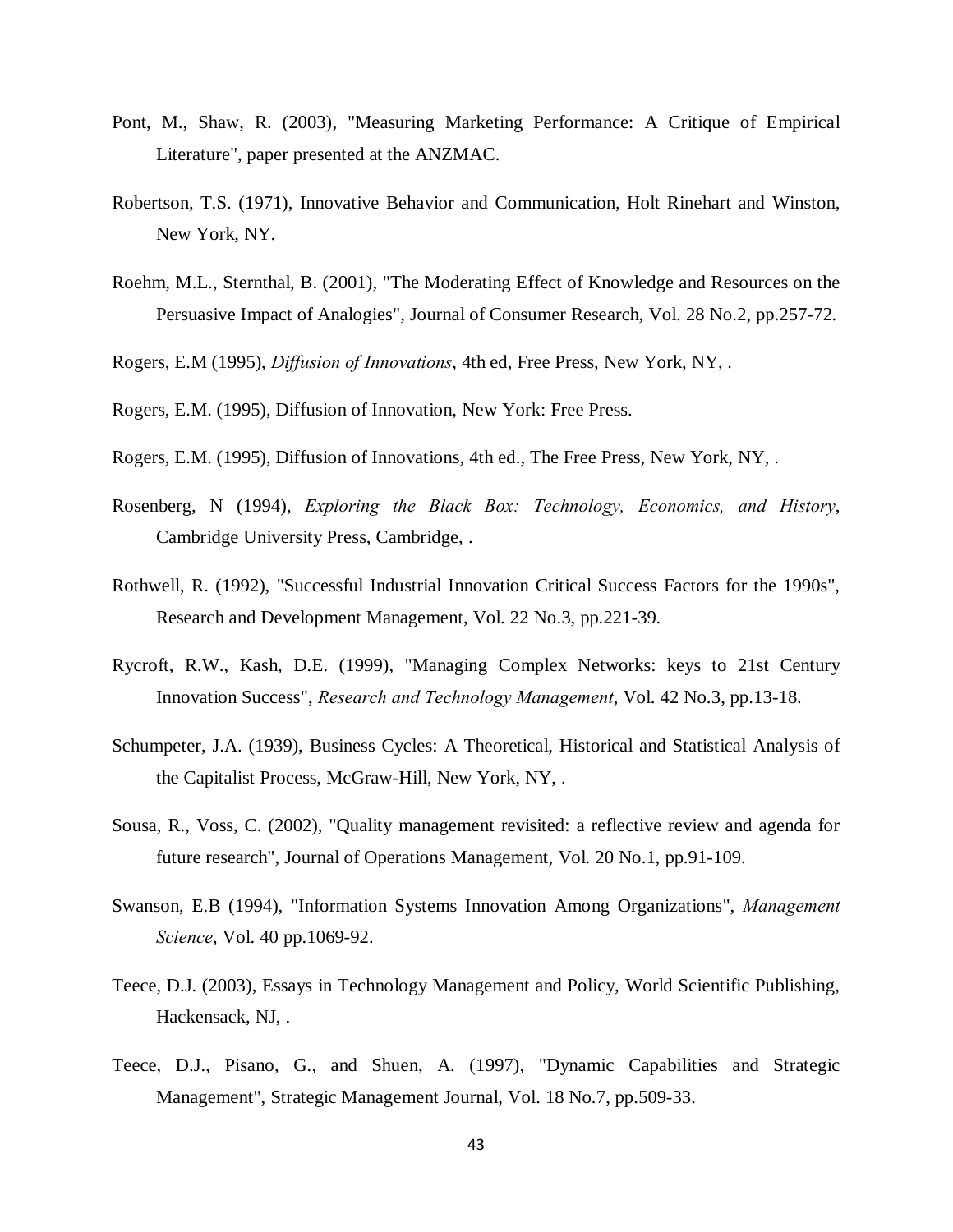- Tefler, J.A. (2002), "Innovation", in Biemans, W.G. (Eds),*Managing Innovation Within Networks*, Routledge, .
- Tidd, J., Bessant, J., and Pavitt, K. (2001), Managing Innovation: Integrating Technological, Market and Organisational Change, Wiley, Bognor Regis.
- Tidd, J., Bessant, J., and Pavitt, K. (2001), Managing Innovation: Integrating Technological, Market and Organisational Change, Wiley, Bognor Regis.
- Tornatzky, L.G., Fleischer, M. (1990), *The Process of Technological Innovation*, Lexington Books, .
- Tushman, M.L, Rosenkopf, L (2002), "Organizational Determinants of Technological Change: Towards a Sociology of Technological Evolution", *Research in Organizational Behavior*, Vol. 14 pp.311-47.
- United Nations (1991), "Technological Innovation, Entrepreneurship and Development", *Small Industry Bulletin for Asia and Pacific, UN*, Vol. 25 pp.19-27.
- Upton, D.M., Kim, B. (1999), "Alternative Methods of Learning and Process Improvement in Manufacturing", Journal of Operations Management, Vol. 16 pp.1-20..
- Utterback, J., Abernathy, W. (1975), "A dynamic Model of Process and Product Innovation", Omega, Vol. 3 No.6, pp.639-56.
- Utterback, J.M (1994), *Mastering the Dynamics of Innovation*, Harvard Business School Press, Boston, MA, .
- Utterback, J.M. (1994), Mastering the Dynamics of Innovation: How Companies Can Seize Opportunities in the Face of Technological Change, Harvard Business School Press, Boston, MA., .
- Von Stamm, B. (2003), Managing Innovation, Design and Creativity, Chichester: John Wiley & Sons.
- Vossen, R. (1999), "Relative Strengths and Weaknesses of Small Firms in Innovation", *International Small Business Journal*, Vol. 16 No.3, pp.88-94.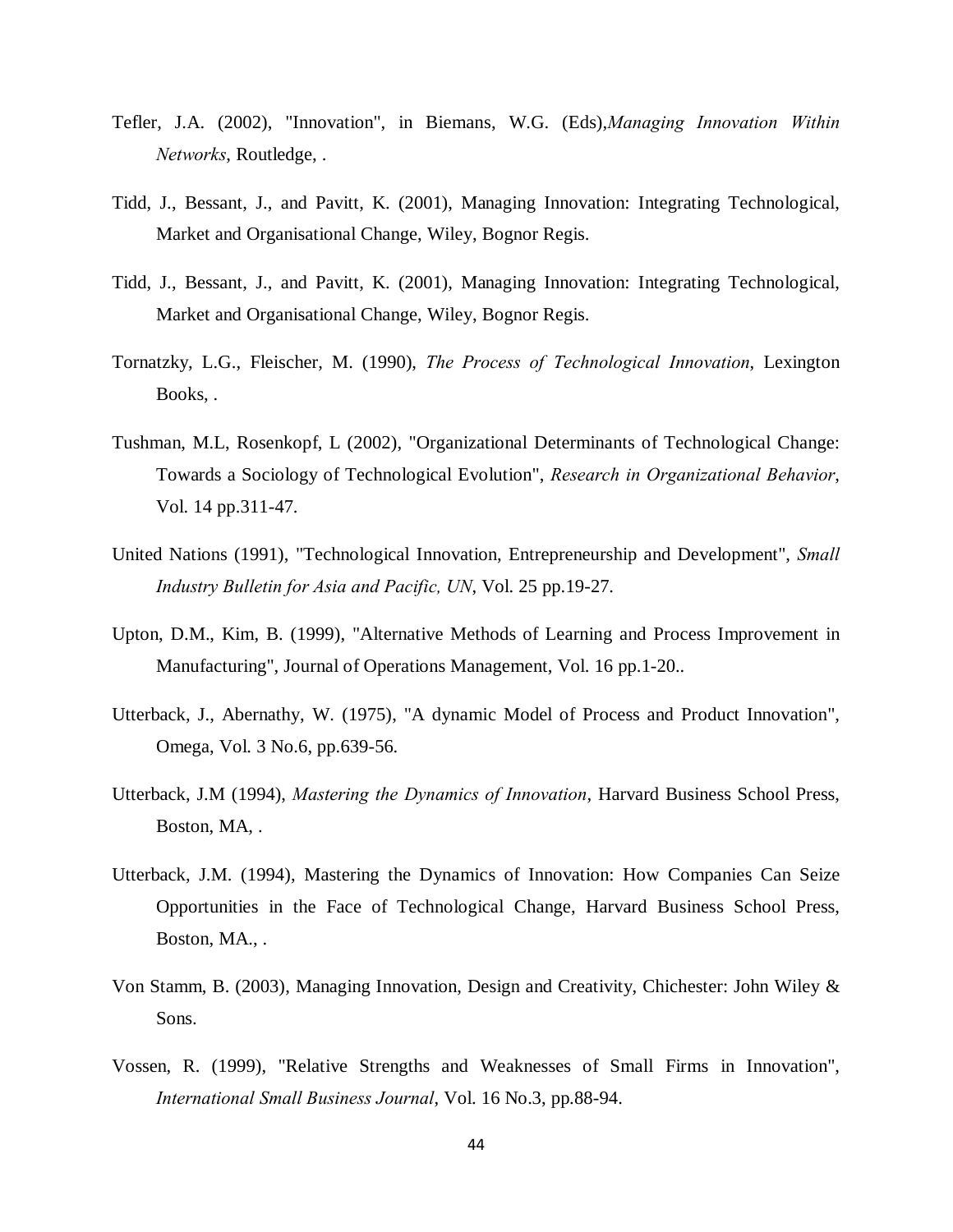- Wheelen, T., Hunger, D. (2002), Strategic Management and Business Policy, 8th ed., Prentice-Hall, Englewood Cliffs, NJ, .
- Wilkinson, A. (2003), "Technology ó An Increasingly Dominant Factor in Corporate Strategy", *R&D Management*, Vol. 24 No.2-3, pp.145-71.
- Williams, R, Edge, D (1996), "The Social Shaping of Technology", in Dutton, W (Eds),*Information and Communication Technologies: Visions and Realities*, Oxford University Press, New York, NY, .
- Wolfe, R.A (1994), "Organizational Innovation: Review, Critique and Suggested Research Directions", *Journal of Management Studies*, Vol. 31 No.3, .
- Zahra, H., George, G. (2002), "Absorptive Capacity: A Review, Reconceptualization and Extension", *Academy of Management Review*, Vol. 27 No.22, pp.185-203.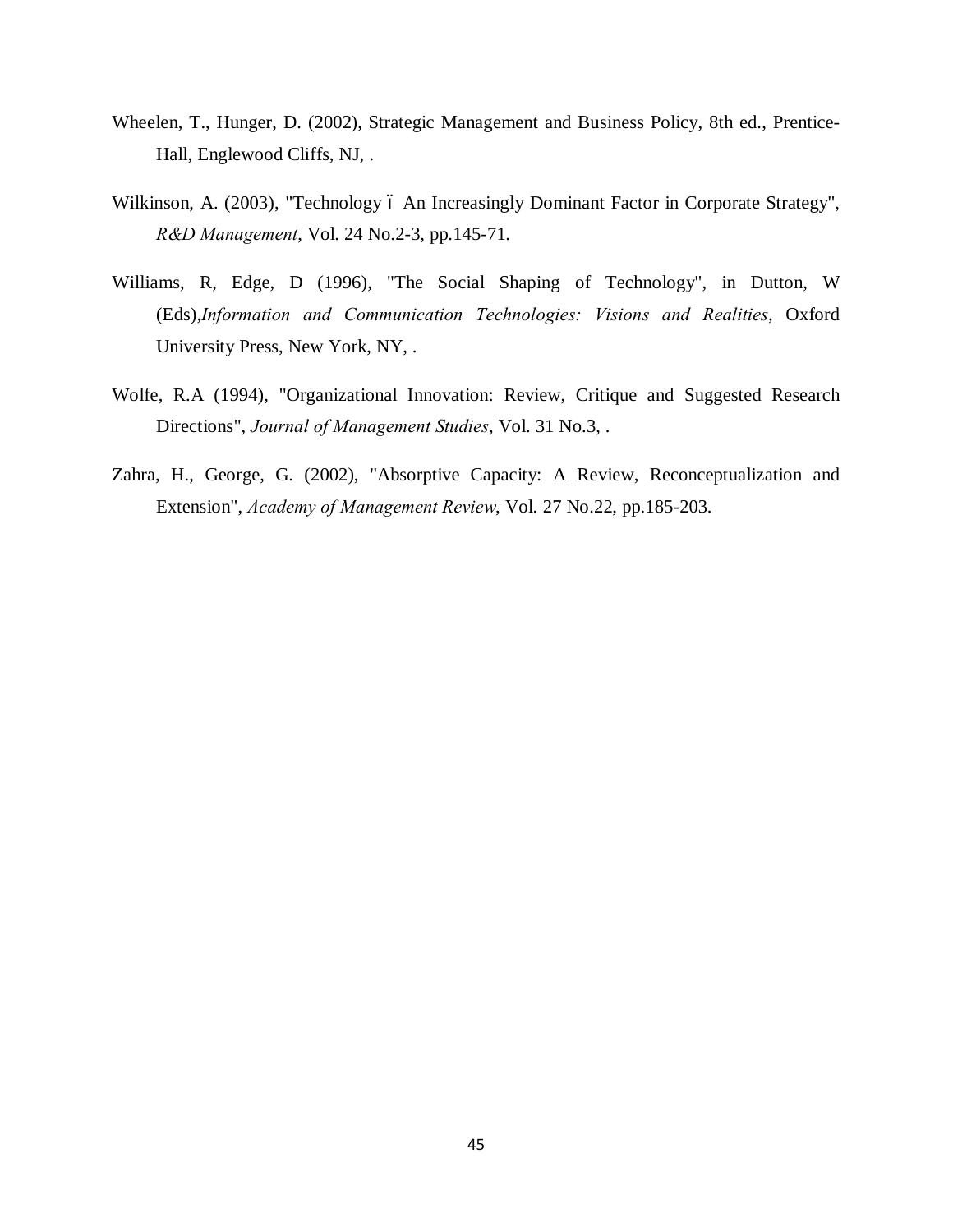### <span id="page-55-0"></span>**APPENDICES**

**Appendix I: Introduction Letter to the Respondents**

**July 2010**

**THE HUMAN RESOURCE MANAGER,**

**……………….……Ltd,**

**P.O Box…………….**

**Nairobi.**

**Dear Sir,**

# **RE: REQUEST TO COLLECT DATA FOR MBA RESEARCH PROJECT**

I am a student at the University of Nairobi pursuing a Masters of Business Administration program.

Pursuant to the pre-requisite course work, I would like to conduct a research project on **EFFECTS OF TECHNOLOGICAL INNOVATIONS ON THE FINANCIAL PERFORMANCE OF THE BANKING INDUSTRY IN KENYA.** The focus of my research will be the Commercial Banks in Kenya and this will involve use of questionnaires administered to members of the management team.

I kindly seek your authority to conduct the research in this bank through questionnaires and use of relevant documents. I have enclosed an introductory letter from the University. Your assistance is highly valued. Thank you in advance.

<span id="page-55-1"></span>Yours faithfully,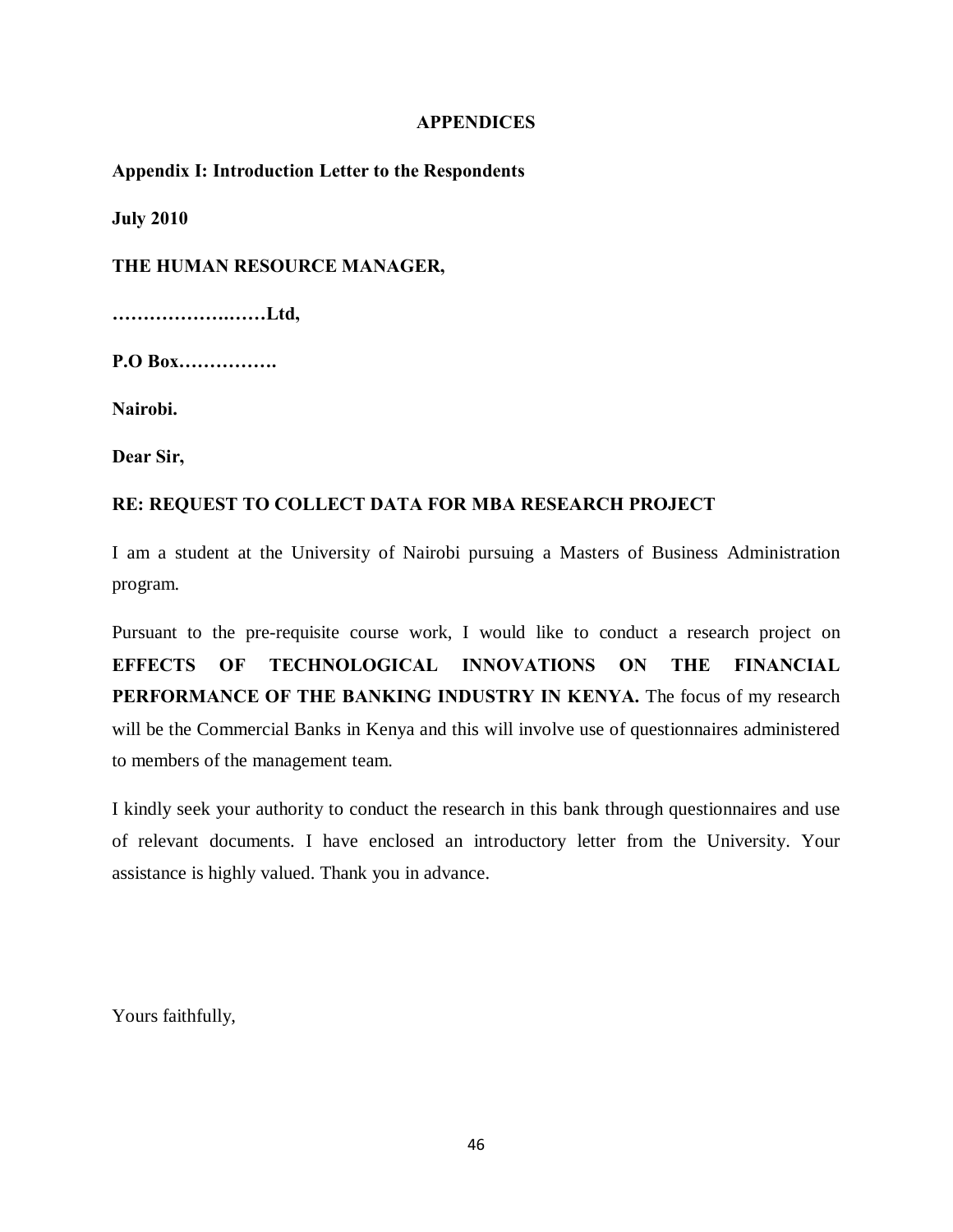# **Appendix II: Questionnaire**

Kindly answer the following questions by filling the spaces provided.

# **TECHNOLOGICAL INNOVATIONS AND FINANCIAL PERFORMANCE**

1. To what extent does this bank make use of the following technological innovations in its operations? Use a scale of 1 to 5 where 1 is to a very great extent and 5 is to no extent

| <b>Technological innovation</b> |  |  |  |
|---------------------------------|--|--|--|
| Mobile banking technologies     |  |  |  |
| Electronic money transfer       |  |  |  |
| Internet banking transactions   |  |  |  |
| ATM deposits and withdrawals    |  |  |  |
| Online account opening          |  |  |  |
|                                 |  |  |  |

2. Technological innovation is considered as a process which is science, technology and system based. In the light of this statement, rate the extent to which the following factors of technological innovations form the bank technological system. Use a scale of 1 to 5 where 1 is to a very great extent and 5 is to no extent

| <b>Extent</b>                  | $\mathbf I$ | <sup>2</sup> | 3 | $\boldsymbol{4}$ |  |
|--------------------------------|-------------|--------------|---|------------------|--|
| Internal capabilities          |             |              |   |                  |  |
| Networking                     |             |              |   |                  |  |
| Technological learning ability |             |              |   |                  |  |
| <b>Environmental factors</b>   |             |              |   |                  |  |
|                                |             |              |   |                  |  |

<span id="page-56-0"></span>3. To what extent do you agree with the following statements about technological innovations and the process of its implementation in the bank? Use a scale of 1 to 5 where 1 is strongly agree and 5 is strongly disagree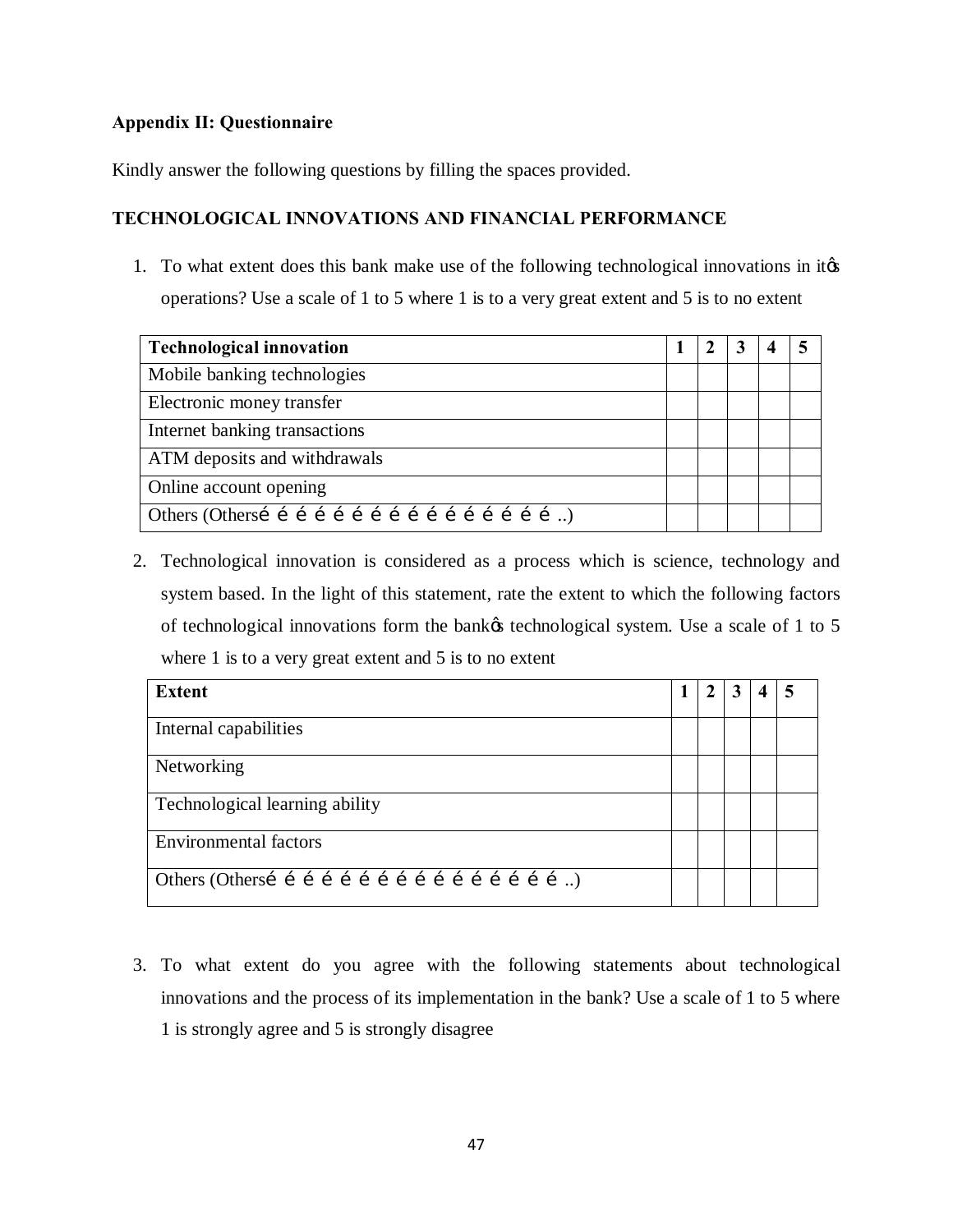| Technological innovations and the process of its implementation             |  |  |  |
|-----------------------------------------------------------------------------|--|--|--|
| Different social groups are inevitably involved in technological innovation |  |  |  |
| Networks of interest groups must be attracted into a new technological      |  |  |  |
| system                                                                      |  |  |  |
| Technological innovations compete for scarce resources                      |  |  |  |
| The rapidity of technological innovation puts organizations under severe    |  |  |  |
| pressure to innovate effectively                                            |  |  |  |
|                                                                             |  |  |  |

4. To what extent do the following factors affect adoption of various technological innovations in the bank? Use a scale of 1 to 5 where 1 is to a very great extent and 5 is to no extent

| Factor                                                                | $\mathcal{L}$ | 3 |  |
|-----------------------------------------------------------------------|---------------|---|--|
| Firm-specific characteristics such as organisational structure,       |               |   |  |
| technological infrastructure                                          |               |   |  |
| Firm's external potential sourcing and networking such as             |               |   |  |
| technology transfer relationships and technical feedback with         |               |   |  |
| other organisations, customers and agents                             |               |   |  |
| Firm's environmental condition for instance effects of government     |               |   |  |
| policies and role of financial systems as initiatives for cultivating |               |   |  |
| innovative activities                                                 |               |   |  |
|                                                                       |               |   |  |
|                                                                       |               |   |  |

5. To what extent do the following technological innovations affect the financial performance of this bank? Use a scale of 1 to 5 where 1 is to a very great extent and 5 is to no extent

| <b>Technological innovation</b>                     |  |  |  |
|-----------------------------------------------------|--|--|--|
| Mobile banking technologies                         |  |  |  |
| Electronic money transfer                           |  |  |  |
| Internet banking transactions                       |  |  |  |
| ATM deposits and withdrawals                        |  |  |  |
| Online account opening                              |  |  |  |
| Others (Othersí í í í í í í í í í í í í í í í í í ) |  |  |  |

6. To what extent does [competitive positioning](http://en.wikipedia.org/w/index.php?title=Competitive_positioning&action=edit&redlink=1) affect the financial performance of this bank?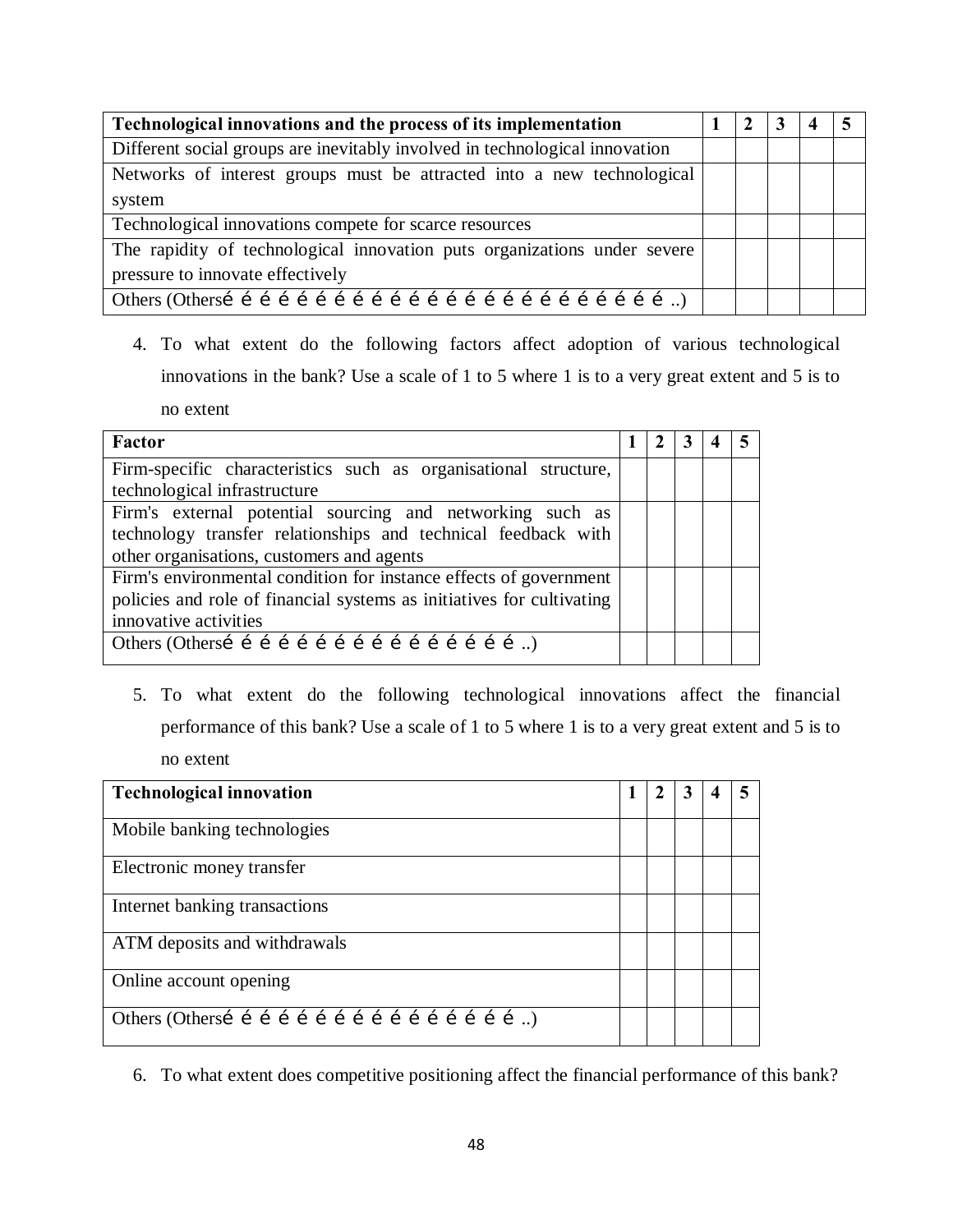| To a very great extent | $\Box$       |
|------------------------|--------------|
| To a great extent      | $\Box$       |
| To a moderate extent   | $\Box$       |
| To a little extent     | $\Box$       |
| To no extent           | $\mathsf{L}$ |

7. To what extent do the following technological innovations affect the [market](http://en.wikipedia.org/wiki/Market_share) performance of this bank? Use a scale of 1 to 5 where 1 is to a very great extent and 5 is to no extent

| <b>Technological innovation</b> |  |  |  |
|---------------------------------|--|--|--|
| Mobile banking technologies     |  |  |  |
| Electronic money transfer       |  |  |  |
| Internet banking transactions   |  |  |  |
| ATM deposits and withdrawals    |  |  |  |
| Online account opening          |  |  |  |
|                                 |  |  |  |

8. To what extent do the following factors affect financial performance of the bank? Use a scale of 1 to 5 where 1 is to a very great extent and 5 is to no extent

| Factor                      |  |  |  |
|-----------------------------|--|--|--|
| Competitive environment     |  |  |  |
| Uncertain environment       |  |  |  |
| Service quality improvement |  |  |  |
|                             |  |  |  |

9. To what extent does financial performance of the bank influence the following factors? Use a scale of 1 to 5 where 1 is to a very great extent and 5 is to no extent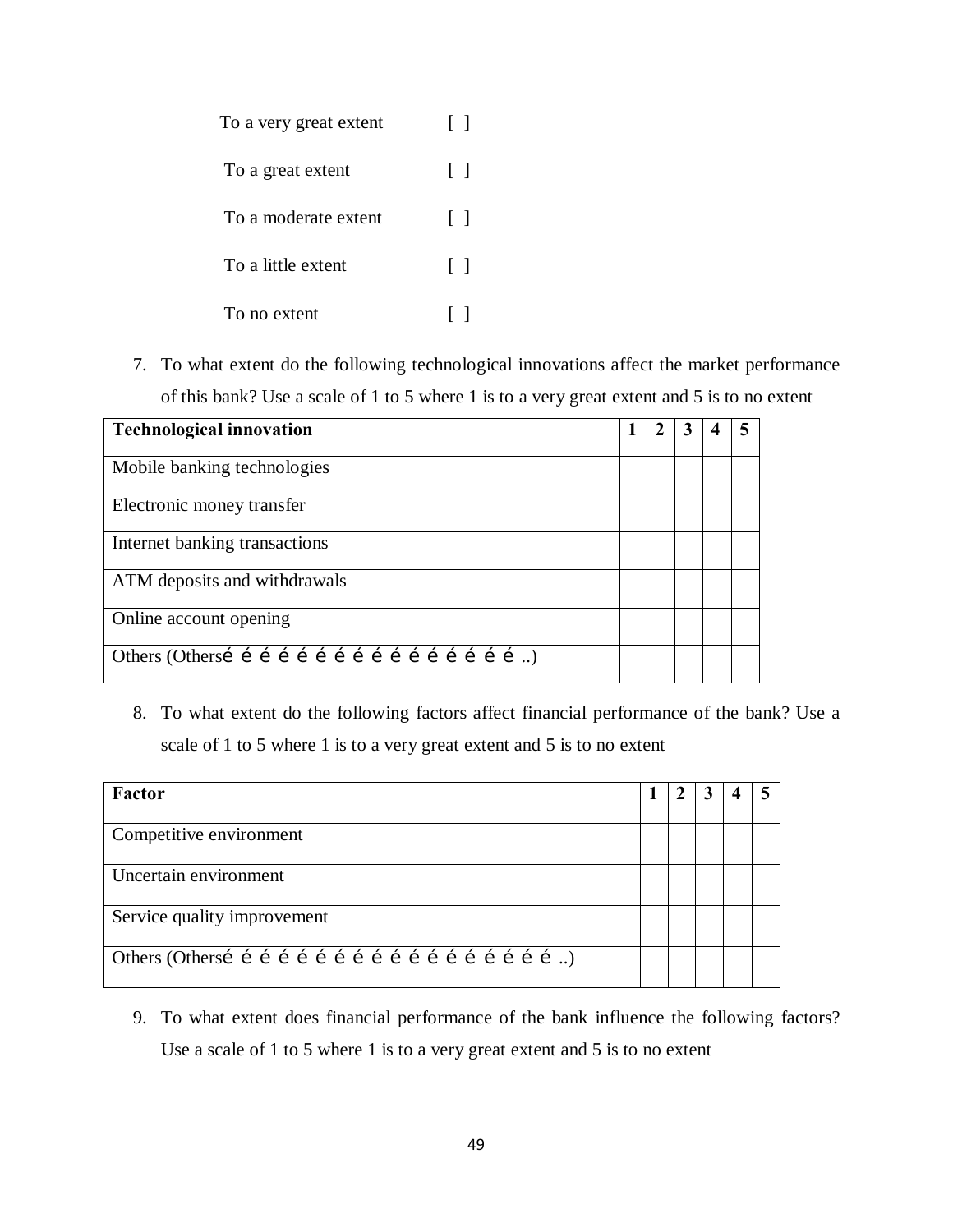| Factor            |  | 3 |  |
|-------------------|--|---|--|
| Increases sales   |  |   |  |
| Profits increment |  |   |  |
| Return on equity  |  |   |  |
|                   |  |   |  |

10. To what extent do the following aspects of technological innovations influence financial performance of this bank?

| Financial performance measurement                                      |  |  |  |
|------------------------------------------------------------------------|--|--|--|
| Simple learning by doing                                               |  |  |  |
| Advances in the designing                                              |  |  |  |
| Constructing and managing complex and advanced industrial<br>processes |  |  |  |
| Manifestation of the ability to innovate technologies                  |  |  |  |
|                                                                        |  |  |  |

11. To what extent do technological innovations affect the performance of the bank in the following aspects? Use a scale of 1 to 5 where 1 is to a very great extent and 5 is to no extent

| <b>Technological innovation and Financial performance</b> |  | 3 |  |
|-----------------------------------------------------------|--|---|--|
| Contributes on the economic growth of banks               |  |   |  |
| Assures the survival of the bank                          |  |   |  |
| Achievement of sustainable financial performance          |  |   |  |
| Higher profitability                                      |  |   |  |
| Efficiency                                                |  |   |  |
| Service quality                                           |  |   |  |
| <b>Competitive Positioning</b>                            |  |   |  |
|                                                           |  |   |  |

<sup>12.</sup> What are the hindrances to technological innovations that influence financial performance in this bank?